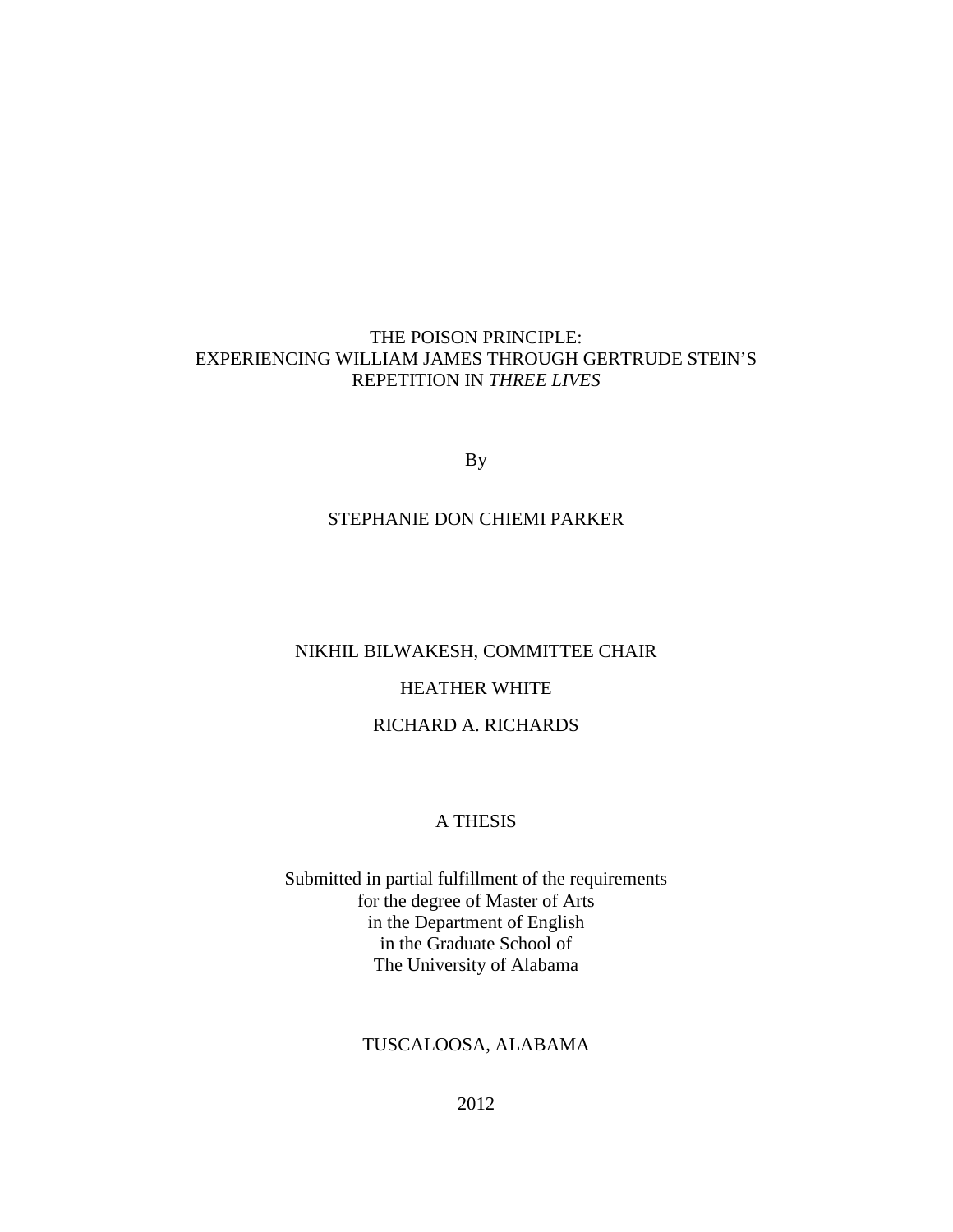Copyright Stephanie Don Chiemi Parker 2012

ALL RIGHTS RESERVED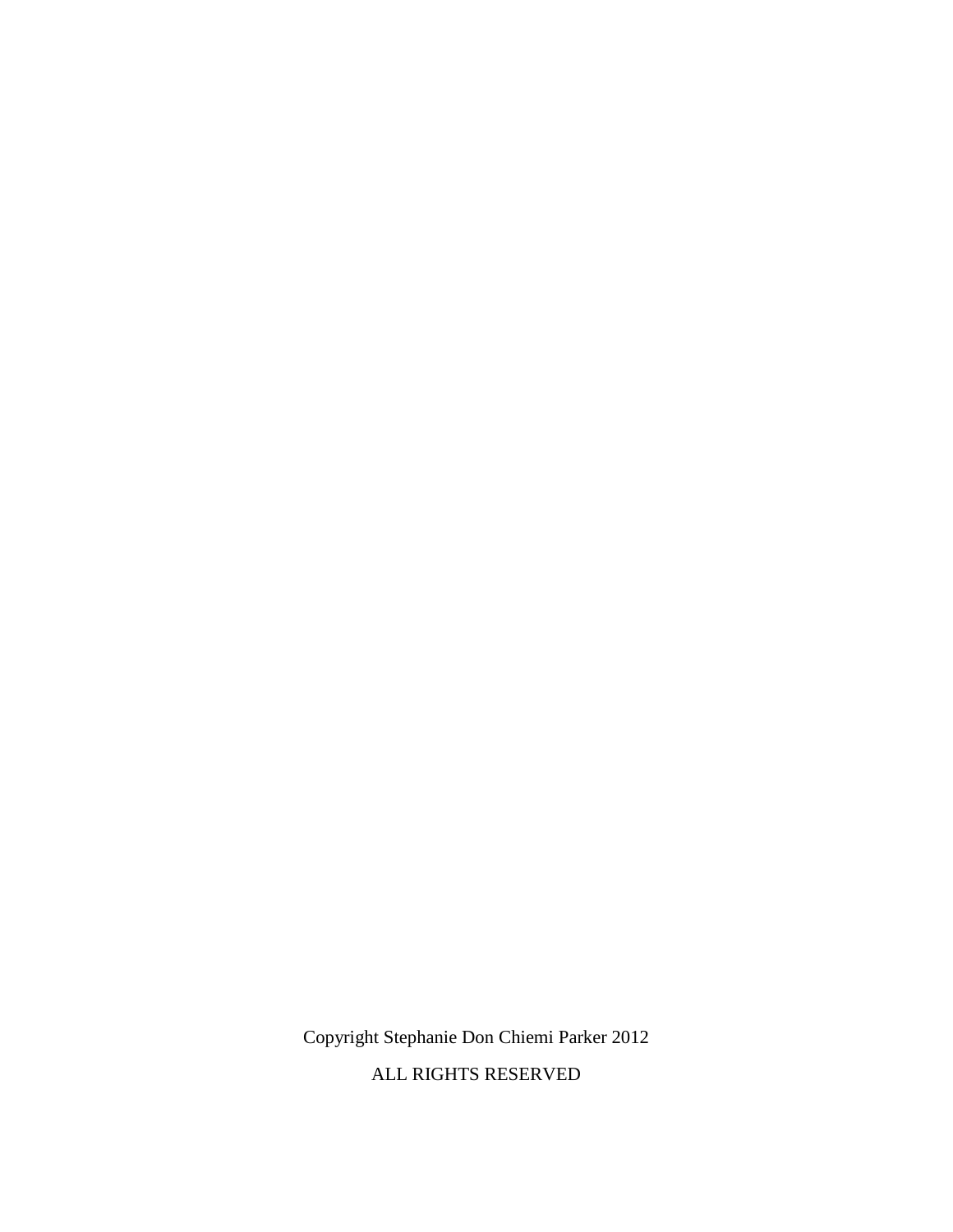#### ABSTRACT

While previous critics have synthesized William James's stream of consciousness with Gertrude Stein's use of repetition in *Three Lives,* I argue that the reader's response to repetition enables an awareness of a physical experience of James's assertion that no two identical recurrences may be the same due to an ever moving present. In Chapter 1 and 3, I offer a close reading of *Three Lives* to illustrate the Poison Principle—the ways in which the character, as well as the reader, experience James's stream of consciousness. Chapter 2 is devoted to the personal relationship between James and Stein, as well as a critical overview of Stein scholarship.

Repetition as a device, and the reader's reaction to repetition, is central to my project, and in Chapter 4 I explore the displeasure often associated with reading Stein works. Through examples from *Three Lives* and Stein's later work *How to Write,* I differentiate types of repetition. In addition to a discussion of the reader experience, I offer a study in emotional reaction, arguing in favor of James's assertion that our difference of emotion is how we may best recognize the variance in identical recurrences. I close with an emotional re-reading of *Three Lives,* concluding that the variety of ways in which repetition is employed by Stein must be approached from different angles according to the type of repetition.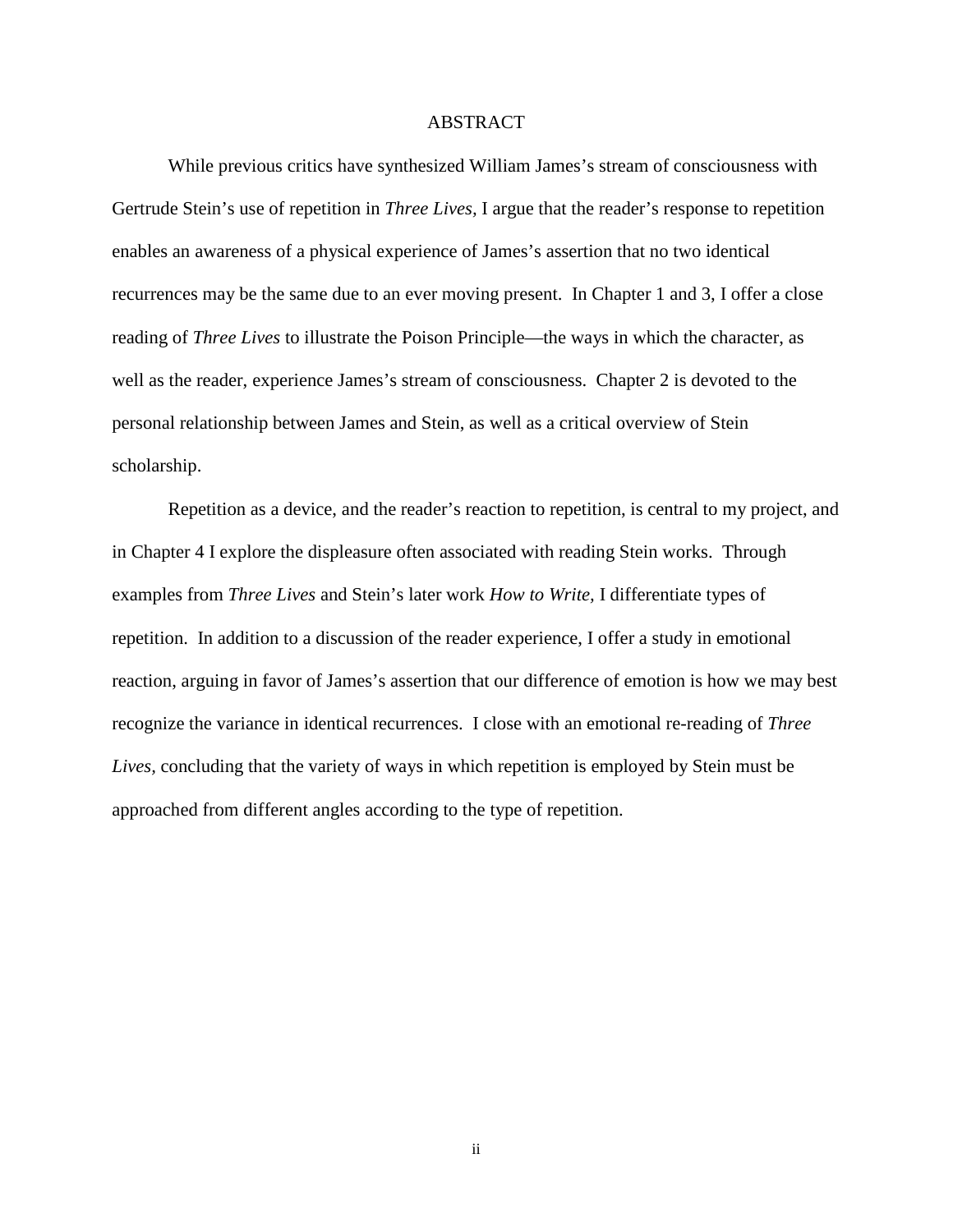#### ACKNOWLEDGEMENTS

The encouragement I have received from family, friends, and professors has been a positive driving force in all areas of my life, and particularly in the completion of this project. To those named and unnamed, I am eternally grateful. My father, in particular, has been a constant sound board and cheerleader, always insisting that I am capable of that which I profess to be unable to achieve (and also for his eloquent advice to "just write the thing"). I am grateful to Matthew C. Wells, a colleague and friend, for his willingness to listen to the incoherent ramblings inspired by this work, allowing innumerable creative bursts that often led way to important points of study in the pages that follow.

I am thankful to my committee members, Dr. Heather White and Dr. Richard A. Richards, for consenting to be a part of this project. As I began to discuss thesis topics, Dr. Heather White encouraged me to focus on Stein rather than a number of authors, and this suggestion led directly to my decision to explore Stein alone. Dr. Fred Whiting's initial work with my previous thesis topic was extremely helpful to my understanding of the process and the amount of study required when writing a thesis.

I am, however, most grateful to my committee chair, Dr. Nikhil Bilwakesh. A few sentences are not nearly enough to fully express my gratitude. I would have been utterly lost without his encouragement, enthusiasm, and what I would describe as saint-like patience with my writing. Without his challenging and polishing my under-developed ideas, this project could never have taken form; for that, and innumerable other ways in which his positive influence assisted in the completion of this work, I am thankful.

iii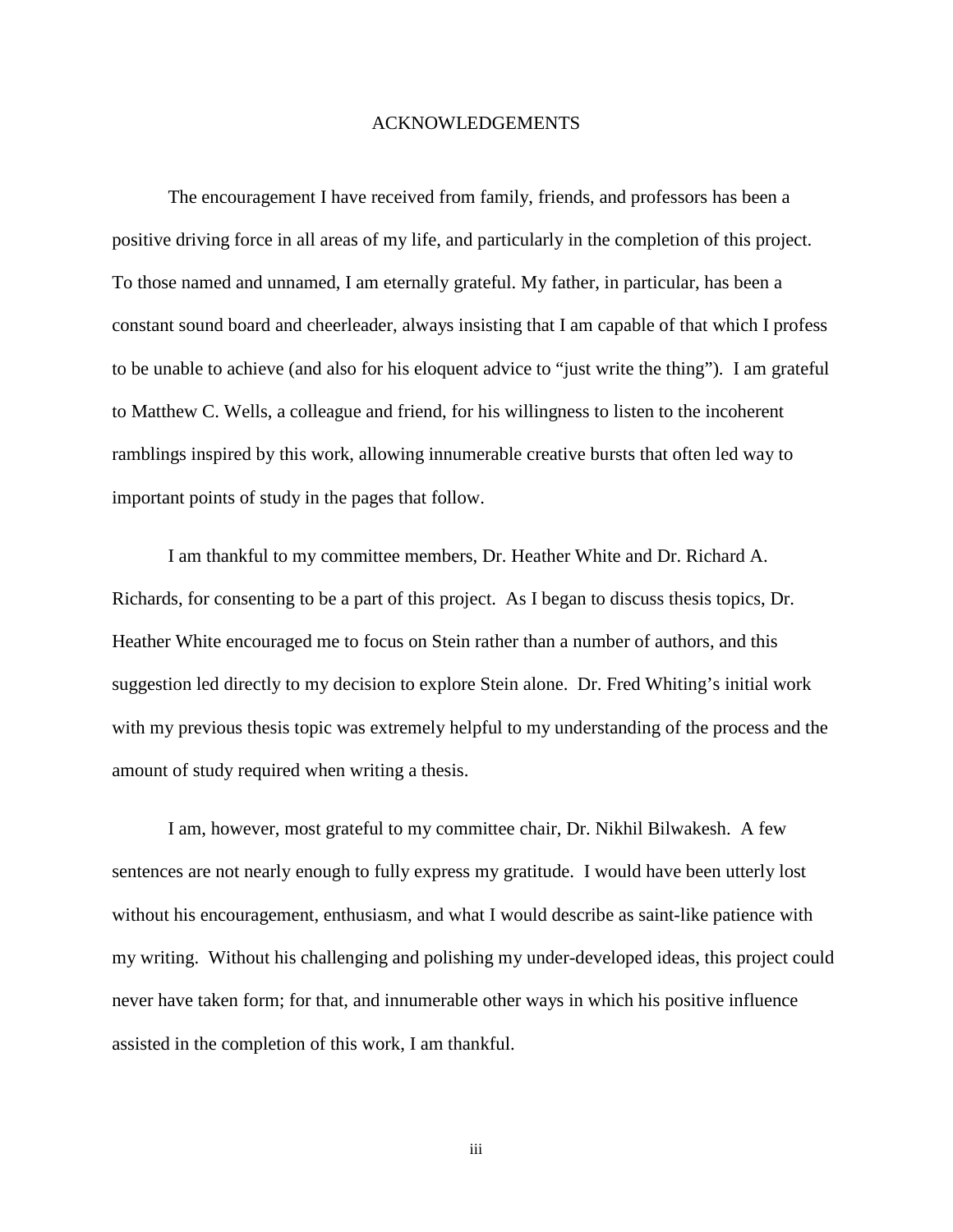| CHAPTER 3: "Melanctha" and "The Good Anna" and Poison and Echo Principles30 |
|-----------------------------------------------------------------------------|
|                                                                             |
|                                                                             |
|                                                                             |
|                                                                             |
|                                                                             |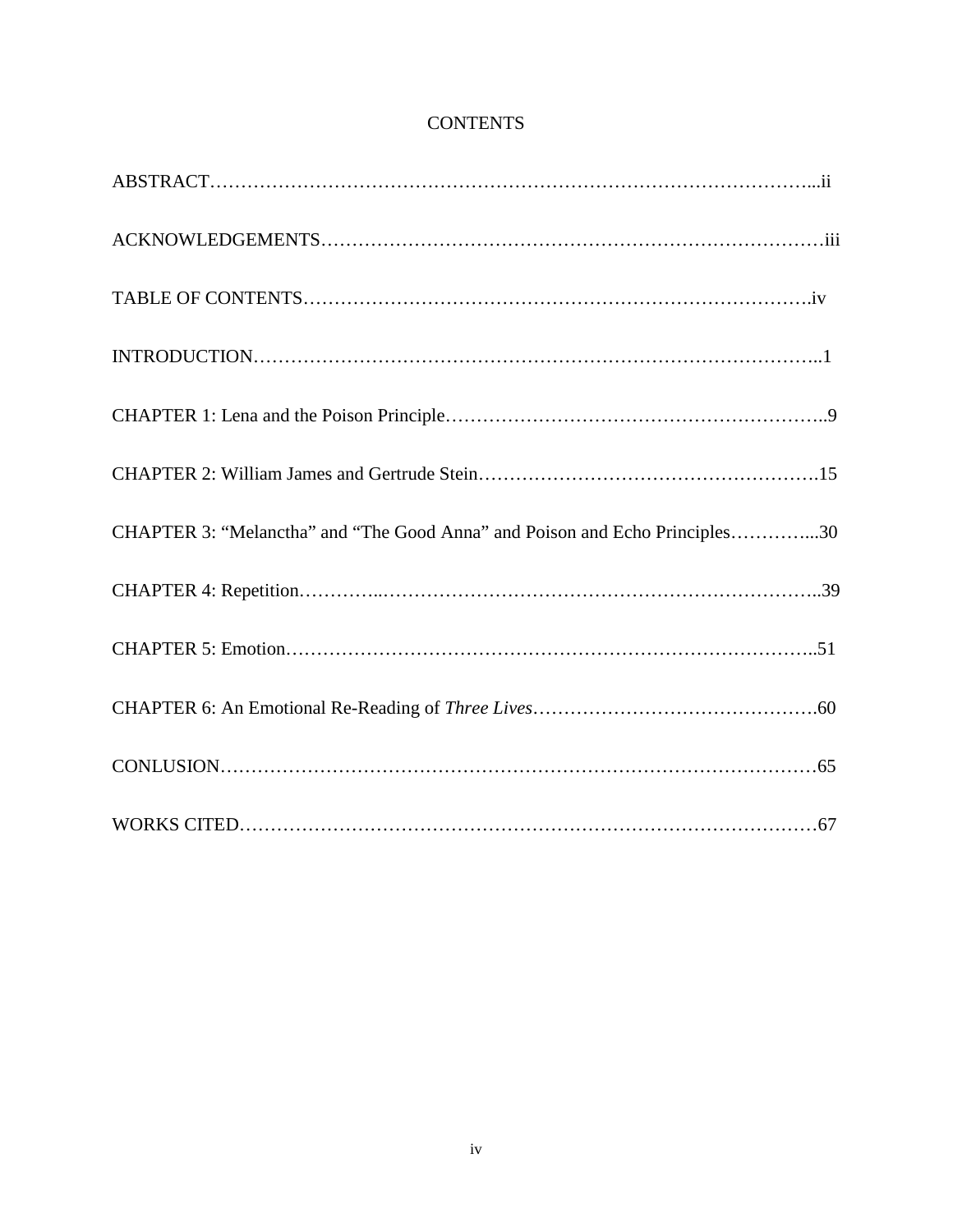#### INTRODUCTION

"It is not possible to step twice in the same river…It scatters again and comes together, and approaches and recedes."

## -Heraclitus

"Stein lives! Stein raps!" asserts Rob Wallace in his book *Improvisation and the Making of American Modernism,* and so, it seems, she does (125). The oft-noted musicality of Gertrude Stein's writing, and her ability to give language a rhythmic, almost jazz-like quality, is the central point of Wallace's work with Stein. In 2004, DJs Spooky and Wally paired Stein's 1930's recording of *If I Told Him* with "the looping, loping beats pulled from the dregs of the last 30 years of funky various music" (125). The track begins with a lone robotic voice stating "prepare to re-activate," a phrase particularly relevant to Stein's use of repetition and the repetitive beats of electronica—not simply an activation, but a re-activation of thought, of rhythm, of experience. While the background beats are mixed and looped, Stein's poem is read straight through. To a listener unfamiliar with Stein, it may seem that the DJs have cut up the original recording of Stein's poem, editing the poem so that she repeats and repeats and repeats phrases, but the recording is left untouched, highlighting what for many is the absurdity of repetition in Stein. While Wallace uses the DJ Spooky recording as an epilogue to Stein and music improvisation, I see it as inaugural to a consideration of the physical experience of Stein's repetition. I can think of no better way to re-activate Stein than by re-enacting the repetitiveness of Stein with an accompaniment of repetitive, electronic beats.

DJ Spooky's recording features Stein reading poetry, but I am particularly interested in Stein's prose. In prose, particularly novels, the reader has certain expectations concerning plot, characters, and style. We do not typically read a novel at the same slow pace with which we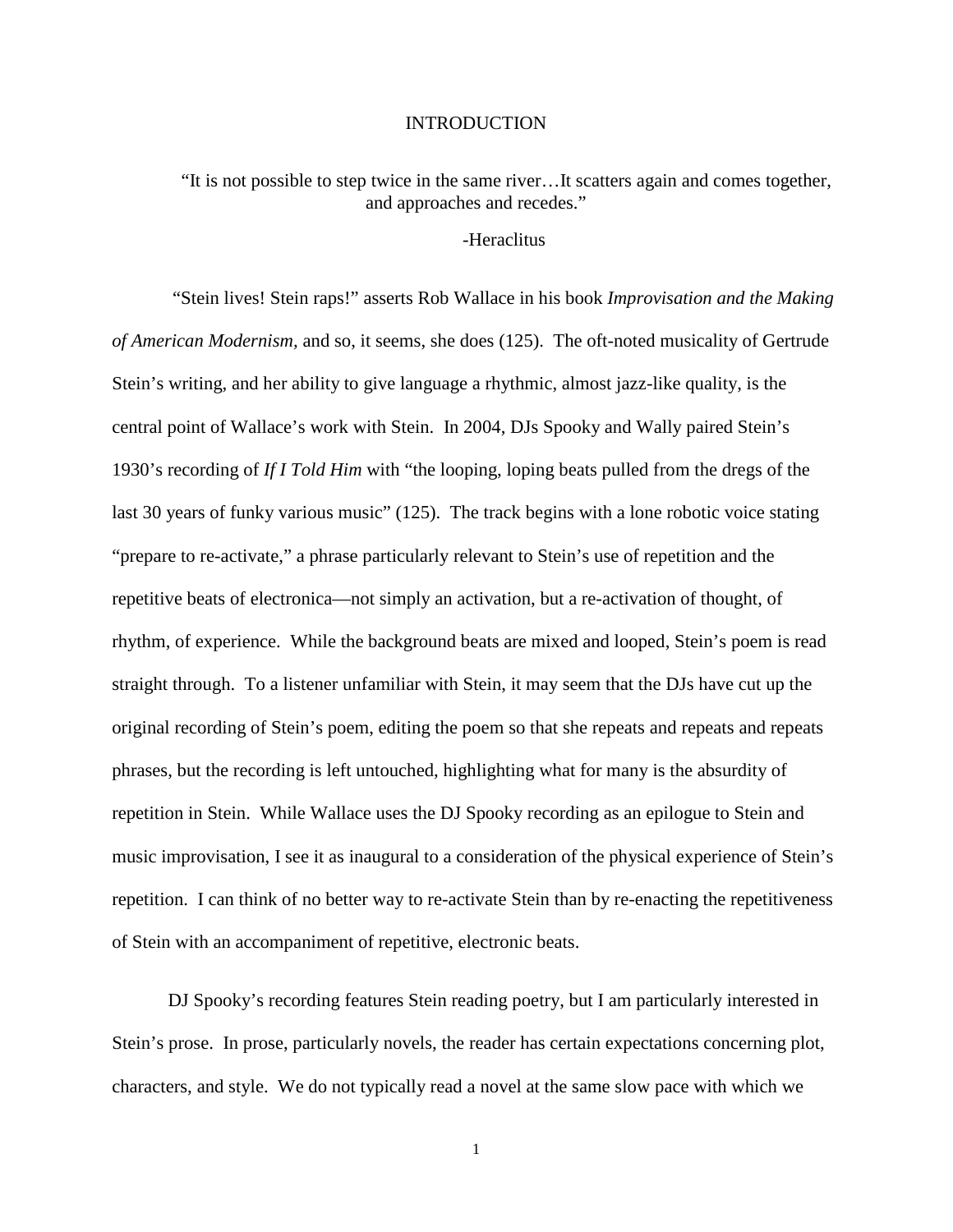read poetry, and yet much of Stein's later prose requires the reader to take a poetic approach. The prose itself becomes a kind of poem, but one that lasts a novel's worth, requiring of the reader an almost impossible degree of attentiveness and concentration. The experience of the reader plays a large role in my assertions, and the novel's particular relationship to the emotion of the reader, are central to how I'm attempting to understand Stein.

Scholars and critics have focused on the repetition of words and phrases as identifying markers in Stein's writing, but as Ulla E. Dydo suggests, many critics have become impatient with Stein and resort to biographical criteria to explain the more difficult aspects of her work (272). Biography on Stein is rich, not only because of James Mellow's frequently cited work *Charmed Circle*, but from Stein's own words in *The Autobiography of Alice B. Toklas*. Critics have looked to Stein's sexual preferences, friends, and gossip concerning both to explain the more difficult elements of her writing. Gertrude Stein herself always insisted that her personal history explained nothing about her work, and that all the clues to her art were in her writing rather than her life (Dydo 272).

Indeed, part of Gertrude Stein's mystique lies in her biography. She was the epicenter of Paris artists in the 1920s, and yet outside academia her name isn't nearly as well-known as those who desired her approval. The works of figures like Hemingway, Fitzgerald, and Picasso are widely recognizable, whereas Gertrude Stein works remain unknown. In the preface of her book *Exact Resemblance to Exact Resemblance*, Wendy Steiner describes the roles typically attributed to Stein by critics: "[Stein] is a cultural curiosity at the center of a brilliant era in the arts, a trifler with literature and the occult, a mere tutor to the great, or alternately the most significant force in modern literature" (ix). But, as Steiner notes, these roles, while containing a "grain of truth," seem to ignore the actual work of Stein. I will survey criticism of Stein,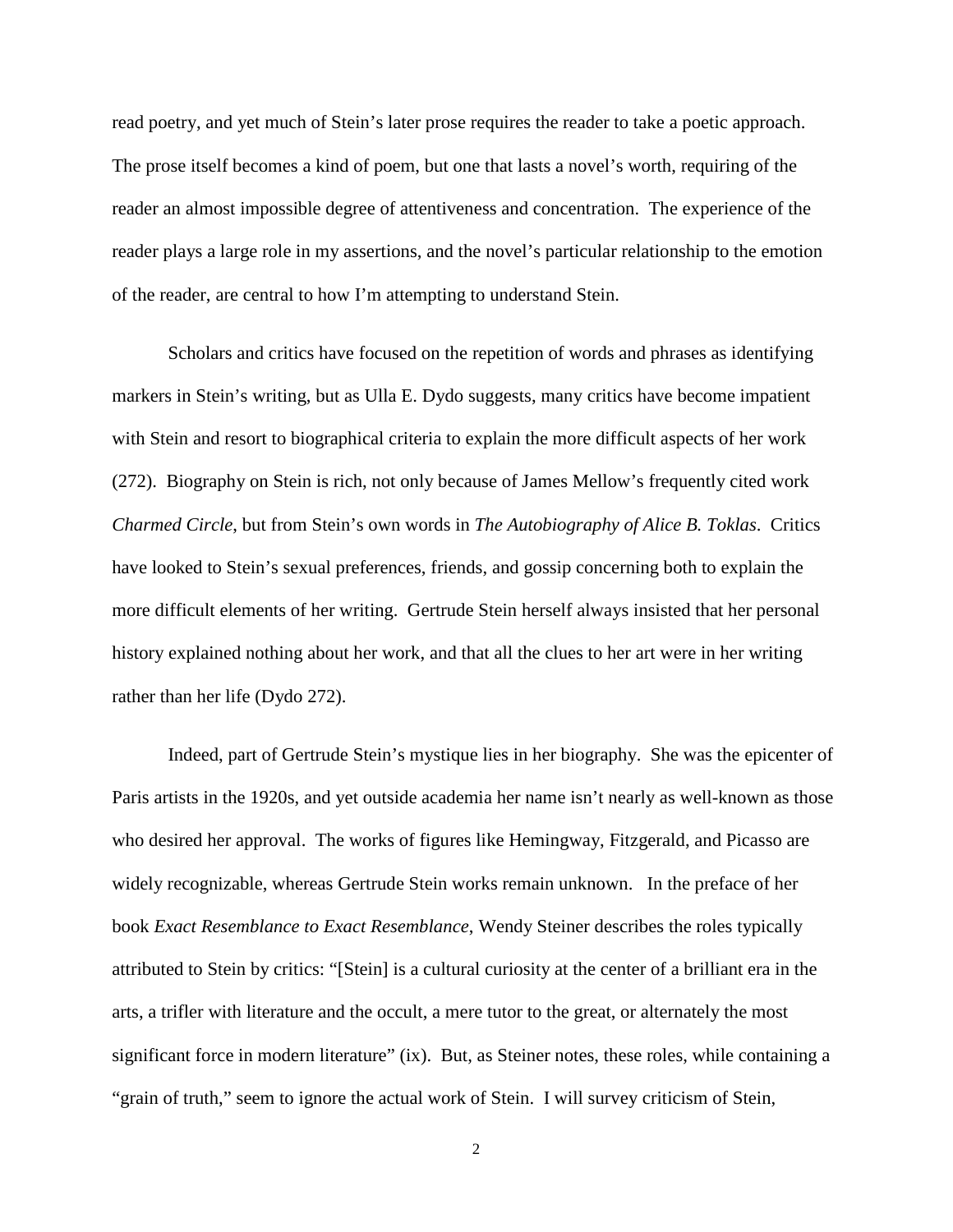particularly the criticism that concentrates on repetition. Much of this conversation is centered on the relationship between the theories of William James and repetition in Stein's writing, and James's continuous present will likewise play a significant role in my own attempt to appreciate repetition in Stein.

Idiosyncrasy seems to mark Stein criticism more than it does that of other writers, and I can see why. Stein's later writing is hypnotic, and yet I struggle to classify it as enjoyable. I both love and hate to read Stein, and this relationship is precisely what makes Stein's writing fascinating to me, and, it seems, numerous critics of Stein. Wayne Koestenbaum's essay "Stein is Nice" seems to suggest a similar experience; as he claims, when reading Stein you cannot think of anything but "the sentence unfolding right now," (315) so how, as a reader, am I to analyze? How does a reader begin to comprehend a style of writing that leans so heavily on the present, disallowing critical distance? I find that my answer was, quite simply, to lean just as heavily on the present, to consider the ways in which Stein forces me to acknowledge my own present consciousness, just as she acknowledges her own. The product of this approach became itself a kind of Steinian experiment; one that not simply encourages, but requires repetition. While others have synthesized William James's stream of consciousness with repetition in Stein, I add to this body of criticism a *physical experience*, arguing that to read Gertrude Stein is to *experience an awareness of William James's stream of consciousness.* I approach Stein as an experience that collaborates with an awareness of my own present.

Consciousness, though written about theoretically, is experiential. The reader is always experiencing his or her own consciousness. Stein's repetition makes us aware of consciousness as a sensual experience, forcing the reader to not simply make associations with or better understand James's stream of consciousness, but to physically experience the repetitive nature of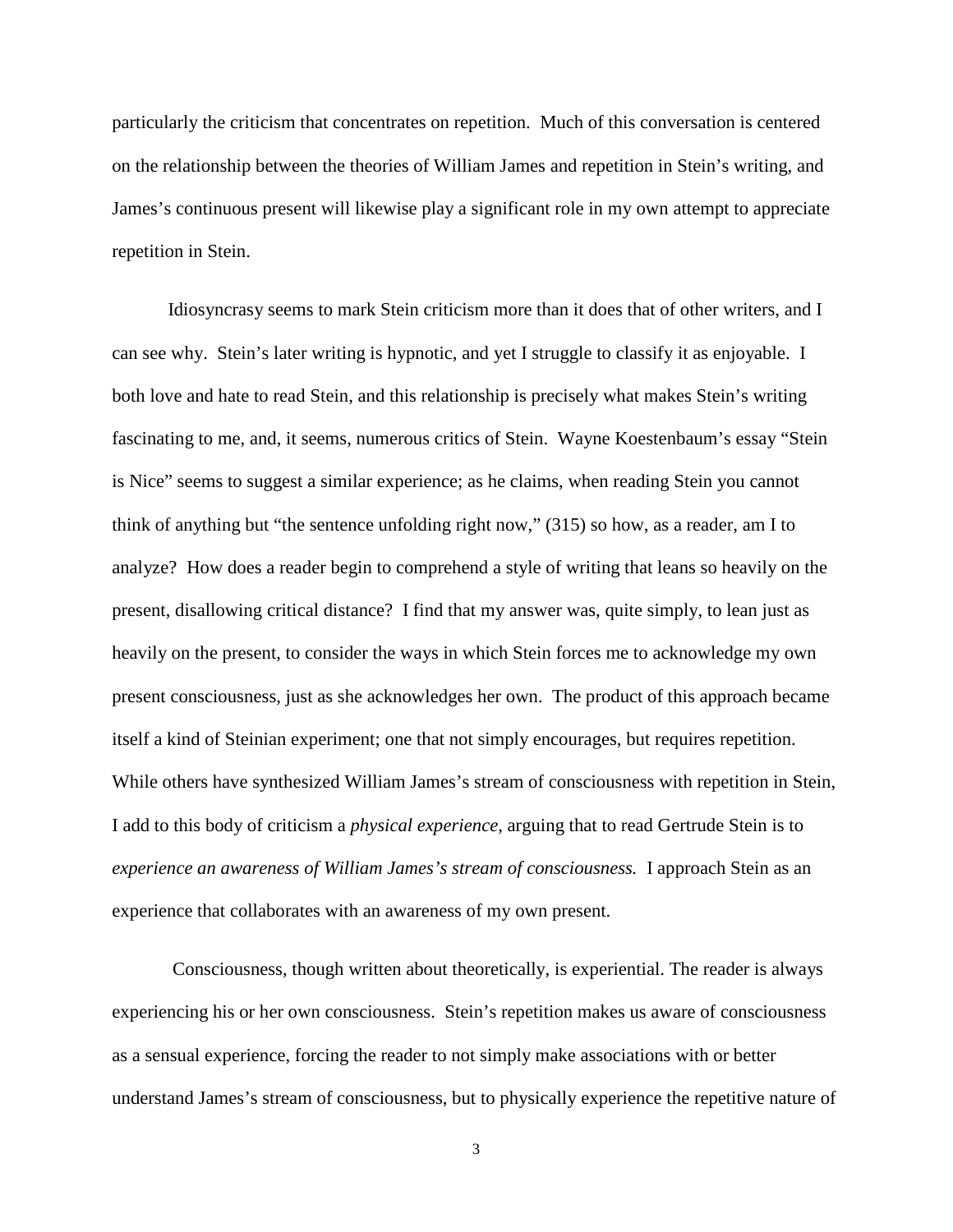consciousness, the past always infringing on the present. As Stein's characters express a thought repeatedly, the reader must experience a thought repeatedly. Every phrase, when recurring on the page, must recur in the present consciousness of the reader, and in this way Stein's work enables a kind of awareness to this physical experience of a theory. A primary part of my project concerns itself with the reader experience, so I will be doing some degree of reader-response criticism, cataloguing my own reactions to instances of repetition. While Stein's style has often been studied through the lens of James, in this project, I read James's work as benefitting from being studied through the lens of Stein.

We traditionally favor chronology as a means of discussing influence, but I find that my reading of works changes the chronological order of influence. When I read Dante's *Purgatorio,*  I am reminded of T.S. Eliot's *The Wasteland* despite *Purgatorio* having been written far before *The Wasteland.* When I read James, I find that Stein influences my reading, in that I look to Stein works as a means of understanding William James. In this way, though James has written *Psychology* before having met Gertrude Stein, Stein is able to influence my readership of James's work.

In conjunction with a conversation about repetition in Stein and its relationship to the theories of William James, I offer a study in the pleasure and displeasure associated with repetition. The vast difference between early Stein prose and her later works marks a clear, conscious decision by Stein to move away from a traditional form of writing and into a more obscure form. Repetition becomes more prominent in her later works, and though my project concerns Steinian repetition in her early work, it a useful point of departure for other studies of repetition in Stein's later ouvre and in literature at large.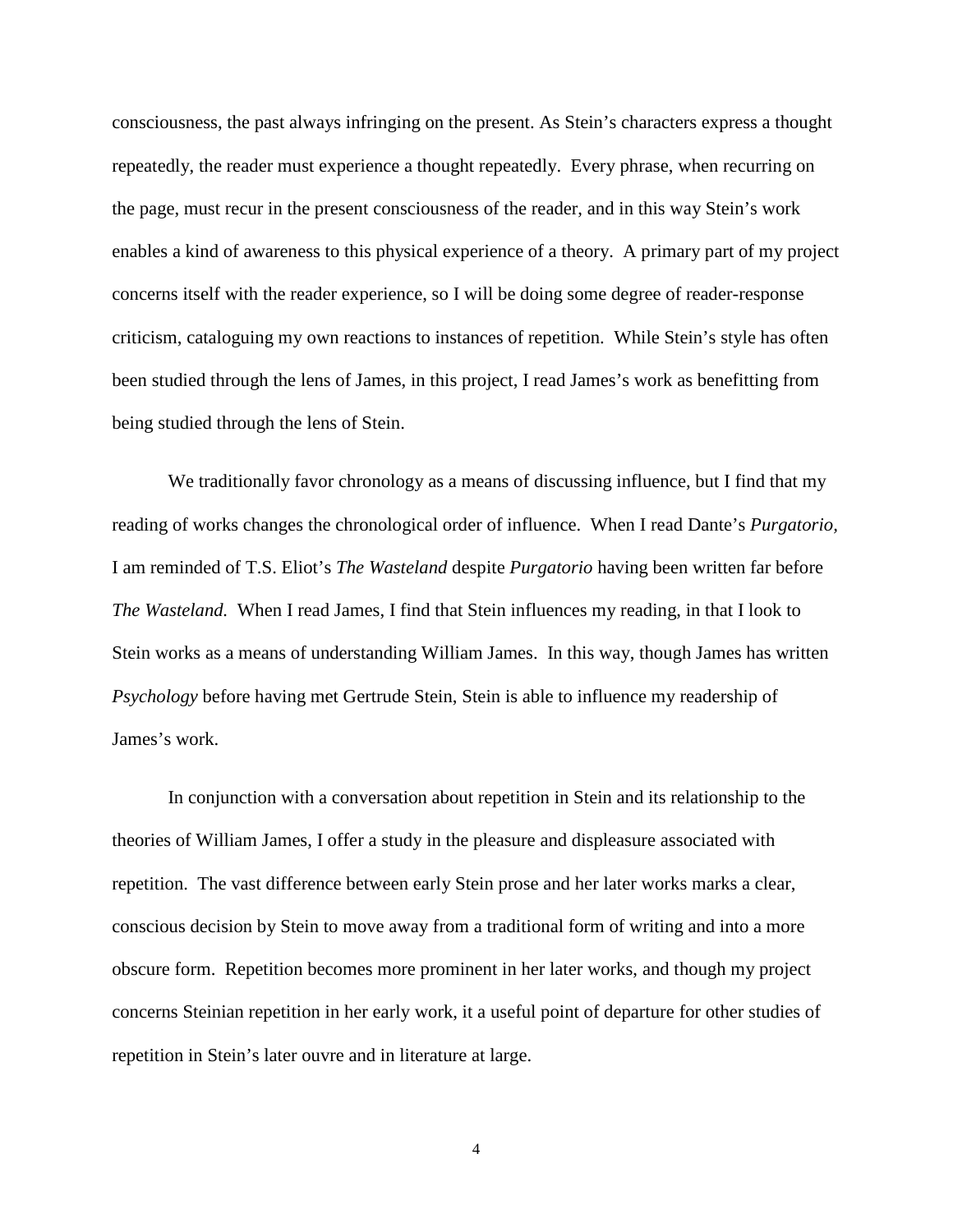We tend to feel that repetition of a word or phrase renders it meaningless, that repetition itself has a numbing quality. The term "repetitive" is synonymous to words such as boring, monotonous, ceaseless, dull and uninteresting. Readers of Stein may not disagree. If we feel that repetition denotes meaninglessness, then the notion of an analysis to find meaning becomes a particular challenge. In *Language that Rises,* Dydo suggests that when Stein utilizes repetition as a device, she "breaks the bond of word and reference," leaving "a meaning, which, abstracted from its carrier, tends to vanish. Free of convention and meaning, words can be used in new forms" (16). While Dydo provides an extensive study of Stein, highly respected by scholars, including myself, I contend that repetition, through the reader's own references, renders a word meaning*ful,* rather than stripping the word of meaning.

If we find that repetition, rather than rendering a word meaningless, renders it meaning*ful*, reading Stein is falling under the rhythmic spell of understanding, of promoting the present. But we must still contend with the numbing quality of repetition as a device, and this presents a particular problem when synthesizing James's stream of consciousness and Stein's repetition.

James claims that our "difference of sensibility," how we recognize that the same thought has taken on new meaning, is through the "difference of our emotion about the things from one age to another" (156). Emotion, then, becomes an important part of experiencing James's assertion, through Stein, that no two thoughts may be the same.

In her book *Deeper than Reason,* Jenefer Robinson attempts to explicate how we, as readers, may "fill in the emotional gaps" of a text in an attempt to understand it (120). She claims that readers, in addition to filling in causal gaps, may better appreciate a text through our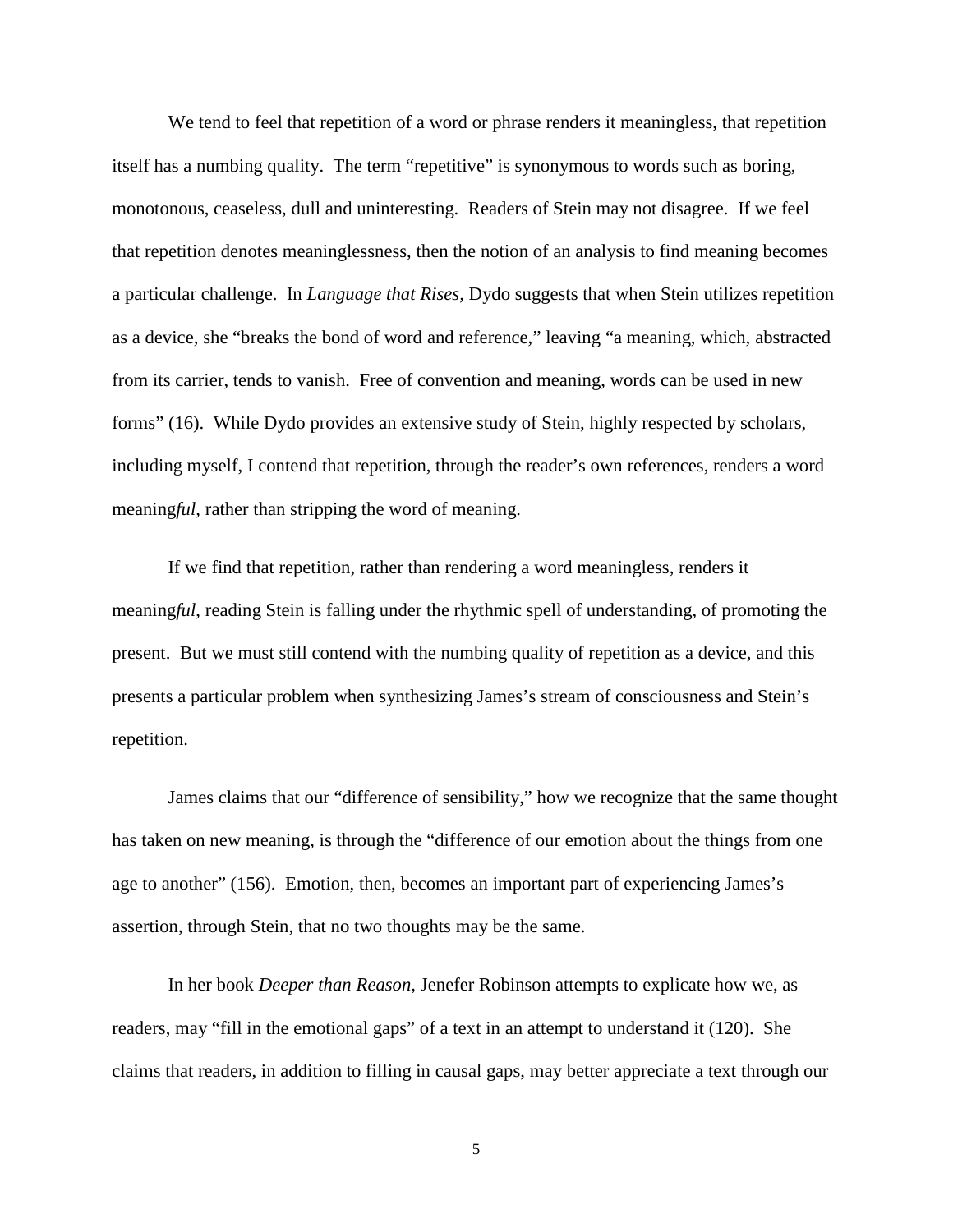emotional reactions to that text—that, for example, we may develop a clearer understanding of *Macbeth* because we feel repulsion for Macbeth's actions. But do we have an emotional reaction to Stein? Many readers express frustration or even disgust at Stein's writing, but this reaction, however, is not a reaction to the content, but to the repetitive style. If James claims that our emotional response is how we may best recognize the difference from one identical thing and another, it follows that my emotional response, as a reader, becomes crucial to identifying how Stein's recurring phrases or sentences are actually different, though they appear identical. In other words, by highlighting my difference of emotion from one recurrence to another I should be able to best recognize the ways in which the identical recurrences are changed.

James's stream of consciousness relies heavily on the passing of time—in that our present is always moving, always picking up the experience of a past, and so the novel, a genre that generally operates by following an account of characters that mimics the temporal reality, becomes the clearest means of grasping consciousness in literature. Gertrude Stein has written many novels, but her first published novel, *Three Lives,* is Stein's inaugural attempt to explore repetition and consciousness. I focus my primary analysis on *Three Lives* because it is a novel that follows a temporal account of characters, and may thereby provide examples of the characters experiencing a difference in what appears to be an identical thought, but I am also focusing on *Three Lives* because it most closely resembles the kind of realist novel Robinson claims requires an emotional reading to recognize the full meaning.

In addition to the importance of *Three Lives* being the type of realist novel Jenefer Robinson discusses, the novel is an early work, and therefore provides an example of Stein's initial exploration into repetition as a device. While *Three Lives* hardly contains the most frequent examples of repetition, it is, in many respects, the most accessible of Stein's novels.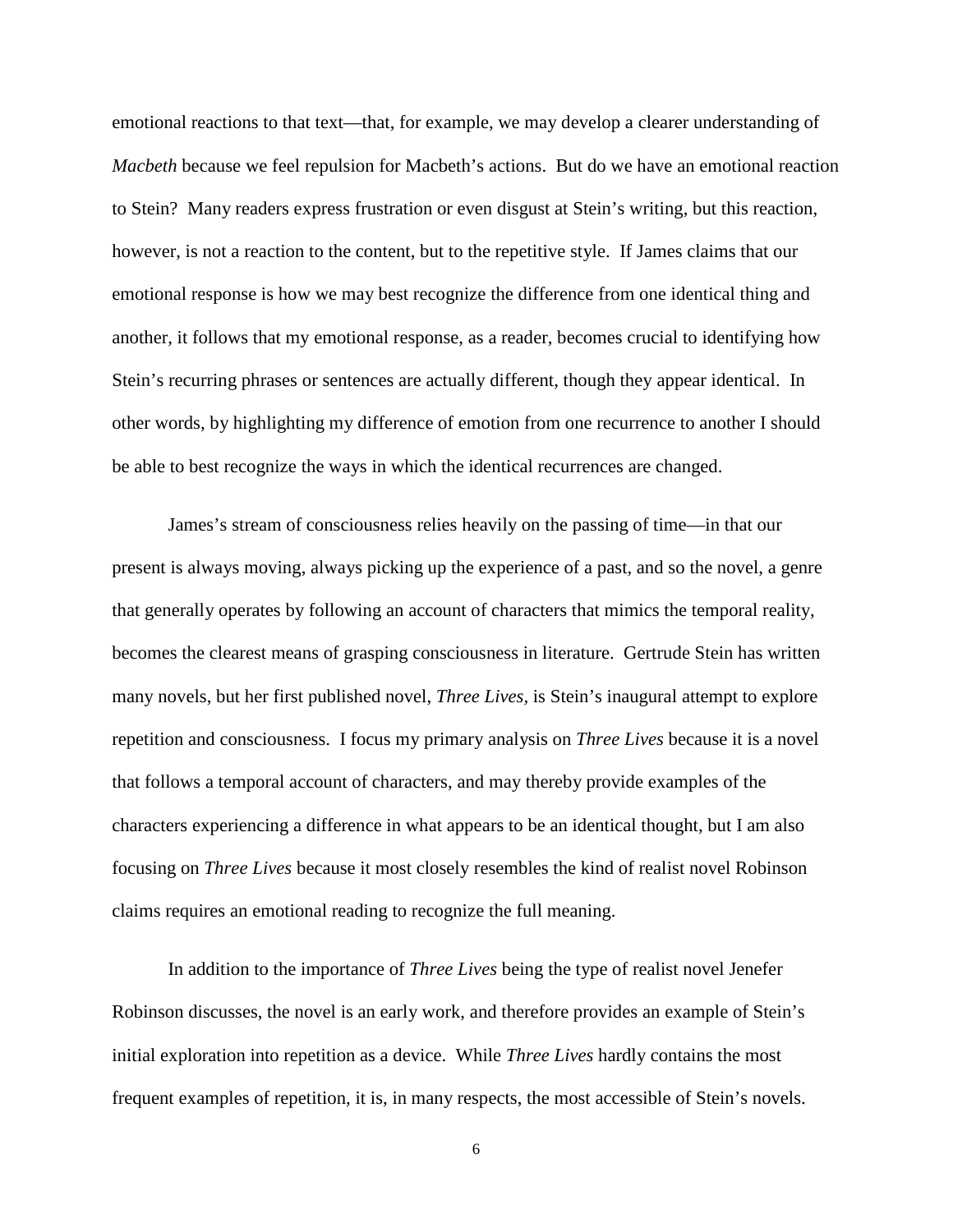The three tales are still without what we may recognize as a traditional plot, however they follow the lives of three women, and have, at least, something that looks like a denouement. *Three Lives*, published in 1909, is itself a form of repetition, since the novel is a reworking of Stein's first unpublished novel, the *Q.E.D*. Whereas Stein's later works may become more abstract, her early attempts echo a more familiar experience for a reader, thereby making them a clearer example with which to grasp repetition. In Edward W. Said's work *On Late Style,* he discusses artist's late works that tend to go against the grain of the artist's previous endeavors. He describes late styles as "nonharmonious, nonserene tension, and above all, a sort of deliberately unproductive productiveness going *against,"* quoting Adorno's assertion that "In the history of art, late works are the catastrophes" (7, 12). Stein's later works are themselves catastrophic to the reader, in that the style is so abstract, so repetitive, it is difficult to pay attention to them, whereas *Three Lives* is a more intelligible read, and will thus operate as a clearer base from which to decipher repetition as a device.

I acknowledge the potential problems with this kind of analysis—mostly, that it entails an individual account of reading Stein. I cannot access another reader's reaction to the different instances of repetition, but through a critical study of scholarship I will provide reader reactions that express frustration at Stein's works. This, then, is my second challenge. If the reader expresses frustration at the style rather than the content, finding that the repetition of words or phrases renders a kind of numbness, how then am I to read *Three Lives* as the type of novel that requires the reader to fill in the emotional gaps to fully comprehend the content? Emotion complicates my analysis, but I am compelled to contend with emotion due to James's claim that an emotional reaction is how we most clearly recognize the difference between identical thoughts. I will first provide a type of repetition that I'm calling The Poison Principle, and then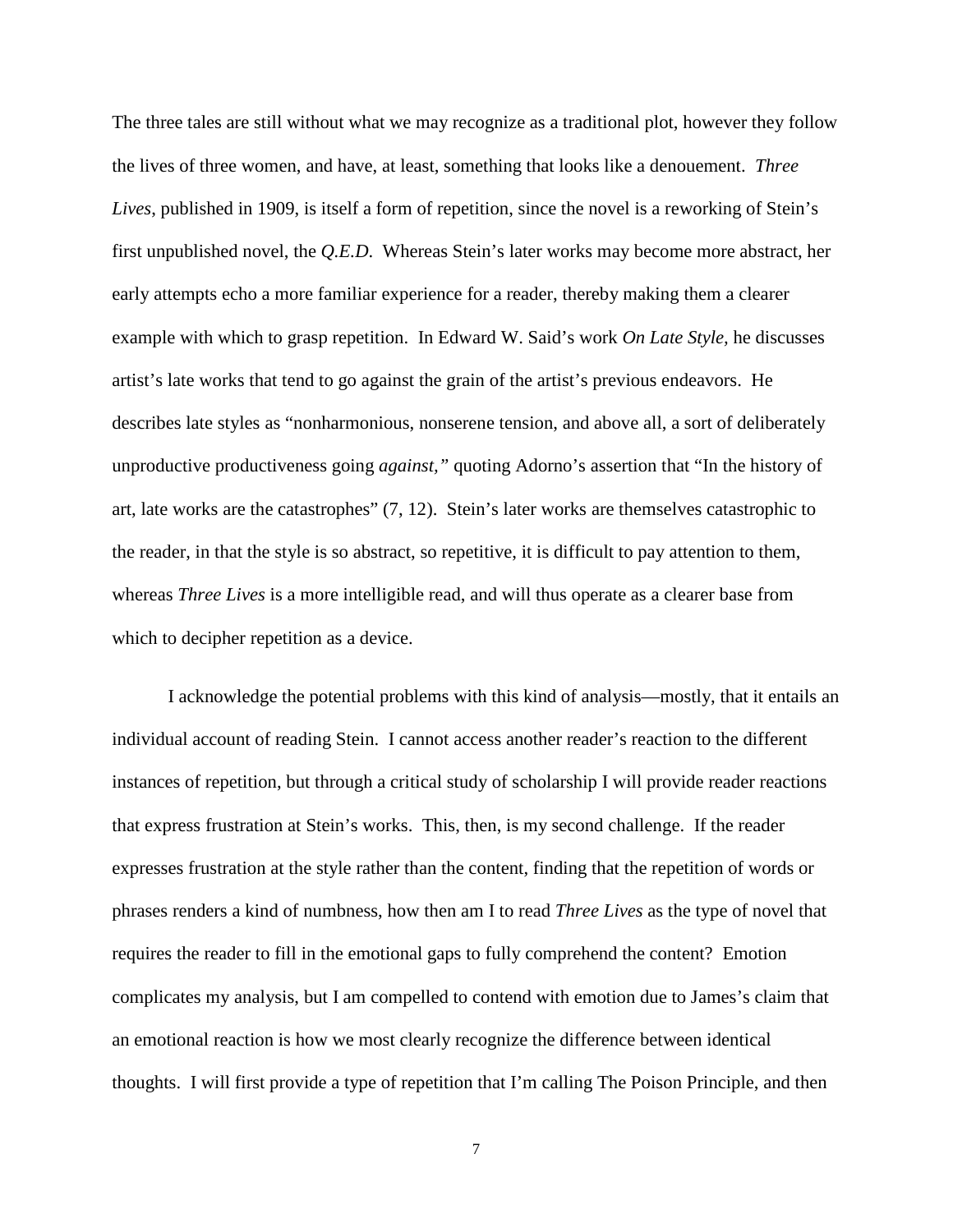move into a discussion of the relationship between James and Stein. In this second section I will overview critics of Stein, many of whom have synthesized James's stream of consciousness and Stein's repetition. In the third section I will continue to demonstrate The Poison Principle in *Three Lives,* and distinguish it from other narrational repetition, which leads to study of repetition as a device in literature to further distinguish other kinds of Steinian repetition from the Poison Principle. I will close with a discussion of emotion and repetition in literature, its role for my project, and with my own kind of repetition, an "emotional" re-reading of *Three Lives.*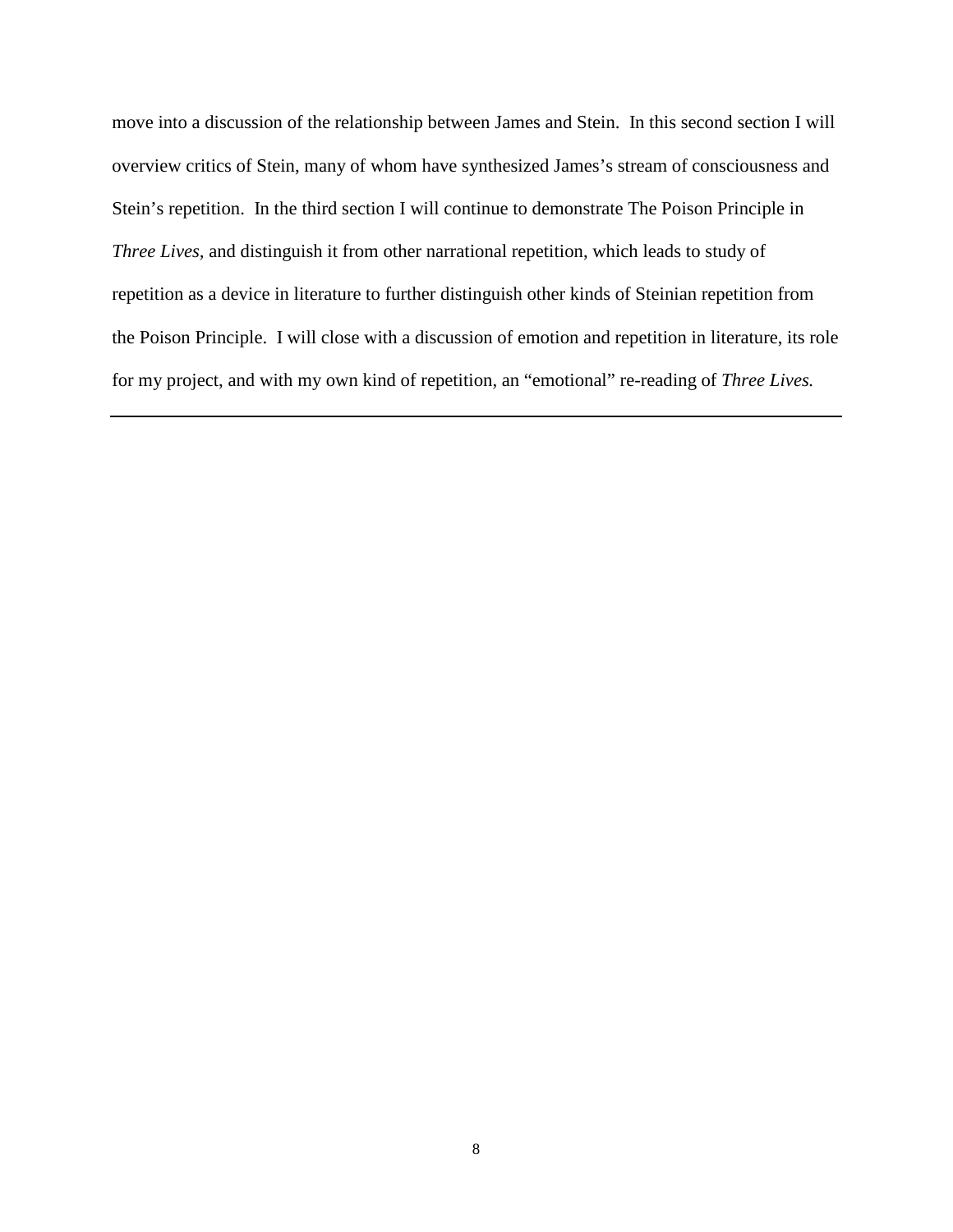#### CHAPTER 1

#### Lena and The Poison Principle

"The Gentle Lena" is the third of the three lives in Gertrude Stein's *Three Lives*. Lena is a German immigrant in America. Lena is teased by the other girls. The phrase, "The other girls, of course, did tease her, but then that only made a gentle stir within her" (172), appears three times on one page.

An example of the teasing follows the iteration of the sentence "The other girls, of course, did tease her, but then that only made a gentle stir within her." Lena puts her finger in her mouth to ascertain what a green substance may be, the other girls insist that the green spot was paint and Lena is now poisoned. She continues to worry about it being poison throughout the conversation, and even after the event has passed. The reader is told, "Lena would often look at her finger and wonder if it was really poison that she had just tasted" (173). The addition of the word "often" suggests the frequency with which Lena felt the need to look at the poison, as if many such instances arose that ever after caused her to look to see what she had tasted. "Would often look and wonder" is a past imperfect tense, or what is sometimes called past continuous, suggesting the looking and wondering was a habitual act of Lena's. At the end of the day, after the girls have left, Lena again wonders whether the green spot on her finger was poison.

The green spot on Lena's finger is a small, a seemingly incidental part of Lena's story, but with the repetition of Lena's worry concerning the poison Stein gives an example of what James describes as a "stream of consciousness," Lena's past infringing on her present. Lena's continuous concern about the paint is illustrated by the "gentle stir within her." The moment occurs in Lena's conscious present, with an initial reaction to the paint, and recurs in a changing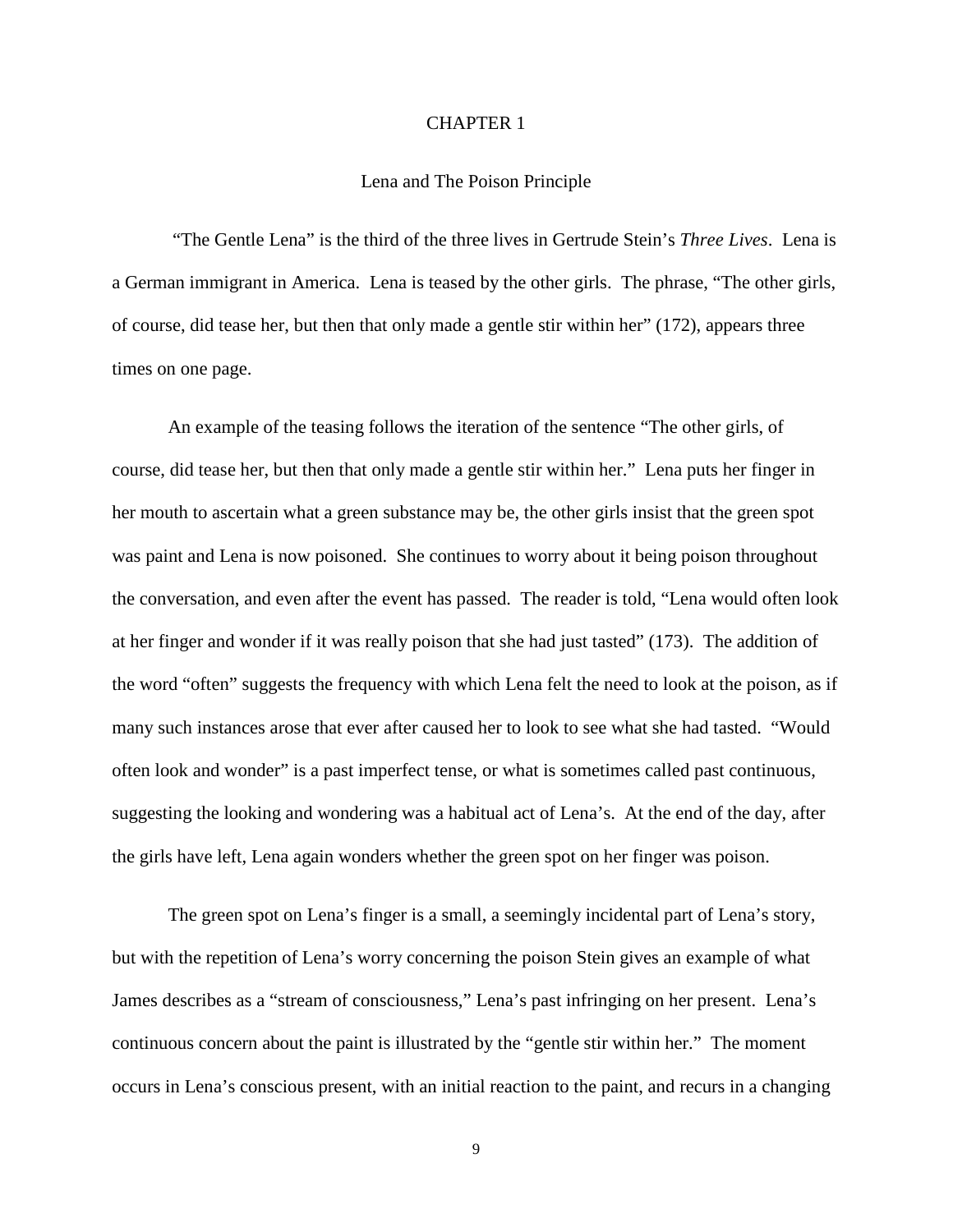present consciousness with the worry in refrain. Although the thought is the same, it is, like James's assertion that no two identical thoughts may be the same, a different thought each time it occurs to Lena. James claims:

> What I wish to lay stress on is this, that *no state once gone can recur and be identical with what it was before*. Now we are seeing, now hearing; now reasoning, now willing; now recollecting, now expecting; now loving, now hating; and in a hundred other ways we know our minds to be alternately engaged. (James 154)

The first time Lena expresses a worry about the poison it is an initial response to another girl insisting the paint is poison. But as thoughts and worries do, it continues to play a part in her present, even after the initial response has passed. The worry that the paint is poison is, in a sense, poisoning Lena.

The worry is itself a kind of poison<sup>[1](#page-14-0)</sup>, slowly working in the mind of Lena. Already I have written poison<sup>[2](#page-14-1)</sup> enough times that the word itself is becoming hazy to me. I begin to suspect I am spelling it wrong, and I begin to think that the word itself doesn't sound quite right. Stein chooses to have Lena worry about a poison, appropriately, since poison, like a worry, accumulates in harm. The poison incident illustrates a principle seen often in Stein, and as I continue to explore repetition, I'll refer to Lena's worry as the "Poison Principle," how Stein illustrates the changes in identical thoughts through the thoughts or physical action of the character. When the character experiences repetition of thought, a physical action often

<span id="page-14-0"></span><sup>|&</sup>lt;br>|<br>| <sup>1</sup> Poison, n.: Material that causes illness or death when introduced into or absorbed by a living organism, esp. when able to kill by rapid action and when taken in small quantity; a substance of this kind. Also (esp. in early use): a

<span id="page-14-1"></span><sup>2</sup> Poison, v.: To administer poison to; to introduce poison into the system of (a person or animal); to kill or injure with poison, poisonous gases, etc. Also (hyperbolically): to harm, make ill. (OED)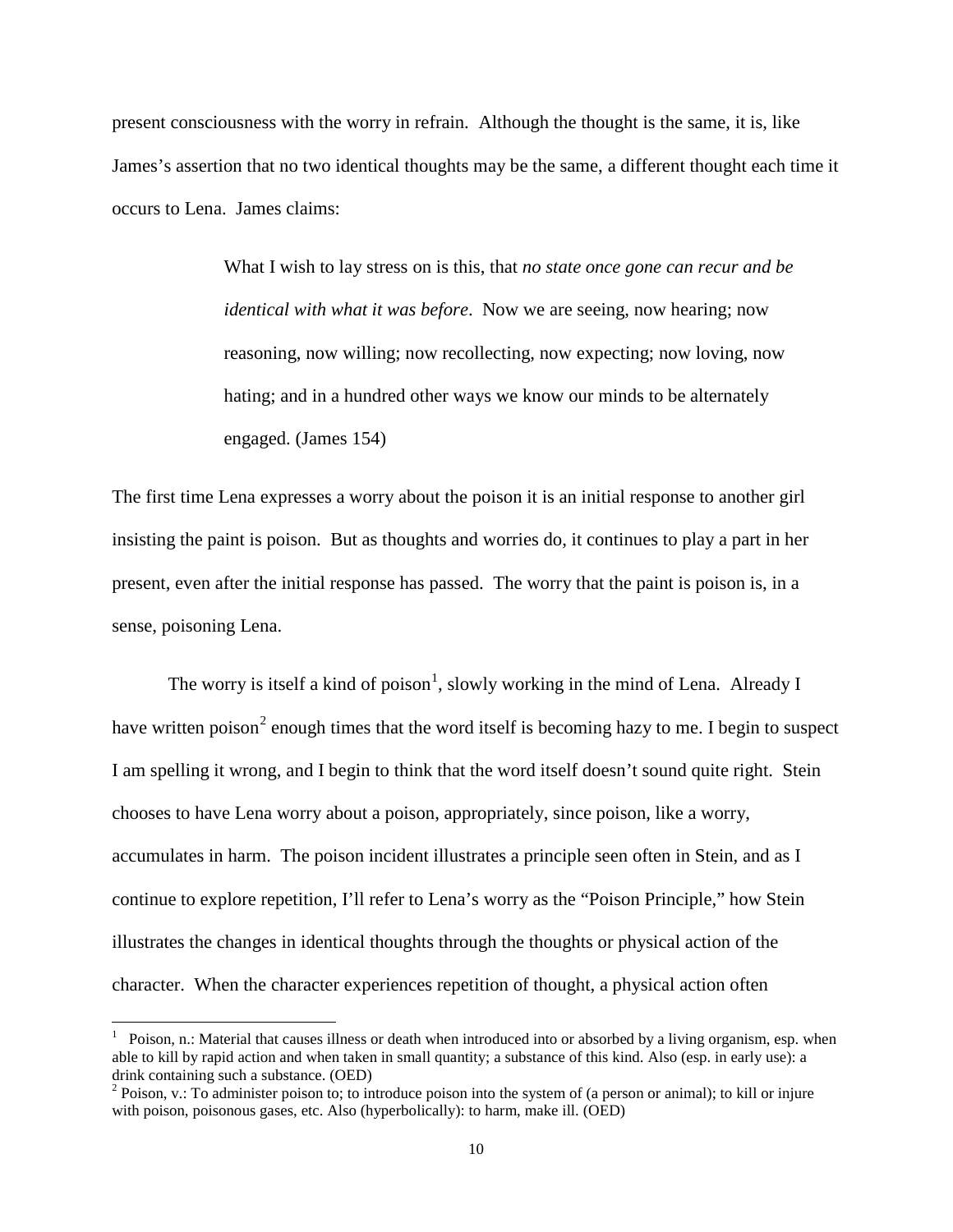corresponds with the thought that is itself repetitive, but the increased action may represent the way in which the character, though seeming to experience an identical thought, has been slowly poisoned, carrying now the weight of all previous thoughts; thus the action itself increases in intensity. The idea doesn't fade, rather it keeps coming back and accumulates in power, threatening to destroy the text's readability. Stein forces the reader to experience and reexperience just as the character experiences and re-experiences identical actions or thoughts, and in this way Stein poisons the reader with repetition, allowing each identical phrase to gain momentum upon recurrence, to seep into the consciousness of the reader.

William James claims that "the memory of an insult may make us angrier than the insult did when we received it. We are frequently more ashamed of our blunders afterwards than we were at the moment of making them" (55). So it goes in the case of Lena that she, upon each recurring thought of the poison, becomes more ashamed, increasing her physical reaction. As Lena continues to be poisoned by the worry of poison, the reader may experience, through Lena, the changes associated with the identical thought.

The second time Lena expresses worry about the poison she "looked hard at her finger where the paint was, and she wondered if she had really sucked it" (173). She sees the finger is still wet on the edges, rubs her finger on her dress, and then wonders again if it was poison she put in her mouth. During this repetition of thought the physical manifestation of Lena's worry is enacted through the rubbing of her finger on the dress. The worry exposes itself through this action as not simply an initial response, but a genuine concern of Lena's. Although the worry is expressed in the exact same language, it has become something different, something more serious in the mind of Lena. The action becomes the physical manifestation of an increased worry, an increased poisoning.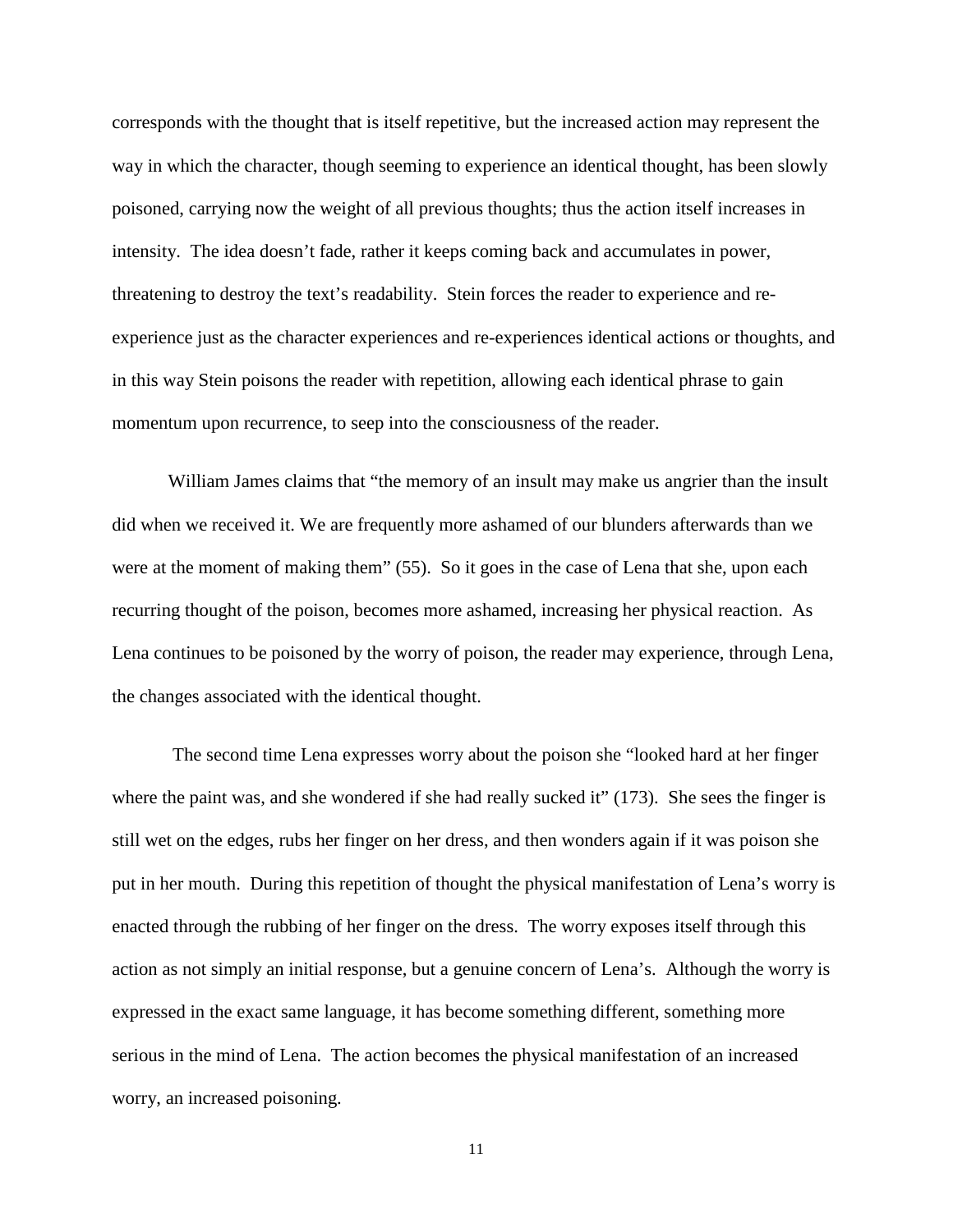William James claims that no two identical states may be the same due to an ever moving present:

> What I wish to lay stress on is this, that *no state once gone can recur and be identical with what it was before*. Now we are seeing, now hearing; now reasoning, now willing; now recollecting, now expecting; now loving, now hating; and in a hundred other ways we know our minds to be alternately engaged. (James 154)

Lena is now seeing, now hearing; now reasoning, now willing; and now recollecting the initial worry that the green paint is poison. Though the thought appears to be the same, it cannot, as James claims, *be* the same, because it must contend with the "now" that is ever moving. In fact, even in my re-writing of the same James passage, as he often did in *Principles of Psychology, Psychology: A Briefer Course,* and *Talks to Teachers*, it is never the same passage. Each time the passage appears, it, like Lena's worry, must contend with new examples, new knowledge, making the passage itself changed by the temporal inevitability of the present.

Lena is later sitting with the three girls, watching the children they are responsible, "and she would often look at her finger and wonder if it was really poison that she had just tasted and then she would rub her finger on her dress a little harder" (173). The action has become a kind of reflex to the worry, and as the worry increases so does the action. The idea is expressed in the same language, but it is now intrinsically linked with the action of rubbing her finger on her dress. The addition of the word "harder" in the action implies an incrementally more vigorous reaction to the worry. An incident that occurred hours before is, in a sense, occurring again and again each time Lena rubs her finger on the dress. The finger is no longer wet, but she continues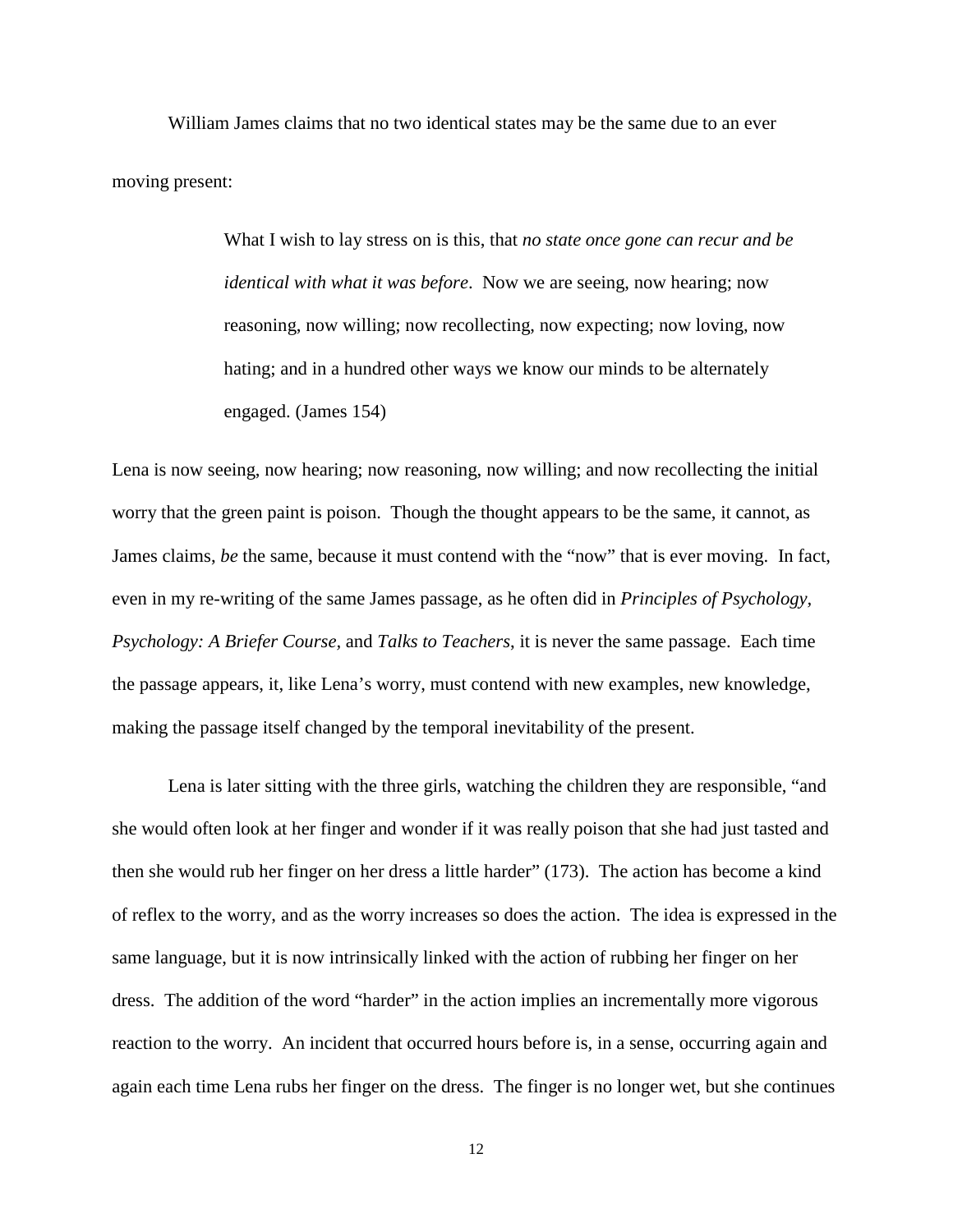to repeat the action as though she had just taken her finger out of her mouth. Through her action, Lena experiences in her conscious present the past event, but with each experience of the seemingly same event, she carries each event before it.

As James claims:

When the identical fact recurs, we must think of it in a fresh manner, see it under a somewhat different angle, apprehend it in different relationships from those in which it last appeared. And the thought by which we cognize it is the thought of it-in-those-relations, a thought suffused with the consciousness of all that dim context. (James 156)

The rubbing of her finger on the dress has become "harder" because her reaction to the worry is stronger. It has now not only the weight of each worry before it, but also the continued conversation and teasing of the girls. She has another second, minute, or hour behind her, and with each passing present moment she must experience the worry anew, making the worry itself changed by the temporal inevitability of the present.

Lena's initial worry is incited by Mary, who begins the teasing, but soon Mary calls to Nellie to affirm that the green paint was poison. Two become three, and as the different angles change so must Lena's worry. The three girls sit together in the warm sunshine, but yet "Lena would often look at her finger and wonder if it was really poison that she had just tasted and then she would rub her finger on her dress a little harder." They are now sitting, as opposed to standing; the worry must now contend with the dim context of the previous worries, the sunshine, both girls persistent teasing, and, of course, her own increased worry.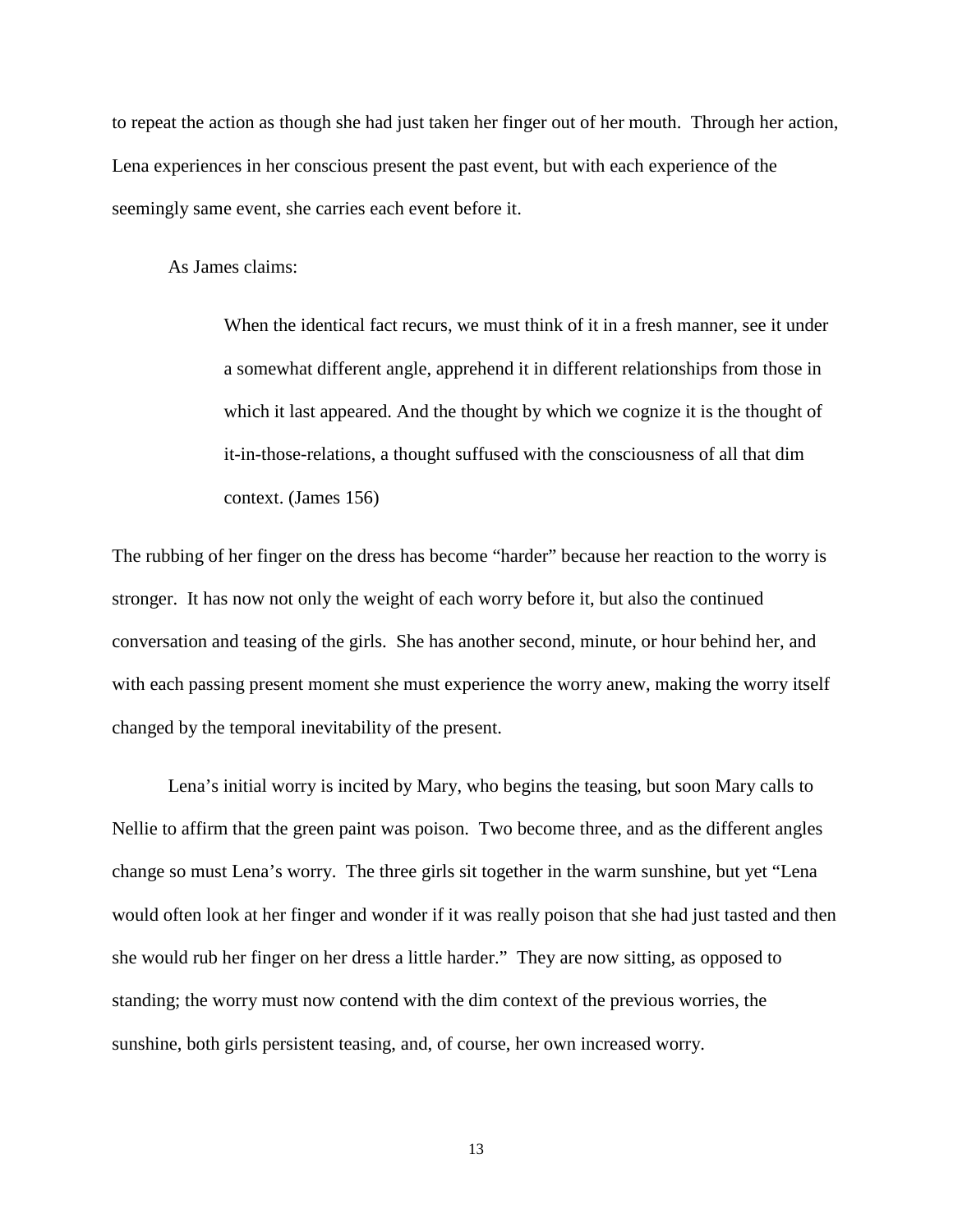Lena's final worry for the poison recurs after she has taken her charge back to her mother, but the language suggests the imprint of the incident in Lena's thought. The reader is told, "Lena never knew for certain whether it was really poison, that green stuff she had tasted" (173). That Lena "never knew" suggests she continued to experience this past experience in her present. Stein could have written that Lena "did not know" whether it was poison, using a past prefect tense to indicate a finality in the worry. If Lena "did not know," the reader would have no reason to assume that the not knowing would continue beyond the moment, but by using "never knew" Stein accesses a past imperfect tense, which suggests a continued presence of the worry.

The poison incident is merely one example of the character's repetition in *Three Lives*. Each tale contains many phrases or words that make an appearance again and again. In some cases, the phrase is used throughout the entire story, insisting itself upon the reader over pages and pages, such as the narrator's phrase in "The Good Anna." The repetition in the poison incident, however, relates most closely to James's theory that no two thoughts may be the same as we experience it from the character's point of view. The reader is quite literally seeing Lena's present thoughts as they occur and recur. She experiences the same thought over and over, but like Heraclitus's stream, because the present is always changing, it can never actually be the same thought. The past event of her finger in her mouth continues to insist itself on the present, but with each insistence—both those given and those implied—the thought becomes something different, constantly affected by temporal inevitability.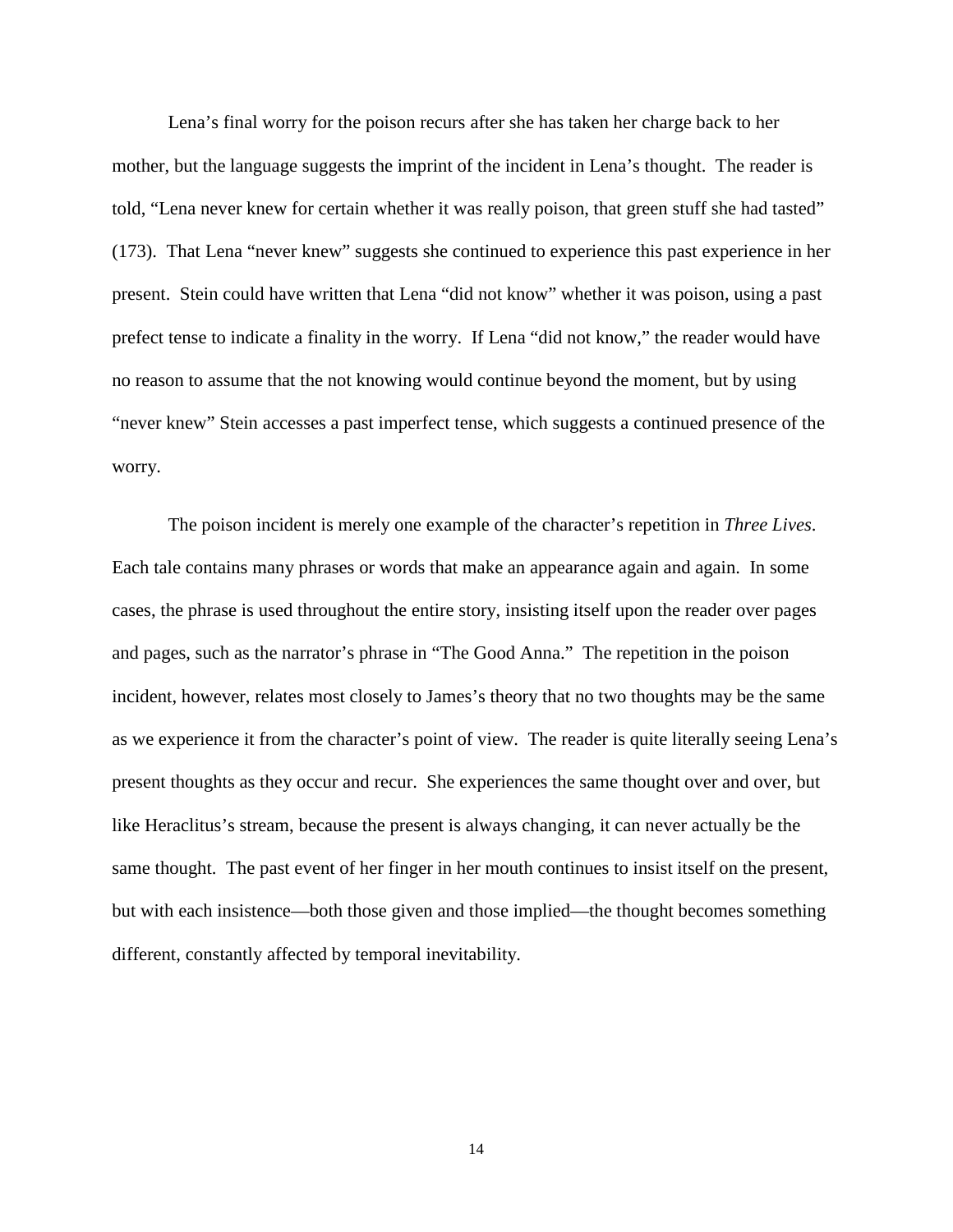#### CHAPTER 2

### William James and Gertrude Stein

The story of Stein's refusal to take an examination in James's philosophy course has been told over and over; so much so that I wonder that the story itself hasn't rooted itself into some kind of Steinian repetition. Critics tell and re-tell this story for varying purposes, and as I read each re-telling of the story I noted the varying meanings it takes on for critics<sup>[3](#page-19-0)</sup>. The story originates in Stein's *Autobiography of Alice B. Toklas* and goes as follows: at the top of an examination in William James' philosophy course Stein wrote, "I am sorry but really I do not feel a bit like an examination paper in philosophy to-day." The next day she received a post card from William James that expressed empathy for her feelings and gave her work the highest mark in his course (Miller 17). For myself, this story illustrates not only a relationship between Stein and James, but the desire to retell a story, despite believing that one's audience has already heard the tale.

Although James and Stein continued a relationship, with him even visiting her once in Paris, they did not maintain what we might call a "close" friendship (Mellow 34). While James may not have been a constant presence in her life, Stein, a few months before her death, claimed:

> Everything must come into your scheme, otherwise you cannot achieve real simplicity. A great deal of this I owe to a great teacher, William James. He said 'never reject anything. Nothing has been roved. If you reject anything, that is the

<span id="page-19-0"></span> <sup>3</sup> The following is an account of where I found this tale repeated: Rosalind Miller's *Gertrude Stein: Form and Intelligibility* pg. 443, W.G. Rogers's *Gertrude Stein is Gertrude Stein is Gertrude Stein: Her Life and Work* pg. 25, *William James* Gay Allen, who claimed pg. 305 "The story her final examination is well known, but it is worth repeating because it illustrates so well James's unprofessorial conduct as a professor," *Genuine Reality: A life of William James* Linda Simon pg. 245. It interesting to me that in the criticism, this seemingly identical tale takes on a variety of meanings, must be understood from varying angles. For Miller and Rogers, the story highlights James's respect for Stein, whereas Allen and Simon use the story as an example of James as professor.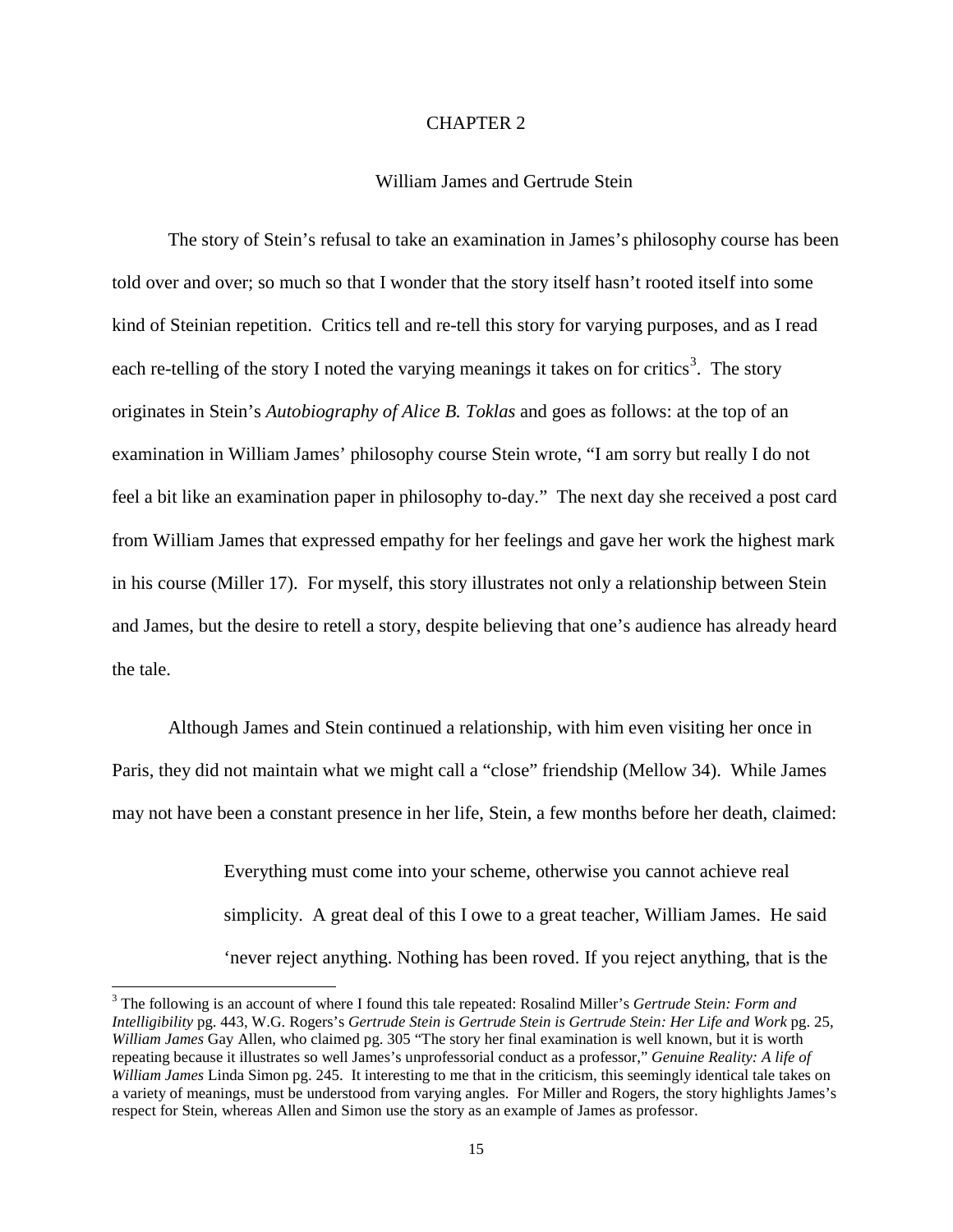beginning of the end as an intellectual.' He was a man who always said, 'complicate your life as much as you please, it has got to simplify.' (Mellow 34)

Though biographer Gay Wilson Allen suggests that Stein's later work owed "little or nothing to her great teacher" (305), he does note the close association James's philosophical work and Stein's creative work shared:

> Just as it was William James's character to apply his psychological observations to finding a method of relieving human suffering, so it was Gertrude Stein's to apply her observations to the creation of a new type of fiction with a literary style that resembled the steam-of-consciousness of simple people (as in *Three Lives*) or automatic writing in some later books. (Allen 375)

So while James applies his theories to philosophical studies and reports, Stein channels stream of consciousness through her style of writing that used repetition as a device.

While Stein and James employed stream of consciousness in two separate forms, it is interesting to note that William James read a portion of *Three Lives,* sent to him by Stein upon completion (Mellow 146). In a letter James wrote to Stein he claimed:

> I have had a bad conscience about *Three Lives.* You know how hard it is for me to read novels. Well I read 30 or 40 pages, and said "this is a fine new kind of realism—Gertrude Stein is great! I will go at it carefully when just the right mood comes." But apparently the right mood never came. I thought I had put the book in my trunk, to finish over here, I don't find it on unpacking. I promise you that it shall be read *some* time! (Mellow 147)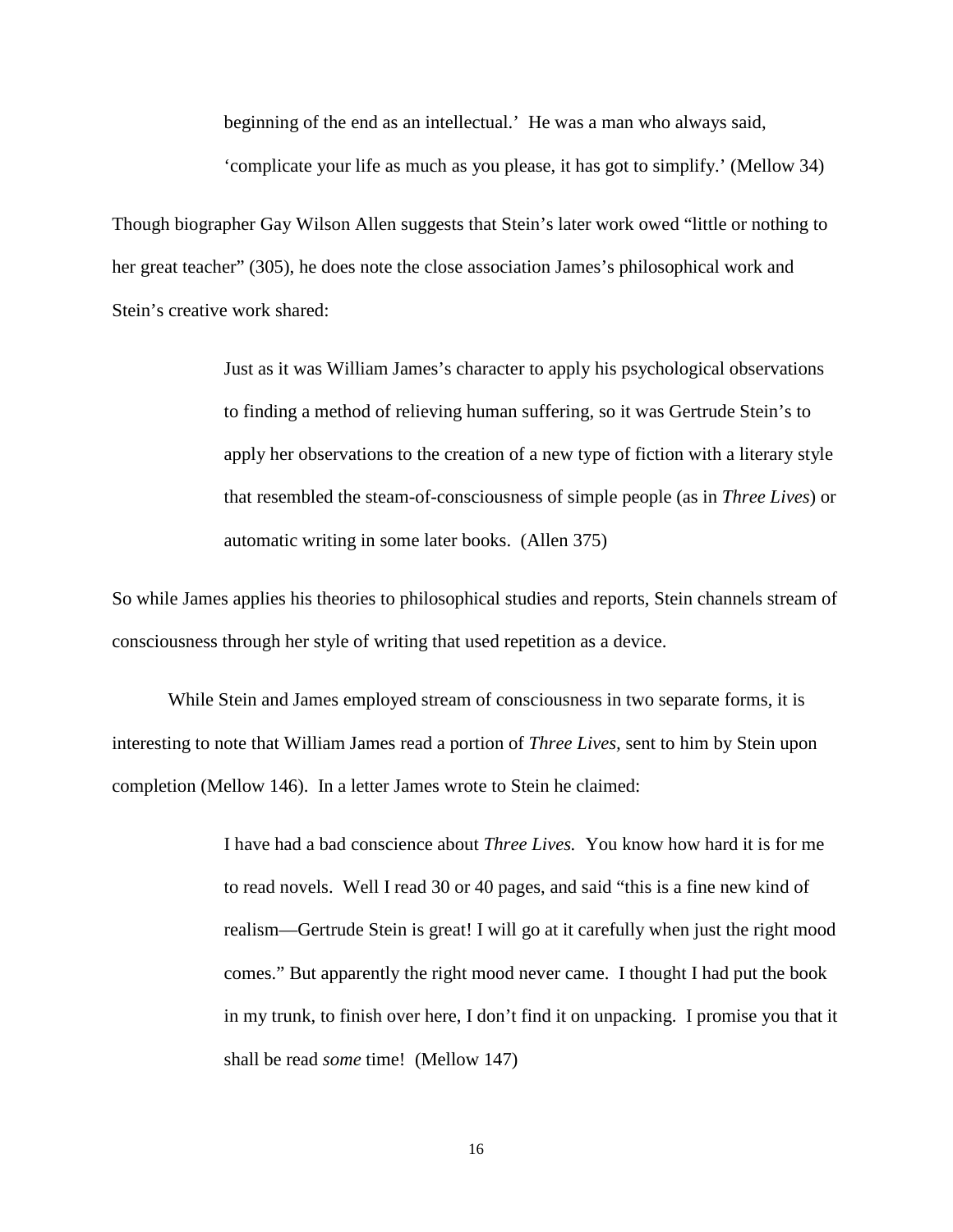And though James died shortly after, that the "right mood never came" is not a problem for reading Stein<sup>[4](#page-21-0)</sup>. Stein's work leans so heavily on the present, that by even reading only the first section, James, in a sense, was able to gather an idea of *Three Lives* as a whole. Koestenbaum claims that when reading Stein we must focus only on "the sentence unfolding right now" (315), and while James may have never finished *Three Lives*, maybe reading all of Stein is reading any Stein, because each sentence is in the now. Maybe completion isn't always the point with Stein, because characters and plot fall second to style. James's stream of consciousness promotes the present, and comprehending this acknowledgment of a continuous present will be vital to my reading of Stein.

William James asserts that one of the principal facts of conscious life is the continuity and coherence of this very life—consciousness appears unbroken as it is immediately experienced. Our temporal register of the present is disturbed by the notion that the past is a constant part of our present consciousness, and the future or anticipation of what may come is an impending variable in our present thought. Consciousness, therefore, as we experience it—as a stream of the present—is actually a culmination of past, present, and future.

Our present stream of consciousness, however, is constantly changing, so while the past may infringe upon the present it is never the same past. James insisted that no two thoughts are exactly the same, so while repetition in thoughts may look like the same idea over and over, it becomes a new thought each time it appears in the present. Stein puts this theory to the test in literature. As ideas recur, although the ideas may be the same, we see them in different relationships, so when Gertrude Stein repeats one idea again and again, it expresses a new meaning with each appearance (Miller 22). The changing nature of the same thought may be in

<span id="page-21-0"></span> $4$  The letter was written in May 1910, and James dies August 26 (Mellow 147).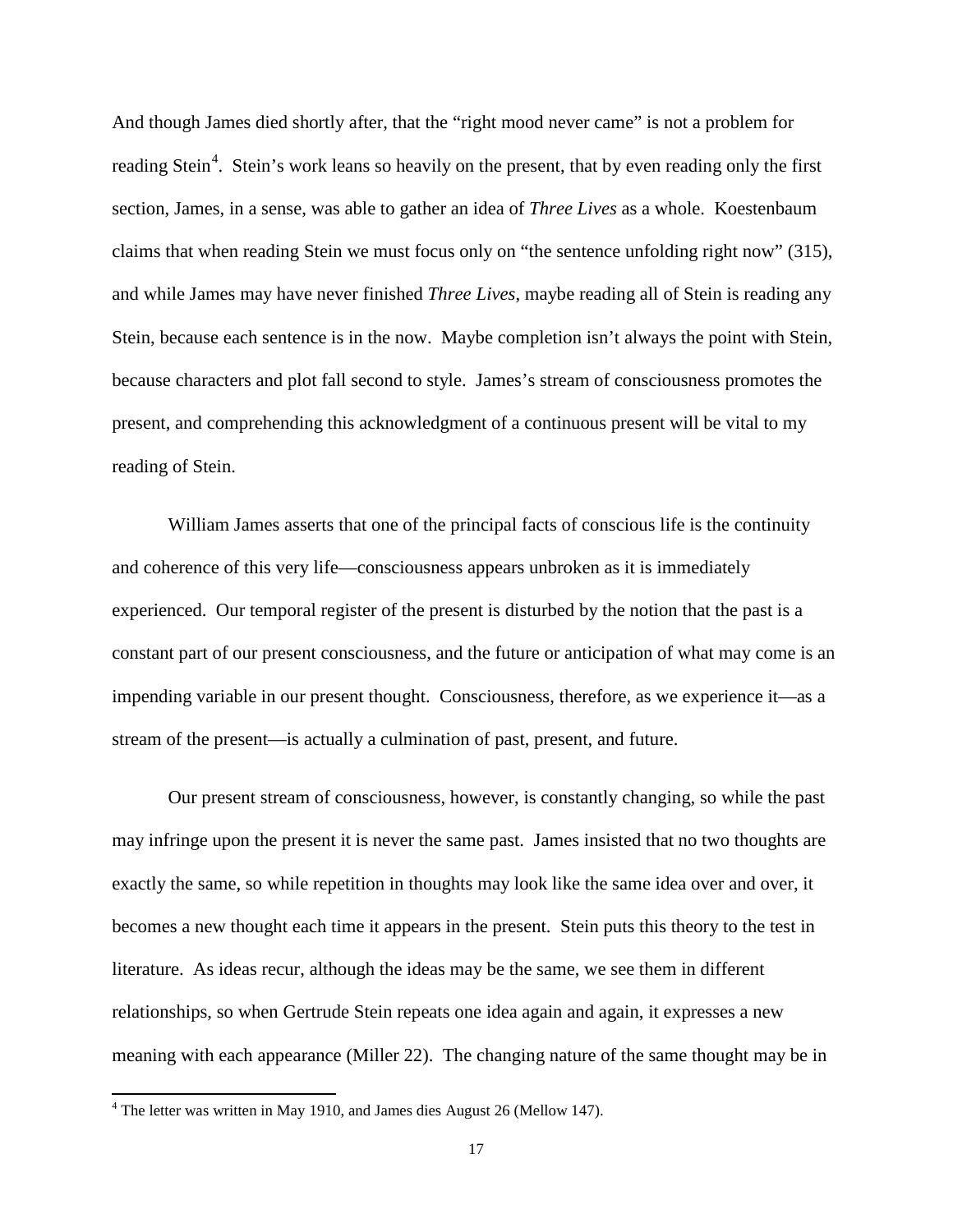part why Stein, in a lecture, drew a strong distinction between repetition and insistence: "Then also there is the important question of repetition and is there any such thing. Is there repetition or is there insistence. I am inclined to believe there is no such thing as repetition" (*Lectures in America* 166).

It is important to note that Stein at least saw a difference between the words "repetition" and "insistence." I interpret Stein's view of insistence as purposeful, that she insists upon something, resolutely dwelling on a word, rather than simply repeating. "Expressing anything," Stein claims, "there can be no repetition because the essence of that expression is insistence, and if you insist you must each time use emphasis and if you use emphasis it is not possible while anybody is alive that they should use exactly the same emphasis" (167). Stein seems to suggest that being alive is participating in an ever moving present, thus repetition is not possible, because each instance of a repeated word would carry new emphasis. Many critics, however, continue to discuss Stein's "insistence" as repetition, and I do not think this is merely favoring one term over another. Repetition carries a connotation of numbness, but insistence is demanding, almost urgent in its plea. I will continue to use the word "repetition," in part because I follow in the criticism that has favored this term, but also because I wonder if use of this term is required when discussing how and why Stein is so unpleasant and difficult for many readers. That we continue to term Stein's style as "repetitive," rather than "insistent" suggests to me a continued misunderstanding of how to read Stein, highlighting the confusion, displeasure, and sometimes repulsion at her work.

Many critics have drawn parallels between Stein's use of repetition and William James's stream of consciousness. I will later outline the ways in which these critics have found evidence of James's continuous present in Stein works, particularly in her first self-published novel *Three*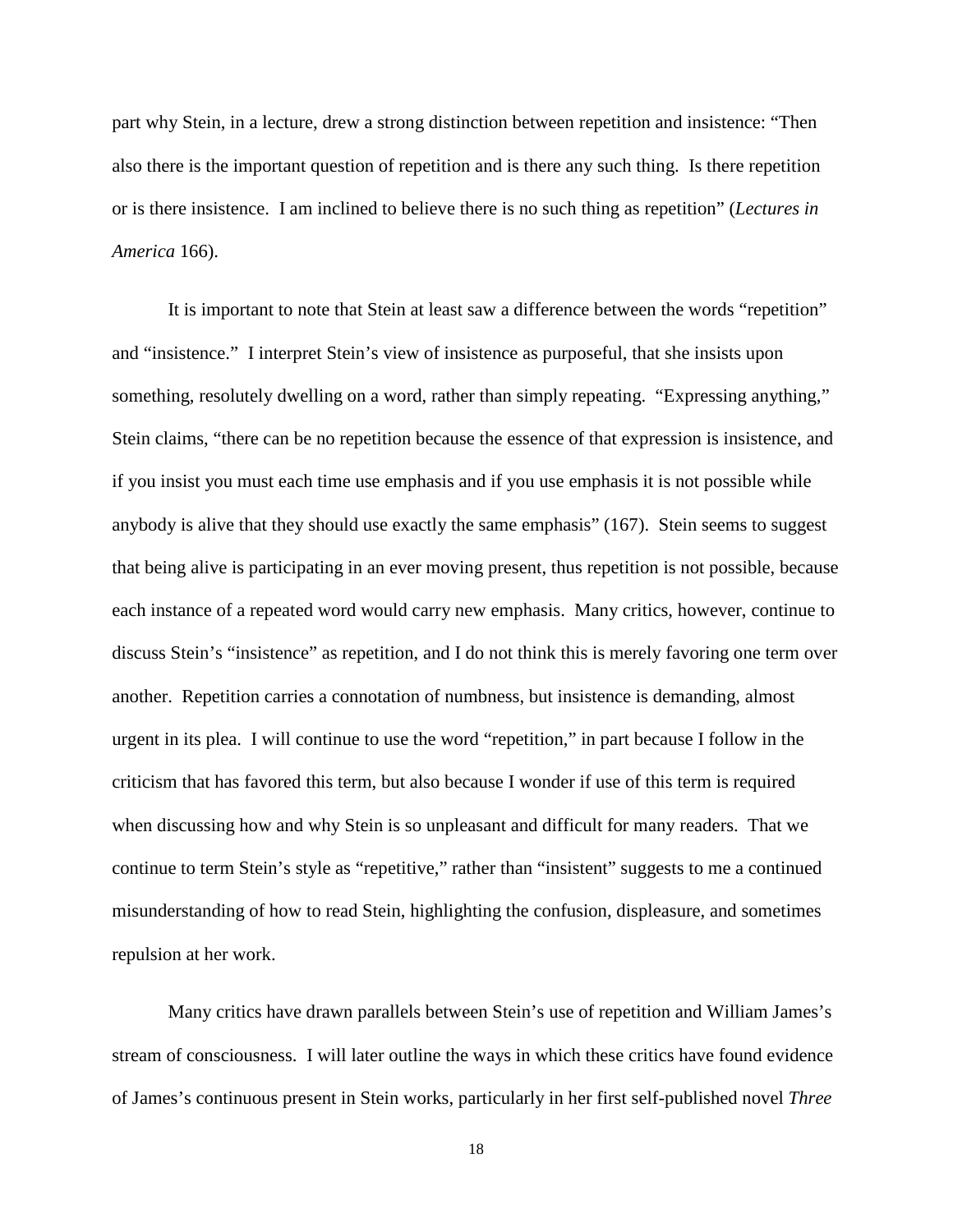*Lives.* Her later efforts have been classified by many as unreadable, therefore it is in *Three Lives*  that I will look to discover how repetition as a device operates for Stein, later applying these principles to the "unreadable" text *How to Write.* 

I will begin, however, with Wayne Koestenbaum and Karin Cope, both of whose idiosyncratic approaches to Stein resemble my own, in an effort to show the ways in which these critics have approached the difficulty of Stein works. Though they do not address *Three Lives,*  their work with Stein provides a critical base that is similar to my own approach. There must be few, I would suggest possibly no other writer, whose criticism encourages, and for many requires, that the criticism itself reflect the style of the writer, and here is another mystery of Stein. Part of my methodology involves adopting a bit of Steinian style, a technique I found necessary to a discussion of Stein.

 Confusion appears to be a shared inspiration for beginning a project on Stein. It seems that I am merely one of many to attempt a project on Stein for the purpose of desperately trying to make sense of her work. Stein's writing has been described as unintelligible and incomprehensible, but this incomprehensibility or unintelligibility is precisely what fuels the criticism. Wayne Koestenbaum, in his chapter titled "Stein is Nice," insists upon the present-ness of Stein's writing; that in reading Stein a reader will "learn to be tolerant of your own Steinian voracity—a hunger for sentences, a dissatisfaction with every extant sentence except those that you invented, an intolerance for any sentence that you are not in the midst of writing" (310).

It is possibly for this reason that Koestenbaum acknowledges that much of Stein's writing "takes enormous patience" (309) or remains "unreadable" (310). Koestenbaum claims that our only business when reading Stein is the sentence that we are currently reading: "Not the sentence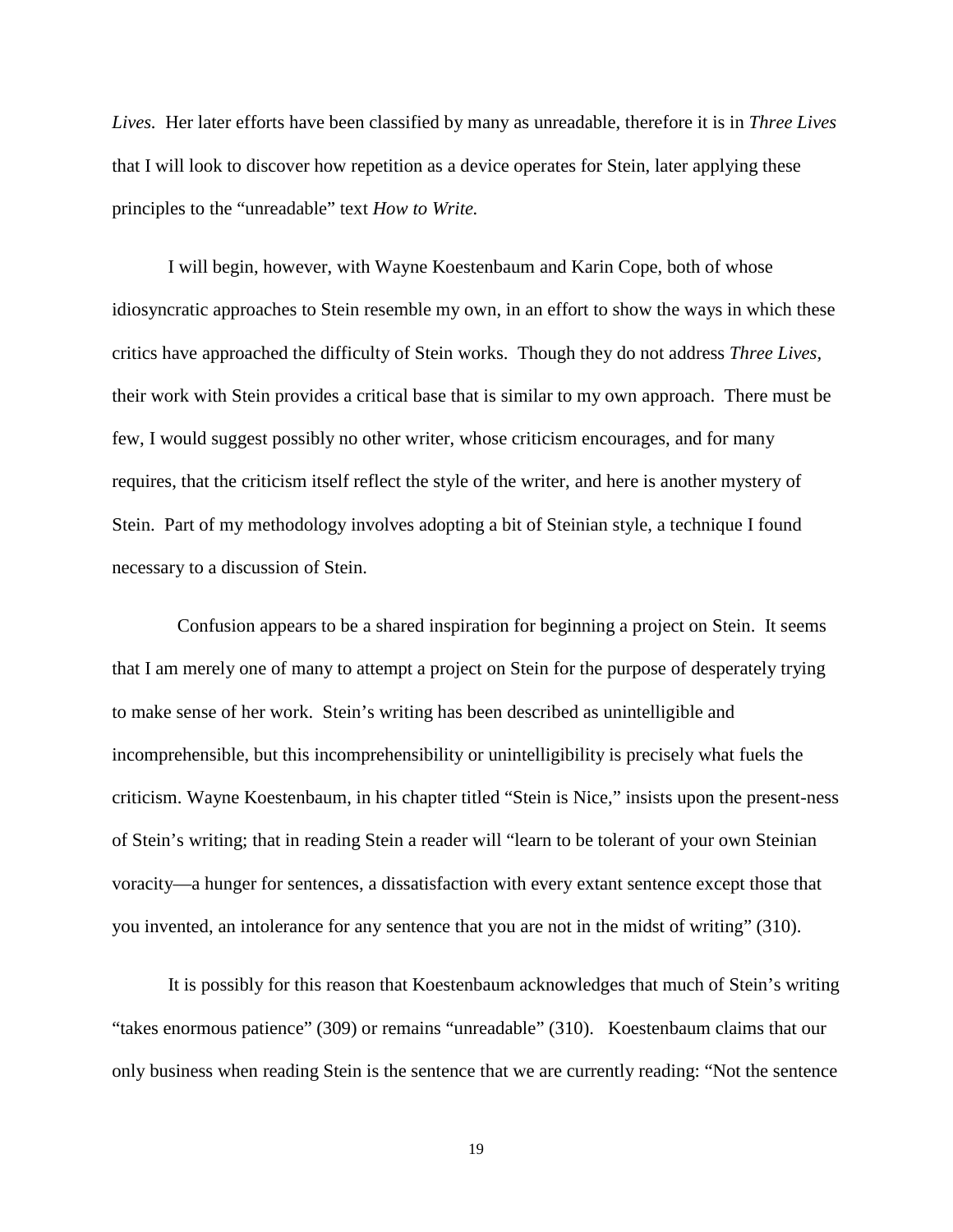you've just finished, or the sentence you're about to begin. Just the sentence unfolding right now" (315). The present then becomes our concern when reading Stein, and though Koestenbaum does not work directly with *Three Lives,* his assertions regarding Stein's writing inspire many of my own. "Reading Stein," Koestenbaum claims, "is always reading in a void, reading the void, reading to avoid—to avoid plot, significance, work, pain, and the past" (311). In discussing Stein sentences Koestenbaum enacts a Steinian quality, allowing the word "void" to saturate in the consciousness of the reader through repetition. Other Stein critics also find this to be a successful way to interpret what has been seen as impenetrable.

Karin Cope, in her book *Passionate Collaborations: Learning to Live with Gertrude Stein, describes the overwhelming nature of her initial work with Stein.* 

> [...] I never got much closer to understanding or even being able to *read through* the vast majority of her work than I had been at the outset of my graduate work. Something was awry; worse, I began to understand when I tried to teach Stein that perhaps I'd utterly missed the boat. (Cope 7)

Cope goes on to note that the history of Stein criticism has traditionally been either enthusiastically "for" or "against" her work, but Cope concludes, rather like myself, that she is both a Stein lover and hater; that she is equally passionate "for" and "against" Stein.

Cope opens her work with a Steinian poem, which seems to suggest that to get to Stein one must somehow channel Stein through writing. Cope writes:

How, today, is one to look at Gertrude Stein?

Is it certain that by looking, one may see her?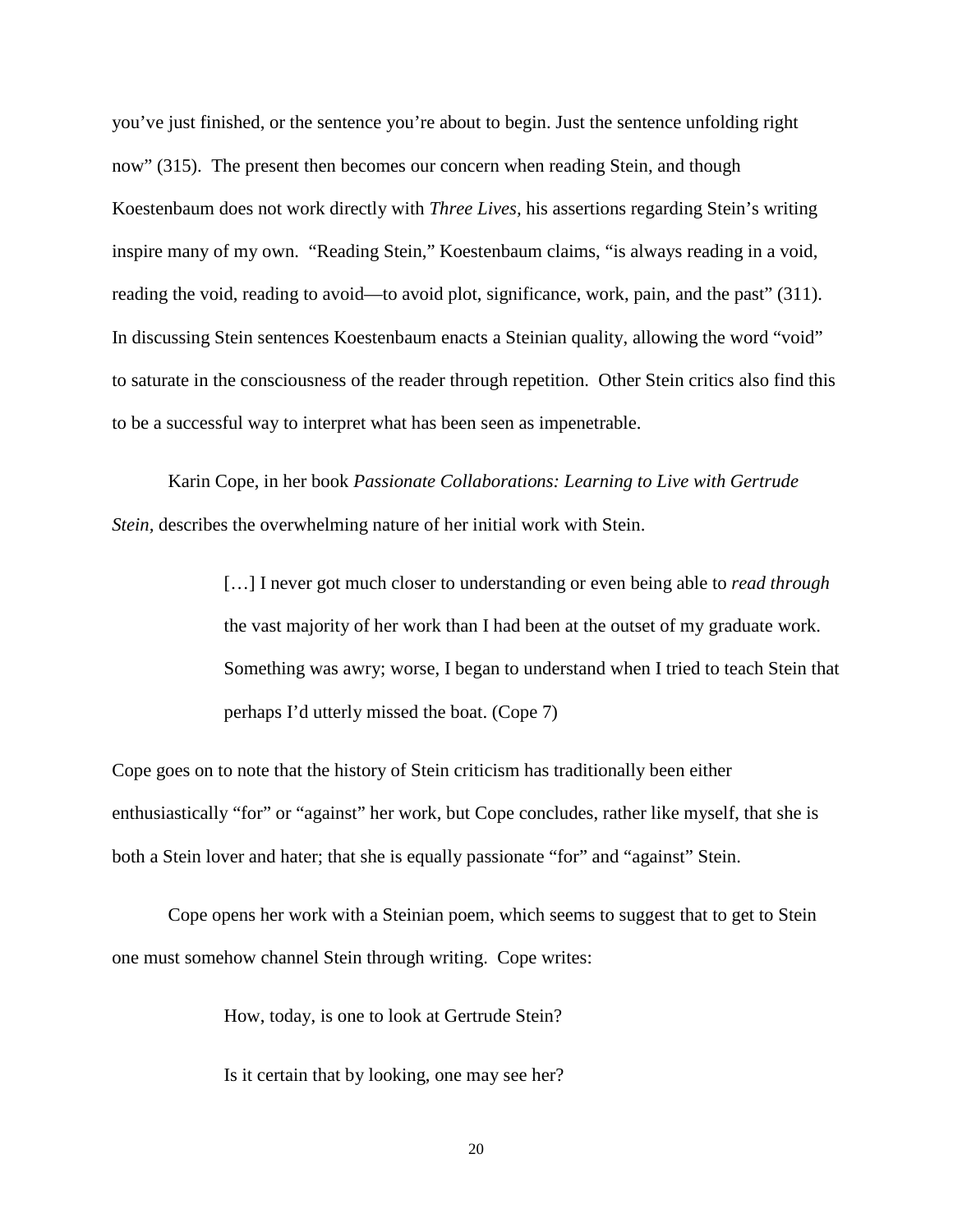And what is it that one's looking does to Gertrude Stein? Who is this Gertrude Stein at whom we are looking? Why are we looking at her; for what are we looking? Is it really for her that we are looking?...

What then does looking, this looking, our looking at her offer? (Cope 25)

I found that to talk about repetition in Stein, I not only desired to, but needed to adopt some kind of Steinian repetition myself, just as Koestenbaum and Cope before me have done.

Cope's book goes on to explore the collaborative nature of Stein's work with Picasso and Alice B. Toklas, as not simply the collaboration between artists, but between the writer and reader. Cope explores her own personal reactions to Stein, sharing person anecdotes and challenging her assertions. My own project echoes Cope's interests, but while her work does not explicitly explore the consequences of repetition for the reader, I offer a primary collaboration between Stein and the reader. Any text requires a certain amount of collaboration between reader and author, but in the case of Stein, who traditionally repels the reader, the collaboration takes on greater significance. The introduction to Cope's book, besides providing an example of how confusion inspires the desire to begin working with Stein, includes a detailed description of her experience when first reading *Three Lives.* My concerns are primarily about the experience of the reader, and Cope's reaction to Stein's work—one of disgust—will continue to be relevant to my own project.

In her work *Gertrude Stein and Wallace Stevens: The Performance of Modern Consciousness*, Sara J. Ford synthesizes Stein and James's stream of consciousness theory and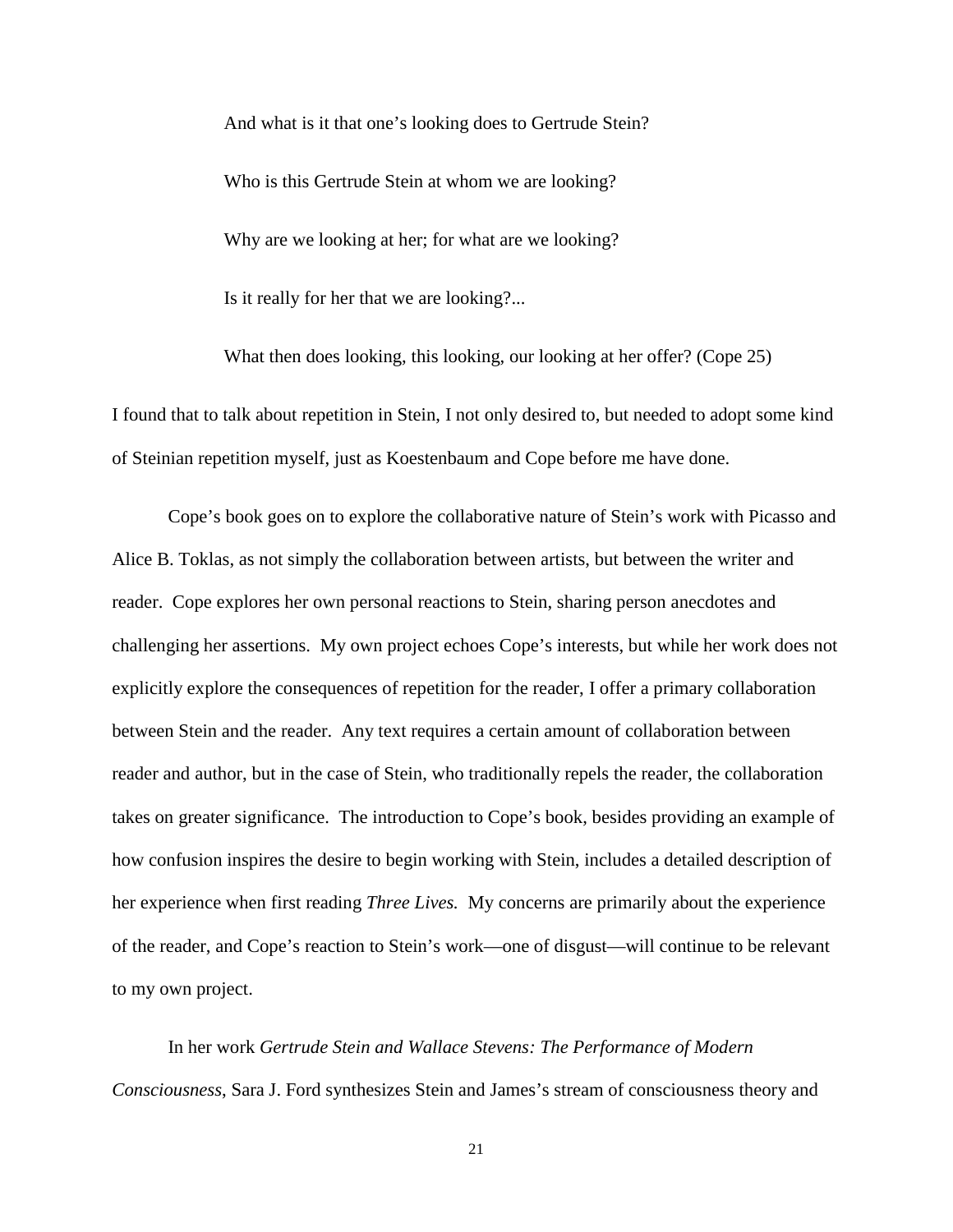its relationship to the importance of the "self" in modernist literature. Ford writes, "James insisted that we look for meaning not in either the self or the object but in the experience of the self with the object. In studying only what is knowable through experience, he changed the way we envision the self" (5). In approaching Stein through the lens of James, my own attempts are pragmatic in nature**.** That is, rather than finding meaning in Stein's work by way of biographical contextualization or an objective close reading of the object text alone, I analyze my own experience with the work, the experiential effect of reading her words. Ford focuses her Stein analysis on *Tender Buttons,* but her assertions regarding how we must approach Stein through James's pragmatism echo my own:

> In order to see this element of the work, we must let go of the expectations we traditionally bring to a written text, expectations for narrative based on referential use of words and phrases. Instead, we must bring to the text the expectations we might bring to the production of Stein's plays in which we pay attention to the confrontation between the writer and the script, the act of composition itself. (Ford 43-44)

The act of composition is of particular interest to me, and in an effort to explore Stein's act of composing I offer a close reading of *How to Write.* In *Pragmatism* James claims:

> *ideas (which themselves are but parts of our experience) become true just in so far as they help us to get into satisfactory relation with other parts of our experience,* […] Any idea upon which we can ride, so to speak; any idea that will carry us prosperously from any one part of our experience to any other part,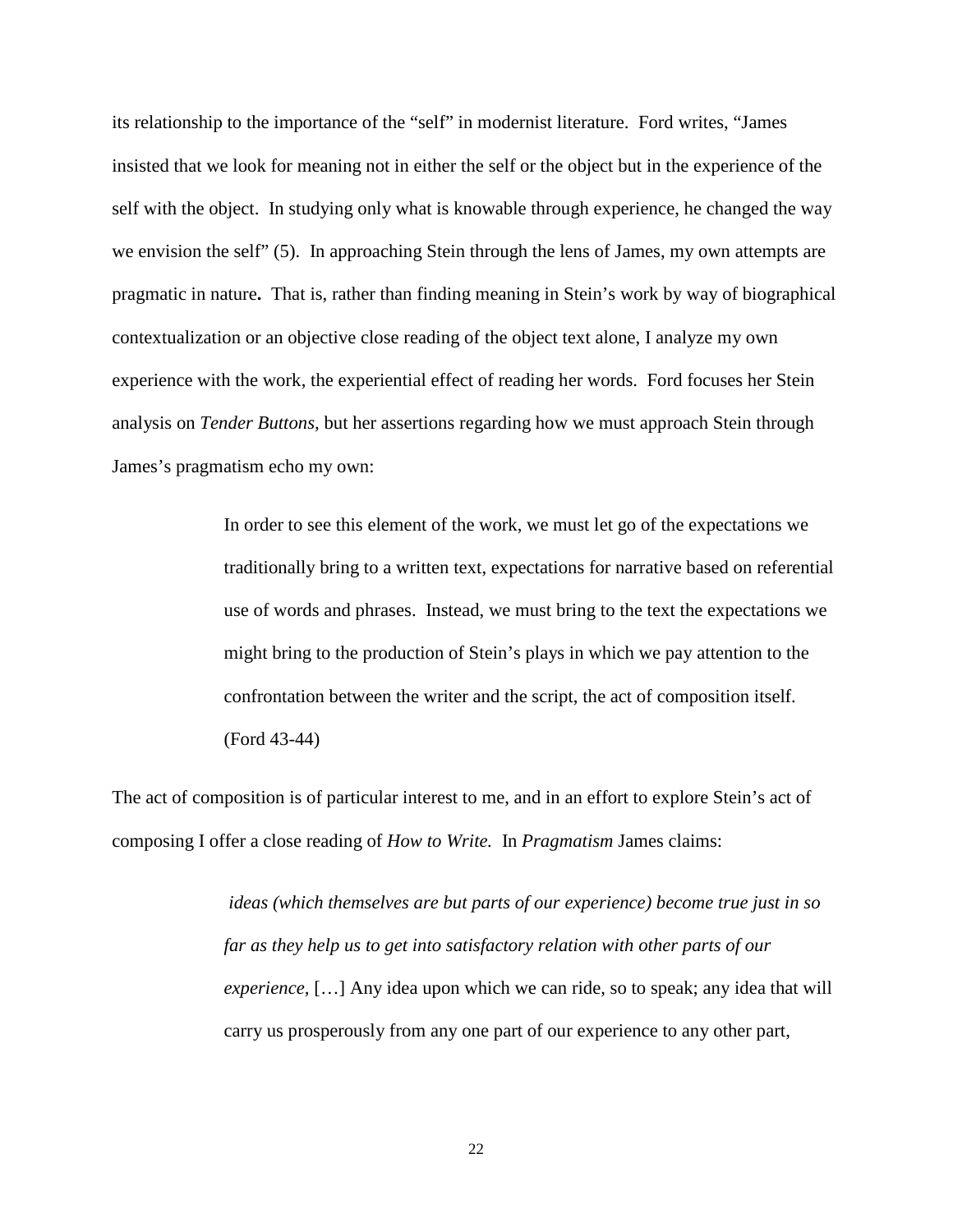linking things satisfactorily, working securely, simplifying, savor labor; is true for just so much, true in so far forth, true *instrumentally.* (James 512)

James's work in pragmatism is germane to a discussion of Stein, and my approach is itself pragmatic in nature; I attempt to "ride" ideas in an effort to get from one part of my reading experience with Stein to another.

 The previous critics have demonstrated the unique way in which channeling Stein's style may become a successful way to discuss her works, while the following critics have explored Stein in a more traditional form. Donald Sutherland and Harvey Eagleson provide readings that see James's stream of consciousness as an influence of Stein, whereas Kelley Wagers and Lisa Shoenbach explore repetition in Stein through the concept of "history" and Jamesian habit.

Donald Sutherland's 1951 book, *Gertrude Stein: A Biography of Her Work* explores the role of James's "stream of consciousness" in Stein's writing. As Sutherland claims, "the idea of present thinking is the final reality was to be the axis or pole of Gertrude Stein's universe, and her work from the beginning was oriented and reoriented upon that idea" (7). Many critics find Sutherland a fruitful source from which to begin a conversation on Stein and James, myself included. I, however, additionally take to heart his advice concerning how to *read* Stein:

> Gertrude Stein uses repetition and dislocation to make the word bear all the meaning it has, but actually one has to give her work word by word the deliberate attention one gives to something written in italics. It has been said that her work means more when one reads it in proof or very slowly, and that is certainly true, the work has to be read word by word, as a succession of single meanings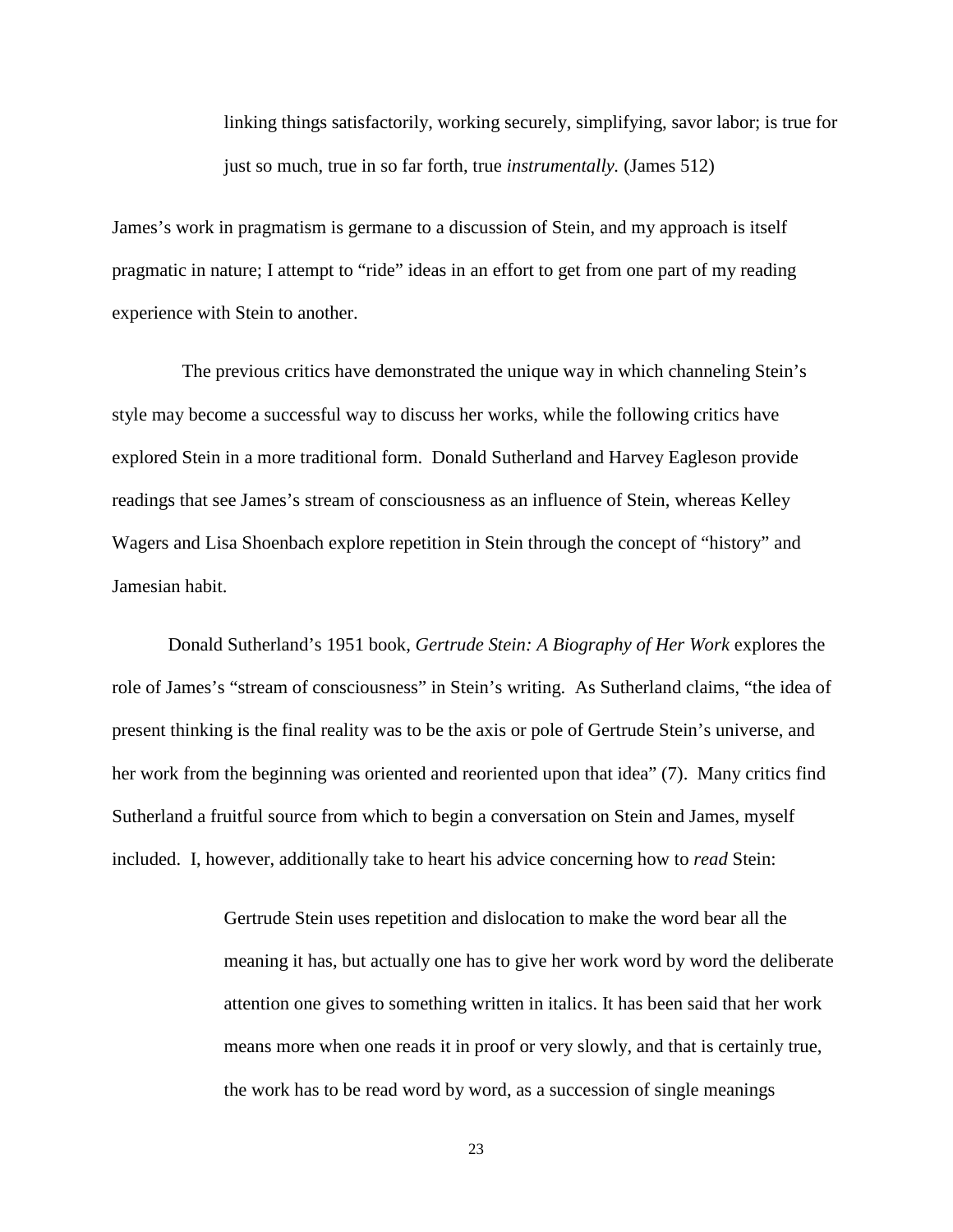accumulating into a larger meaning, as for example the words in a stanza of a song being sung. (Sutherland 48)

My own reading of Stein is, as Sutherland suggests, a word by word deliberate reading in an attempt to recognize the single meanings of repetition, and how these single meanings accumulate, rather like the harmful effects of poison, for the reader.

Similarly, in his article "Gertrude Stein: Method and Madness," Harvey Eagleson associates Stein's work to James's stream of consciousness, seeing the past and future as only truly existing in the present, but he also addresses the issues of what Stein called the "bottom nature" of being. Eagleson claims:

> The problem is still further complicated by the necessity of "using everything". While the past and the future may be said to be non-existent as separate entities, elements of both do exist in the present. From the point of view of behavioristic psychology the full explanation of any individual's environment involves, if carried to its logical conclusion, not only an analysis of all mankind but of the cosmos as well, that is, "everything" (Eagleson 168).

Stein's "bottom nature" theory dealt with the inner depths of a character, and through repetition she hoped to overcome the question of using "everything" to convey the present consciousness. Eagleson goes on to say that in meeting an individual for the first time, the observer is only privy to the constantly repeated surface characteristics, rather than the "whole" or "everything" previously discussed. "The individual must remain for the observer a fragmentary or erroneously conceived personality, not a 'whole one,'" Eagleson claims, thus the issue of entirety of past and present in the consciousness of characters is dismissed as an impossibility in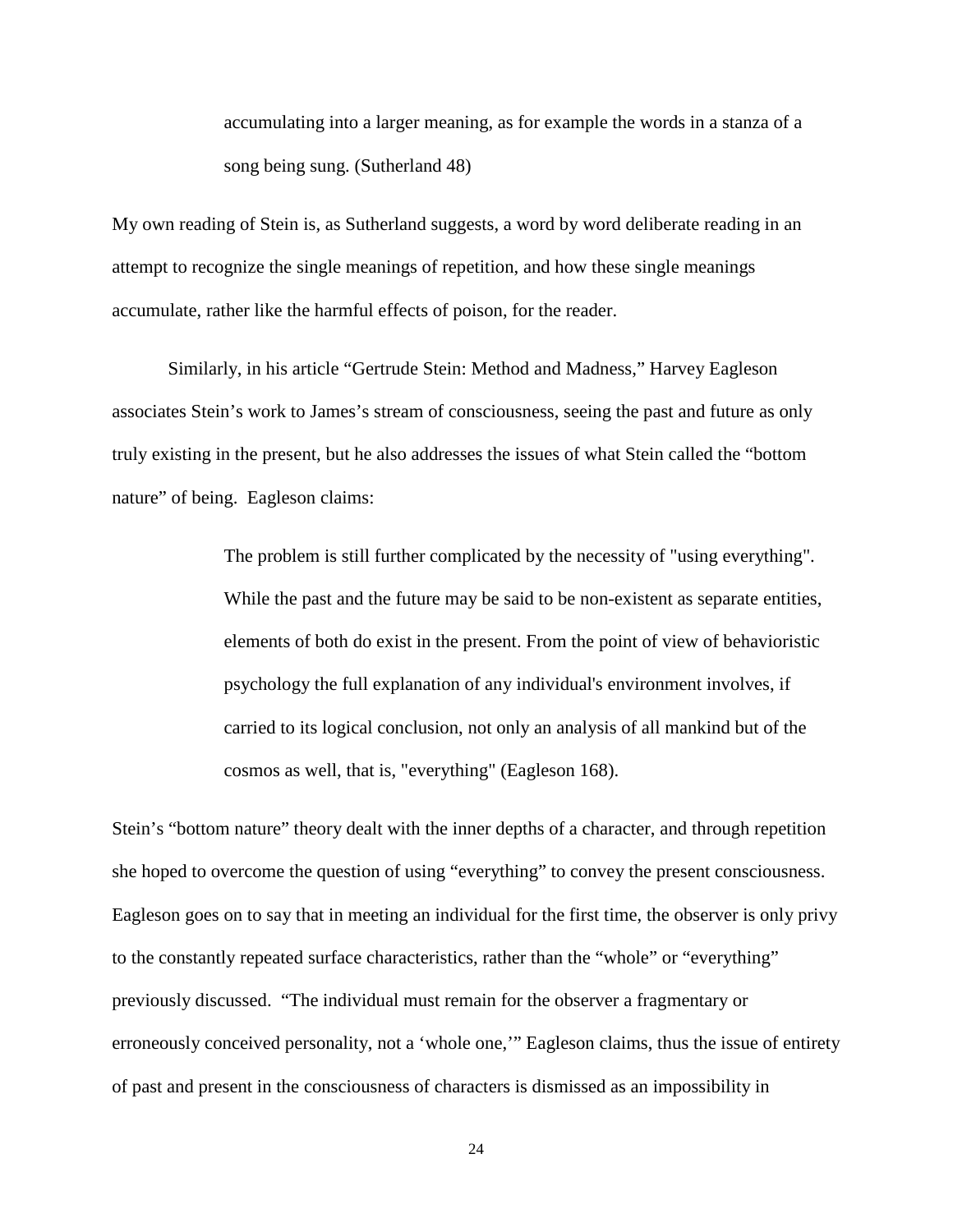composition (169). Repetition then, for Eagleson, becomes the insistence of the true bottom nature of a character, rather than a full analysis concerning the character's environment. But I argue that repetition operates by filling in gaps of understanding. The reader is able to infer traits of the character that he or she would be otherwise not privy to.

Kelley Wagers, in her article "Gertrude Stein's 'Historical' Living," sees James's philosophy as more of a starting point for Stein. She distinguishes James's stream of consciousness from what she calls Stein's "continuous present." Of the two theories Wagers writes:

> In the summer of 1926 Gertrude Stein famously described the writing she did in 'Melanctha' as the creation of a 'prolonged' or 'continuous' present that allowed her, unlike her characters, to calibrate a story's different temporal moments. Rather than the Jamesian 'stream of thought' that the term seems to suggest, Stein's 'continuous present' defines a new relationship between past happening and present telling." (Wagers 145)

For Wagers then, the difference between James's stream of consciousness and Stein's continuous present seems to rely on the historicity of the characters. Stein explores the concept of "history" further in her later works, but for the purposes of *Three Lives,* streams of thought as consciousness and the continuous present as consciousness appear, if not exact, similar to James's assertion that an identical thought may never be the same<sup>[5](#page-29-0)</sup>. Wagers notes that Stein is able to calibrate temporal moments of which her characters have no access, but since the reader is also able to recognize these moments, I argue that repetition enables an experience for not only the character, but the reader as well.

<span id="page-29-0"></span> <sup>5</sup> Stein's *Making of Americans* is itself a history of everything and everyone; a kind of history of all Americans.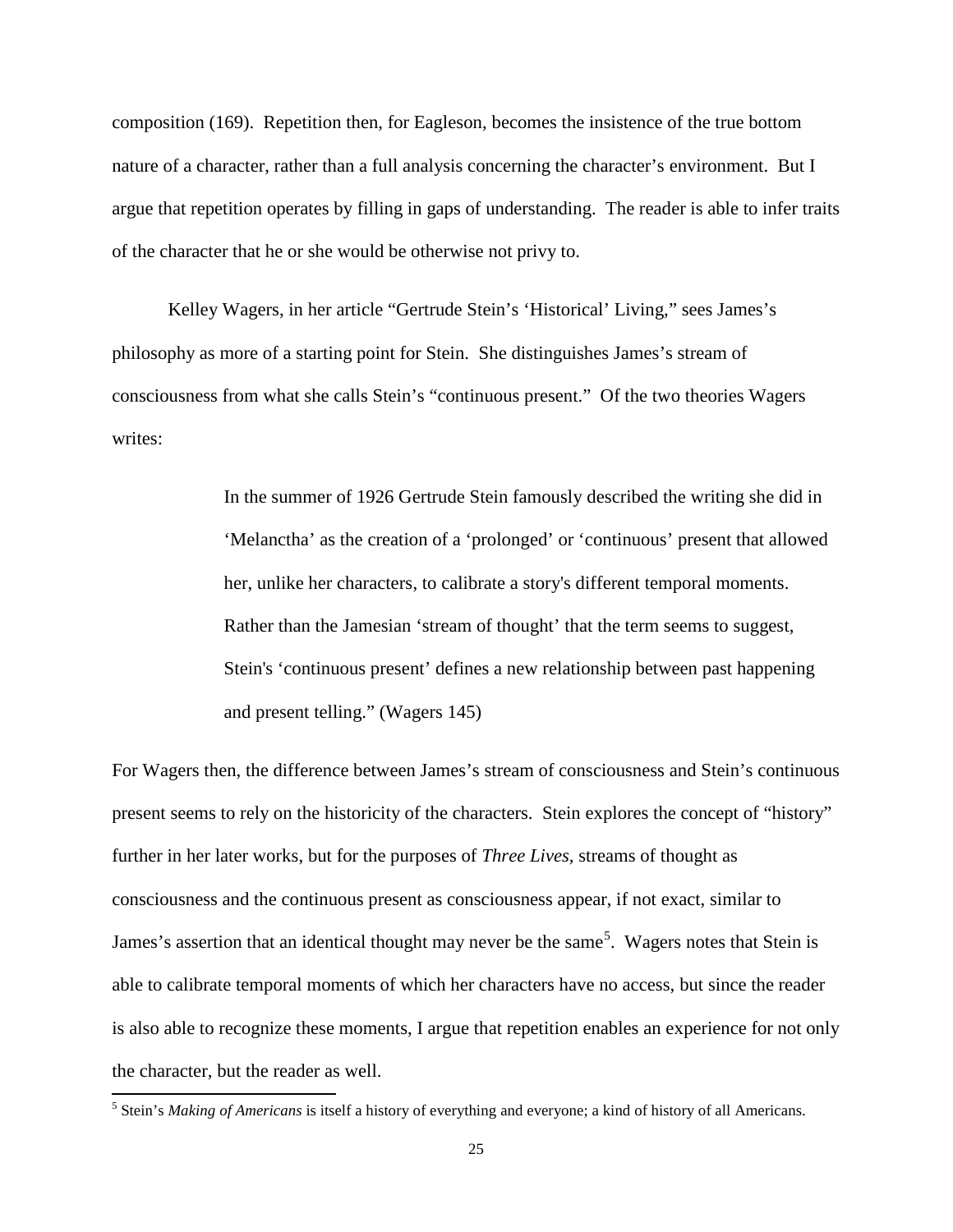Lisa Shoenbach associates Stein's concern with 'history' with William James's assertion that habit diminishes the conscious attention with which our acts are performed (Shoenbach 241). Shoenbach synthesizes James's thoughts on habit to his own stream of consciousness:

> While [habit] links conceptually the mindless motions of the body to the social mores that determine human values, beliefs, and actions, it also signals an organic conception of history, temporally connecting past behaviors to future impulses. (Shoenbach 241)

Shoenbach sees Stein's repetition as an attempt to develop the character experiencing habit by difficulty through repetitions. The readers "face habit made visible through sheer exaggeration," or in other words, through repetition (245). A discussion of James's chapter on habit and Stein's repetition is highly relevant, but for the purposes of this project I will concentrate only on consciousness. Though the actions and reaction of the character develop the nature of that character through habit, my project focuses simultaneously on the consciousness of the reader, and thus the ever moving present of the character plays a more essential role. My concerns are to find meaning in Stein, but the meaning is found through my experience as well as the content of the work.

In her work *Language & Time & Gertrude Stein,* Carolyn Faunce Copeland claims that repetition, as a device, is not always used for the same purpose (35). Copeland differentiates between the repetition used by the narrator and the repetition used by the characters. Copeland writes of Stein, "She believed that people reveal themselves through their slow, cumulative repetitions; therefore [repetition] was a valid way to reveal them in fiction" (36). Part of my project concerns itself with this differentiation, and yet simultaneously seeing these different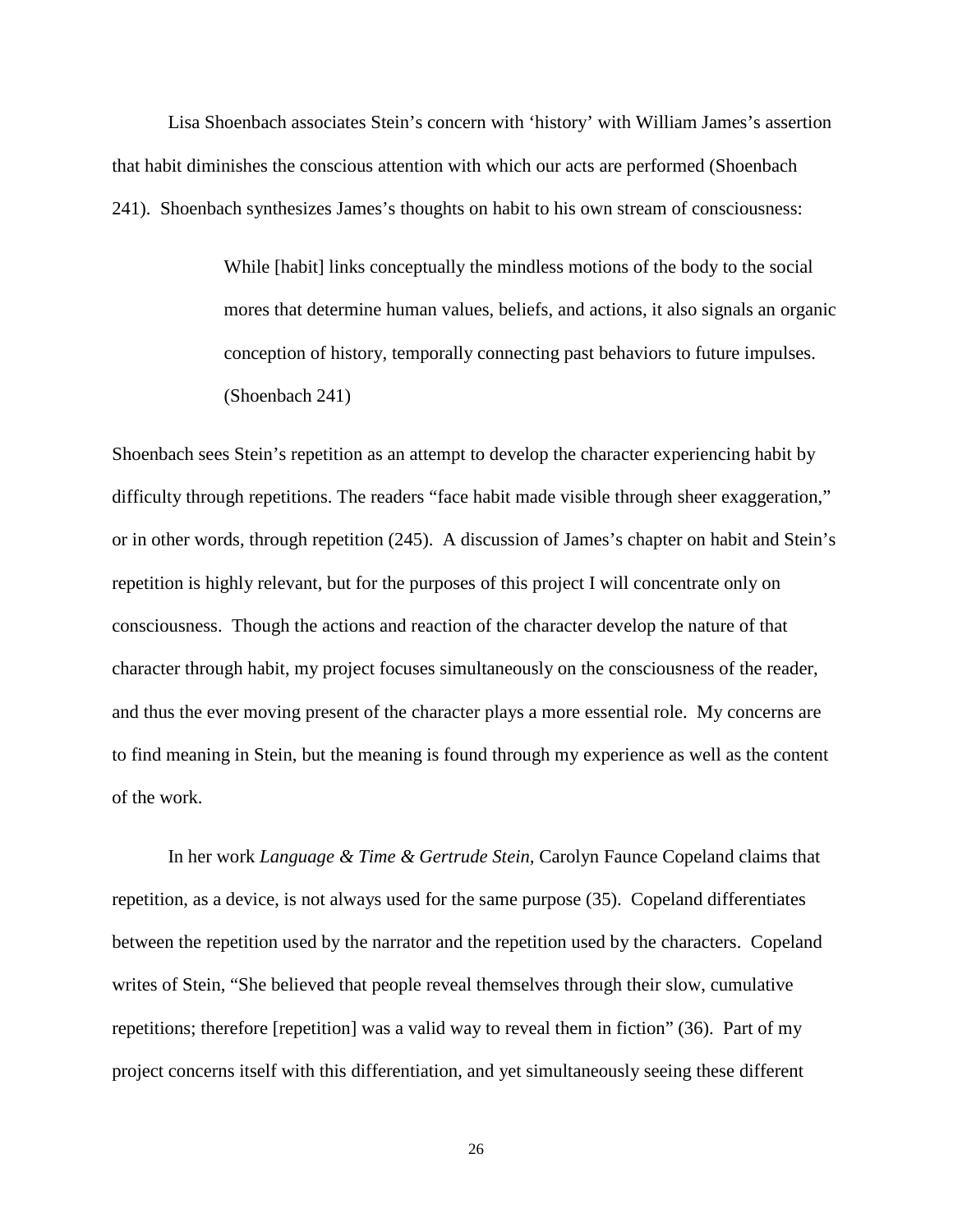forms of repetition as poisoning of the reader. Both instances of repetition create an opportunity for the reader to re-experience, but Copeland's assertion that repetition is not always used for the same purpose will prove useful to my own conclusions regarding the varying types of repetition in Stein.

I've claimed that *Three Lives* is itself a form of repetition, in that it is a reworked version of Stein's first novel. *Q.E.D.* explores a love triangle between three women. The plot is similar to "Melanctha," the second of the three tales. Critics have traditionally seen the tale through a biographical lens, claiming the love triangle echoes Stein's personal relationship with May Bookstaver and Maybel Haynes during medical school (Giesenkirchen 112). In her article "Adding up William and Henry: The Psychodynamic Geometry of Q.E.D," Michaela Giesenkirchen suggests that comparing *Q.E.D.* to *Three Lives* reveals Stein's purpose regarding the novel, claiming "*Q.E.D.* reveals that from the beginning Stein tended toward a philosophically and scientifically motivated abstractionism" (113), but as Giesenkirchen notes, the *Q.E.D.* is far more traditional than *Three Lives.* 

I am almost ashamed to confess how much I enjoy reading *Q.E.D.* Repetition is scarce, and the style is far more traditionally. While I'll attempt to see *Three Lives* as the kind of novel which requires an emotional reaction to understand, the *Q.E.D.* acts as the first draft for a "novel" of this sort." Robinson uses Henry James's work as a primary example for the kind of novel that requires an emotional reading, and part of Giesenkirchen's argument is that the *Q.E.D.* is influenced not only by William James, but also by his brother's later novels*.* 

Giesenkirchen asserts that the "ominous and yet vague, telling, and yet not-yet-telling moment of insight" between "the three lovers in the *Q.E.D.*—and therefore between the lovers in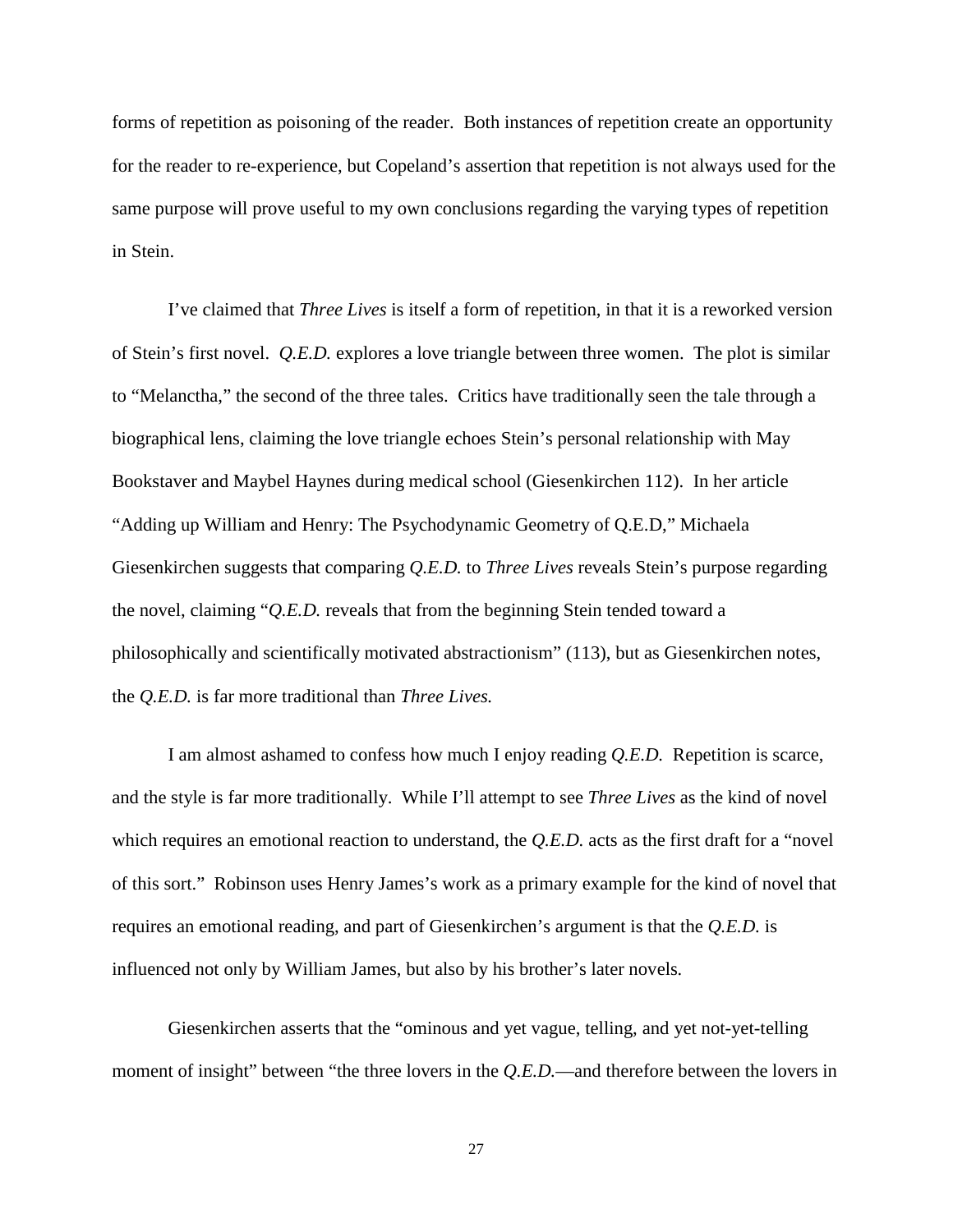'Melanctha,'—"imitates a familiar device in Henry James's late novels" (113). Giesenkirchen draws many specific similarities between Henry James's work and Stein's *Q.E.D.:*

> The psychological immediacy of [Henry] James's late style, his absorption of social circumstances into the minds of the characters and their relations, his juxtaposition of Old and New World mentalities, as well as his treatment of (illicit) sexuality and upper-class economy and morality, all became models for the *Q.E.D.* (Giesenkirchen 114)

Giesenkirchen's study proves useful to my own reading of *Three Lives* as the kind of work that requires an emotional reaction to be fully understood. For one, Henry James is one such author that Jenefer Robinson believes requires an emotional reading to understand, and by drawing similarities between Henry James's work and Stein's *Q.E.D.,* Giesenkirchen gives me a base from which to read *Three Lives* as an emotional text.

In my first reading of *Three Lives,* I will attempt to illustrate how Gertrude Stein, through repetition, is able to illustrate a character's experience of James's assertion that no two thoughts may be the same, therefore forcing the reader to experience James's stream of consciousness theory as well. In my repeated reading of *Three Lives,* I will attempt to illustrate that *Three Lives,* as a novel of the kind Robinson discusses, requires of the reader an emotional response to differentiate between the repetitions, a response that is complicated by repetition itself rendering a kind of numbness in the reader.

Repetition, in the Poison Principle, is employed to demonstrate the present consciousness of the character, but Stein utilizes various forms of repetition. The narrator, as well as the character, repeats and repeats, and though many instances of the narrator's repetition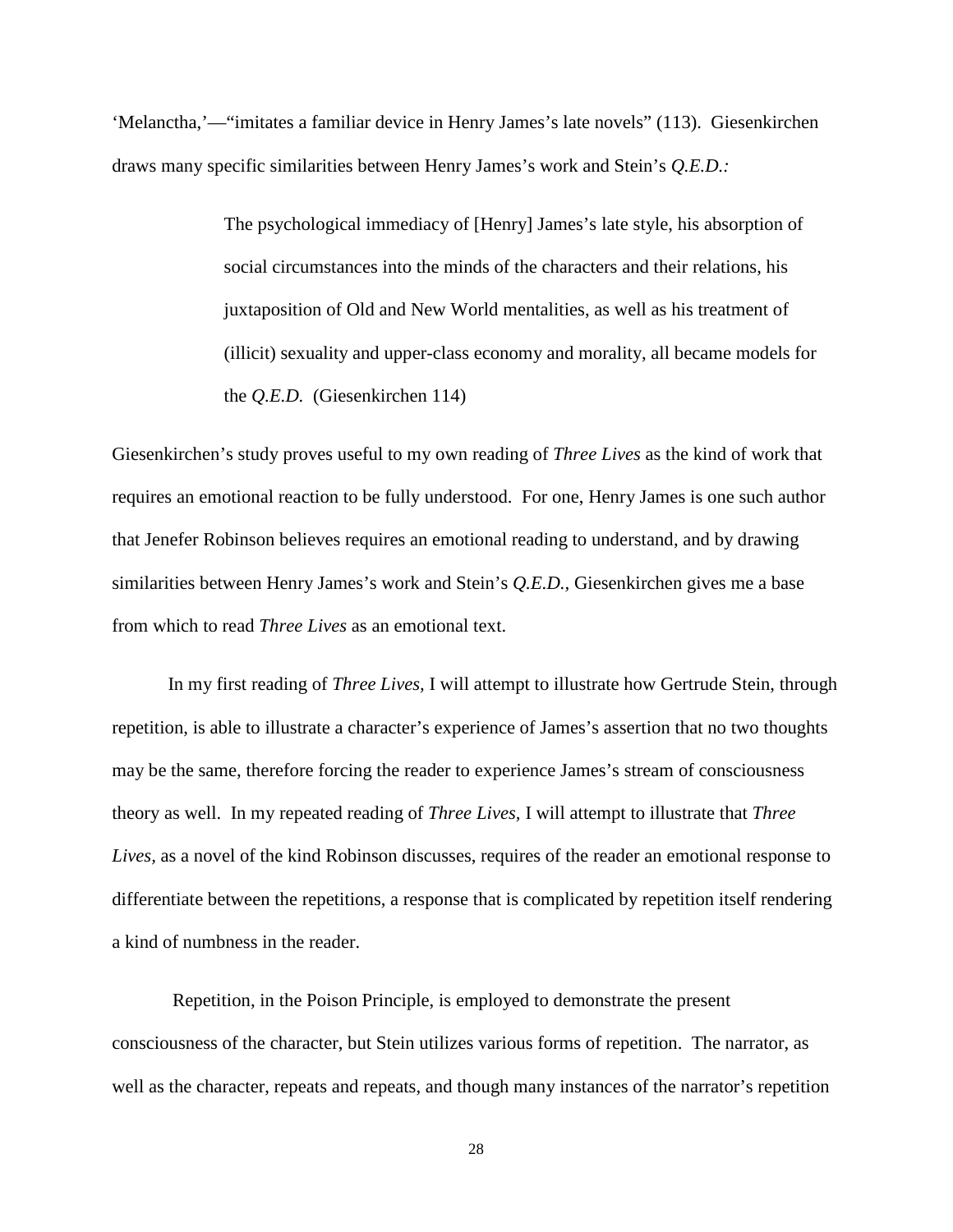appear to be directly linked with the character, the present consciousness of the reader must also be taken into account. The continuity of time does not stop as I read *Three Lives*, and in being forced to read the same sentence I read five minutes ago, I am taken back to the past moment of my own life, as well as taken back to the past moment of the story. I have used "The Gentle Lena" to illustrate the Poison Principle, but other instances of this may be seen in "Melanctha." While the Poison Principle concerns itself with the repetitive thoughts or actions of the *character,* the narrator often repeats words or phrases that operate in a different manner. Stein is still poisoning the reader, allowing a word or phrase to accumulate upon each recurrence, but the action, the physical act that distinguishes one recurrence from another, is missing. Rather than watch the character react to a recurrence, I, the reader, am the only one experiencing the repetition. I am left to my own responses to a repeated word or phrase to distinguish the differences in a recurrence. In the following section I will demonstrate further instances of the Poison Principle, but also contend with the repetition of the narrator, which does not operate in the same manner as the Poison Principle.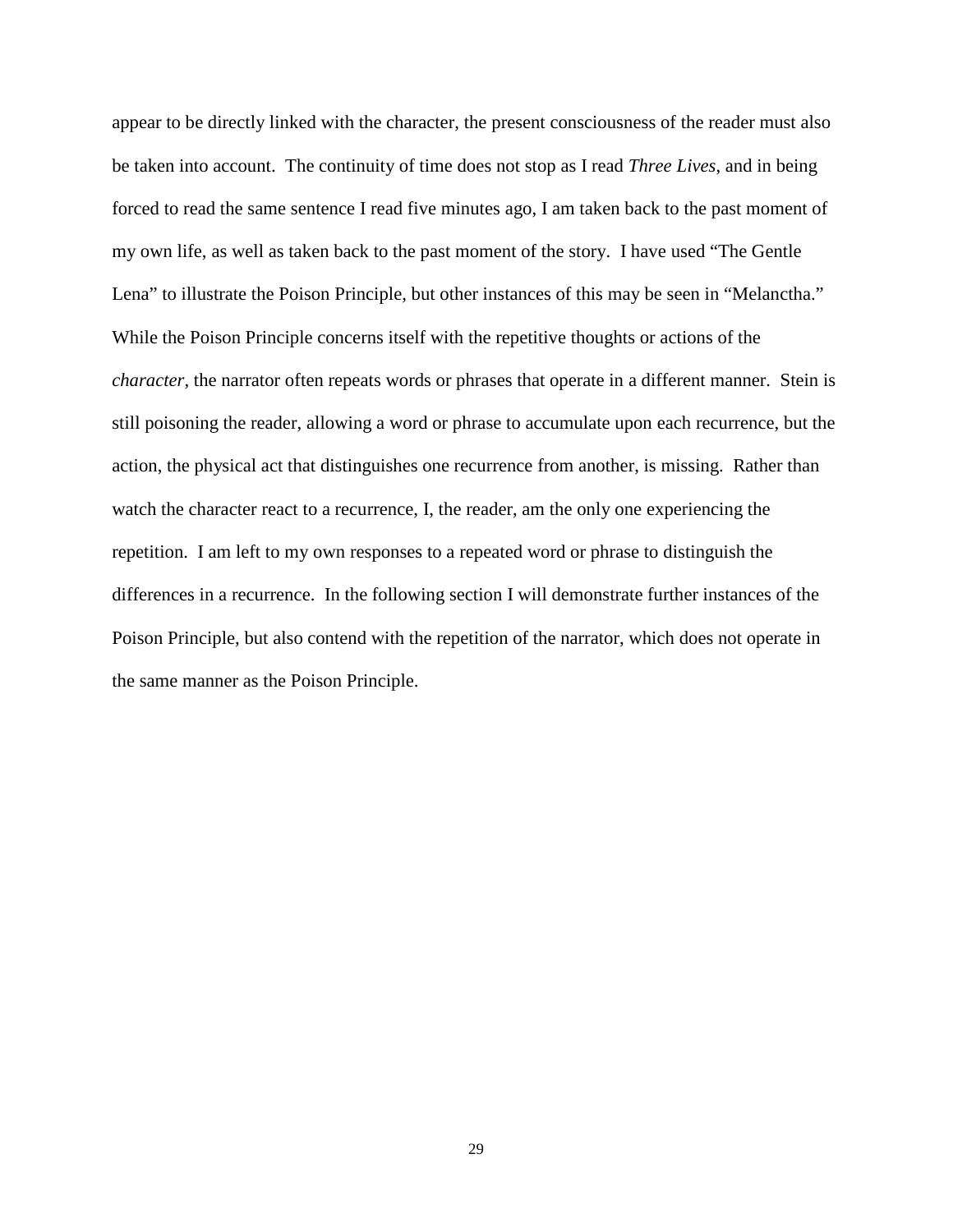#### CHAPTER 3

"Melanctha" and "The Good Anna" and Poison and Echo Principles

"Melanctha," the longest of the three tales in *Three Lives*, provides further examples of the Poison Principle. Melanctha Herbert is a young woman who is "always seeking rest and quiet" (62, 64, 65) and yet finds herself in precarious situations. The love triangle in "Melanctha" runs a parallel storyline to the three women in the Q.E.D, but in place of a third woman, Stein inserts a male character, Jefferson Campbell. Melanctha has a love affair with Jane Harden, another woman, and then falls for Jefferson Campbell, her sick mother's doctor, eventually moving on to a man named Jem Richards. The story ends with Melanctha falling ill of consumption and dying.

The story opens with a description of Melanctha helping her friend Rose Johnson take care of her newborn baby. The reader is told that Melanctha "did everything that any woman could" (59). When Melanctha's mother falls ill later in the tale, the reader is told that "[Melanctha] did everything that any woman could, she tended and soothed and helped her pale yellow mother […] and her mother never cared much for this daughter" (77). Following this statement, the next paragraph begins "Melanctha did everything that any woman could," and two pages later the reader is told that "Melanctha really did everything that any woman could. Melanctha's mother never liked her daughter any better" (80). "Melanctha certainly did everything, all the time, that any woman could," appears eight pages later and is the last instance of this phrase.

While these phrases are almost identical, they contain minor differences. Melanctha first "did everything that any woman could," and then later "really did everything that any woman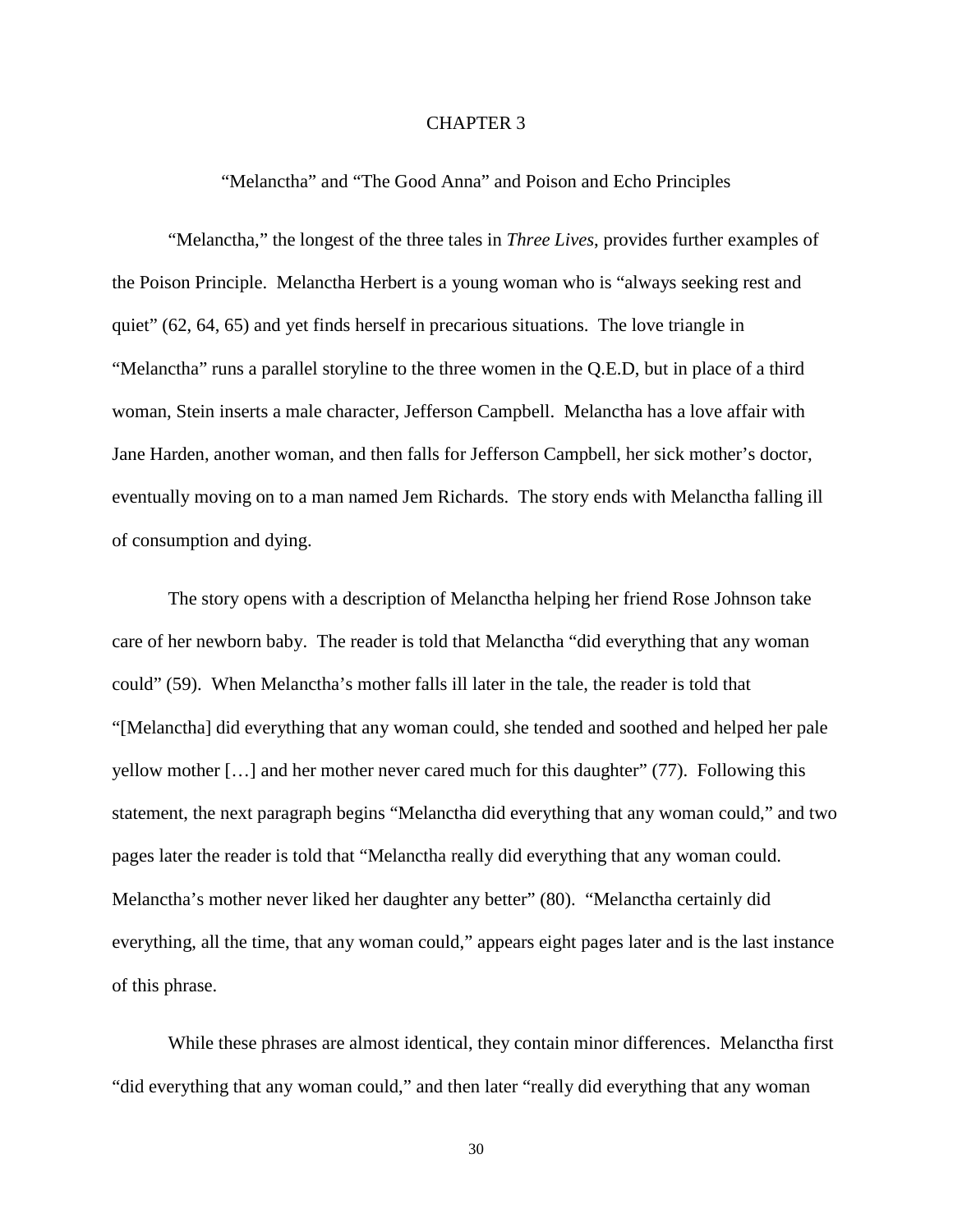could," until finally she "certainly did everything, all the time, that any woman could." The addition of "really" and then "certainly…all the time" marks the rising degree to which Melanctha has "done everything that any woman could." Taking care of the sick requires a kind of repetition of action, as one who is sick needs repetitive care, such as being fed, helped to the restroom, and various other tasks. These tasks are not explicitly described; rather the narrator implies the action. The Poison Principle illustrates the ways in which a character, though apparently experiencing the same action or thought, is actually experiencing a different action or different thought according to James' assertion that no two identical thoughts may be the same.

> What I mean to lay stress on is this, that *no state once gone can recur and be identical with what it was before*. Now we are seeing, now hearing; now reasoning, now willing; now recollecting, now expecting; now loving, now hating; and in a hundred other ways we know our minds to be alternately engaged. (James 154)

As Melanctha's mother is slowly being poisoned with sickness, Melanctha herself, through the repeated action of caring for her mother, operates as an example of the Poison Principle. Just as Lena rubs her finger harder on her dress, Melanctha "really" and then finally "certainly…all the time" cares for her mother. As her mother becomes sicker, Melanctha's actions become more frequent, and while they appear the same, the recurrences must constantly contend with the continuous present.

Similarly Jefferson Campbell would sometimes "rub the back of his dark hand over his mouth, and in between he would be frowning with his thinking, and sometimes he would be rubbing his head hard to help his thinking" (83). The reader is told that Jefferson Campbell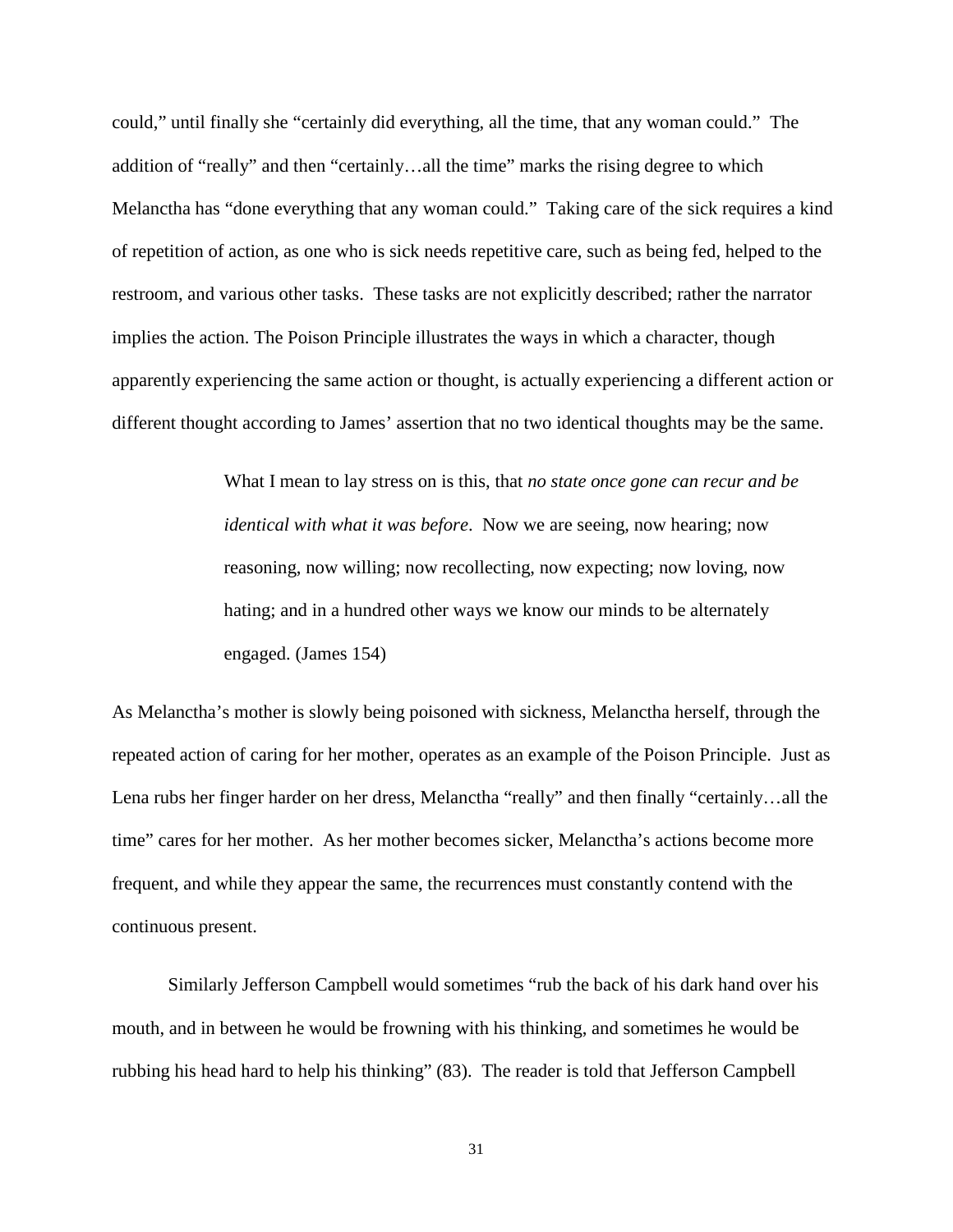repeats this action while he and Melanctha sit with one another, often in silence. Much like the Poison Principle and "never knew," the language implies actions that are not explicitly stated in the text. As Jefferson and Melanctha begin to know one another better, the reader is told that Jefferson Campbell was "smiling, and he was rubbing the back of his black-brown hand over his mouth to help him in his smiling. Then he was thinking, and he frowned and rubbed his head hard, to help him in his thinking" (96). While the text only states these two instances of Jefferson Campbell frowning and rubbing his head, the language states that the action "sometimes" takes place, suggesting continuity in the action.

The character's "thinking" physically manifests itself through the action of frowning and rubbing his head. This action takes place during Melanctha and Jefferson's alone time, and as their relationship progresses the action changes, which represents the changes in their present. Jefferson no longer simply rubs his hand over his mouth, but "rubs his hand over his mouth to help him in his smiling." The identical action is a result of thinking, but since no two actions or thoughts may be the same in our present because of past experience, Jefferson is now "smiling," now seeing, now hearing, now recollecting, carrying with his thought the newly acquired knowledge of his feelings for Melanctha.

> When the identical fact recurs, we must think of it in a fresh manner, see it under a somewhat different angle, apprehend it in different relationships from those in which it last appeared. And the thought by which we cognize it is the thought of it-in-those-relations, a thought suffused with the consciousness of all that dim context. (James 156)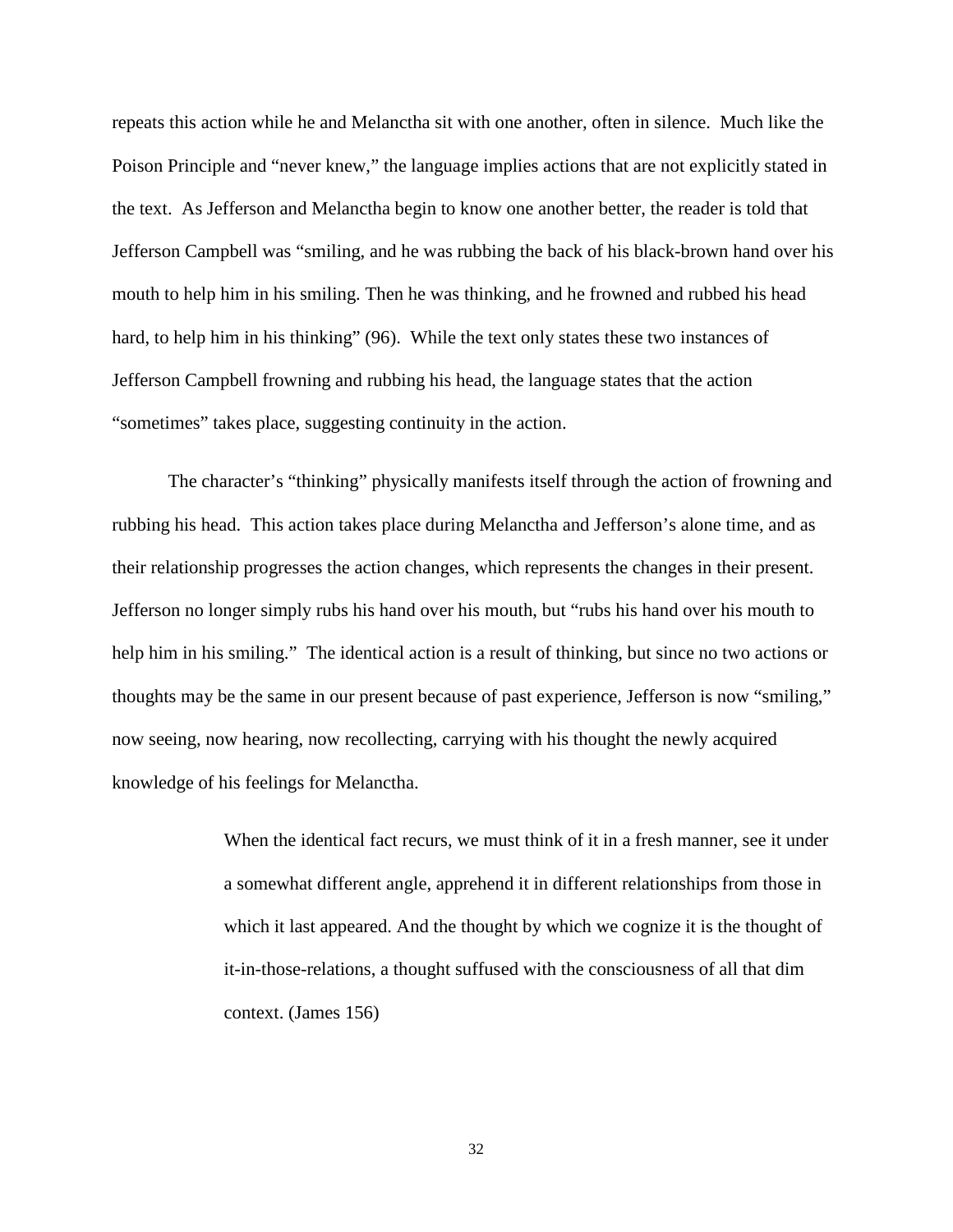The reader is told in a variety of ways that "Melanctha wondered often how it was she did not kill herself when she was so blue" (60, 62, 160, 161, 167). The first two instances of this phrase appear in the beginning of the tale, when the reader has yet to know Melanctha, whereas the last two instances appear near the end of the tale. In the first instance Melanctha relays the story of another woman killing herself to her friend: "Melanctha told Rose one day how a woman whom she knew had killed herself because she was so blue. Melanctha said, sometimes she thought this was the best thing for her herself to do" (60). The phrase itself is almost poetic, rhyming "blue" and "do," and this first instance Melanctha is relaying her own concerns to another.

A page later she "wondered often how it was she did not kill herself when she was so blue. Often she thought this would be really the best thing for her to do" (62). Stein once again rhymes "blue" with "do," making the phrase sound like a strange religious chant. In this second instance, Melanctha is no longer concerned with the story of another, but "wondered often" to herself. As in the case of Lena, the word "often" suggests a continuous presence of the thought.

The phrase disappears for a hundred pages, and in these hundred pages Melanctha experiences a variety of hardships and joys, but as her relationship with Jem Richards falls apart Melanctha again shares her thought with Rose Johnson: "Then Melanctha would get very blue and she would say to Rose, sure she would kill herself, that certainly now was the best way she could do" (161). The repetition of the rhyme, as well as the content of the thought, takes on a chanting quality, as if the thought itself is poisoning Melanctha while the rhyme begins to poison the reader. Already the chant has seeped into my own present, stuck in my head like a creepy nursery rhyme. Melanctha wants to kill herself because she is so blue; she feels certainly that this is the best way she could do.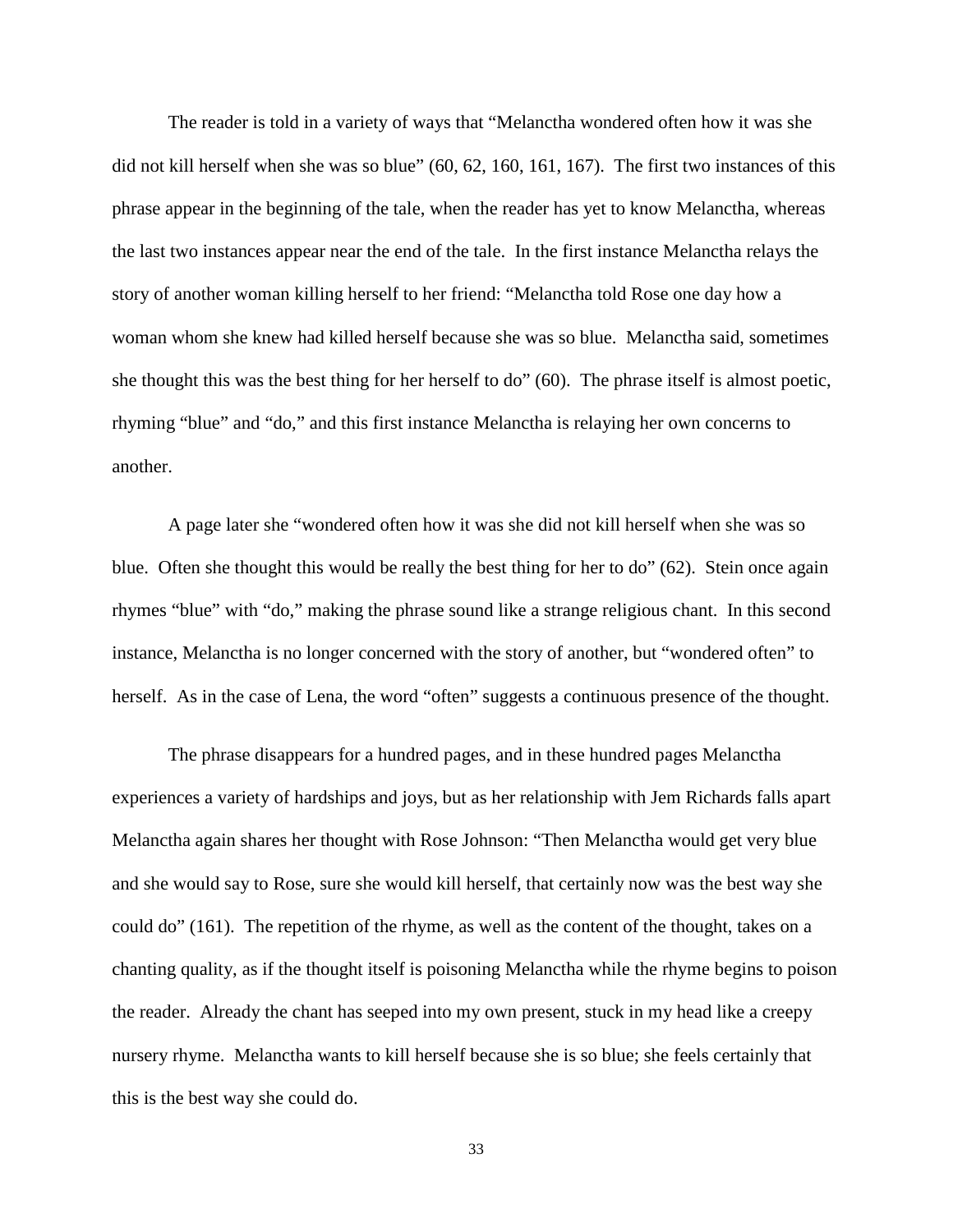"And Melanctha Herbert never really killed herself because she was so blue, though often she thought that would be really the best way for her to do," appears on the last page, only three sentences away from the end of the story. This thought represents the same kind of concern that Lena feels for the poison—it continues to haunt Melanctha throughout the course of her life. The act of speaking this thought, that the first and third instances of the phrase are spoken aloud, suggests not just the continued existence of the thought itself, but the importance of the thought in the mind of Melanctha.

Thus far we have looked at instances of the Poison Principle, but not all repetition is created equal; there are varying forms of repetition, and each form requires a different approach. The characters experience repeated thoughts and actions, but the reader must also experience a repeated phrase to which the character is not privy, told over and over by the narrator. The reader is left only to his or her own reactions, his or her own ability to distinguish the difference in what appears to be an identical word or phrase.

Melanctha is described by the narrator as having "break neck courage" (63, 66, 68, 72). This exact phrasing is used five times in ten pages. Here Stein employs what I'm calling, to distinguish it more clearly from the Poison Principle, the Echo Principle. The Poison Principle is an overarching principle that explores the way Stein poisons the reader through repetition, seen most clearly when the character experiences repeated thought that is accompanied by an action, but the Echo Principle may operate as a *type* of Poison Principle, that must be differentiated because the repetition is privy only to reader, rather than character.

The Echo Principle operates by telling the reader again and again a quality of the character that will reverberate over the course of the story. Rather than having a character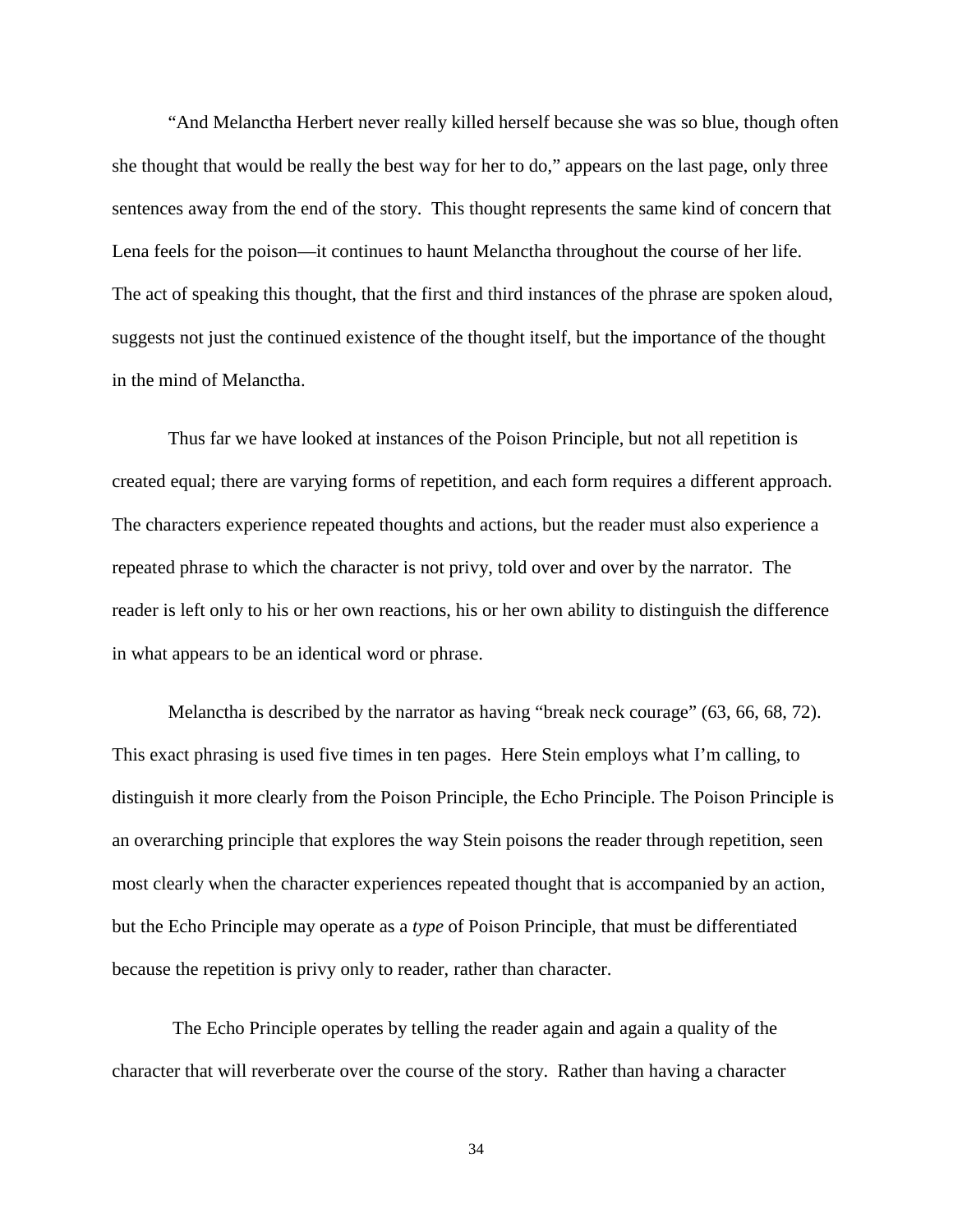express a repeated thought or action, the narrator throws description out, and allows the word to echo back throughout the tale, bouncing off the new context the reader has been given about the character, allowing it to be absorbed into our consciousness. Stein insists upon a trait of the character, placing emphasis on the same description in varying parts of the story.

The phrase "breakneck courage" is highlighted by the appearance of the word "courage" without the qualifier "breakneck." By repeating this specific phrase the narrator highlights repetition itself, and each time I read that Melanctha has "break neck courage" I am forced to relive the previous instances in which I have been told of this courage. Stein forces the reader to experience the same phrase, and yet this phrase cannot be the same because the reader's understanding of Melanctha's break neck courage has changed due to the information the reader now has about the life of Melanctha. The narrator, throughout the three tales, often repeats qualities of the characters in this manner.

"Anna led an arduous and troubled life," appears three times over nine pages in Stein's tale "The Good Anna." Anna is a servant and head of the household for a lazy, rich, woman who relies on Anna to take care of her home and person. Anna is not only in charge of the woman, but also in charge of the other servant girls she hires and fires throughout Part I. The initial appearance of the phrase sits on the first page of the story, and appears lastly on the eighth page of the story, reading, "You see that Anna led an arduous and troubled life" (Three Lives 10). The last appearance of this phrase now includes the words "you see," as though calling that the reader recognize the ways in which the reader has seen that Anna led an arduous and troubled life.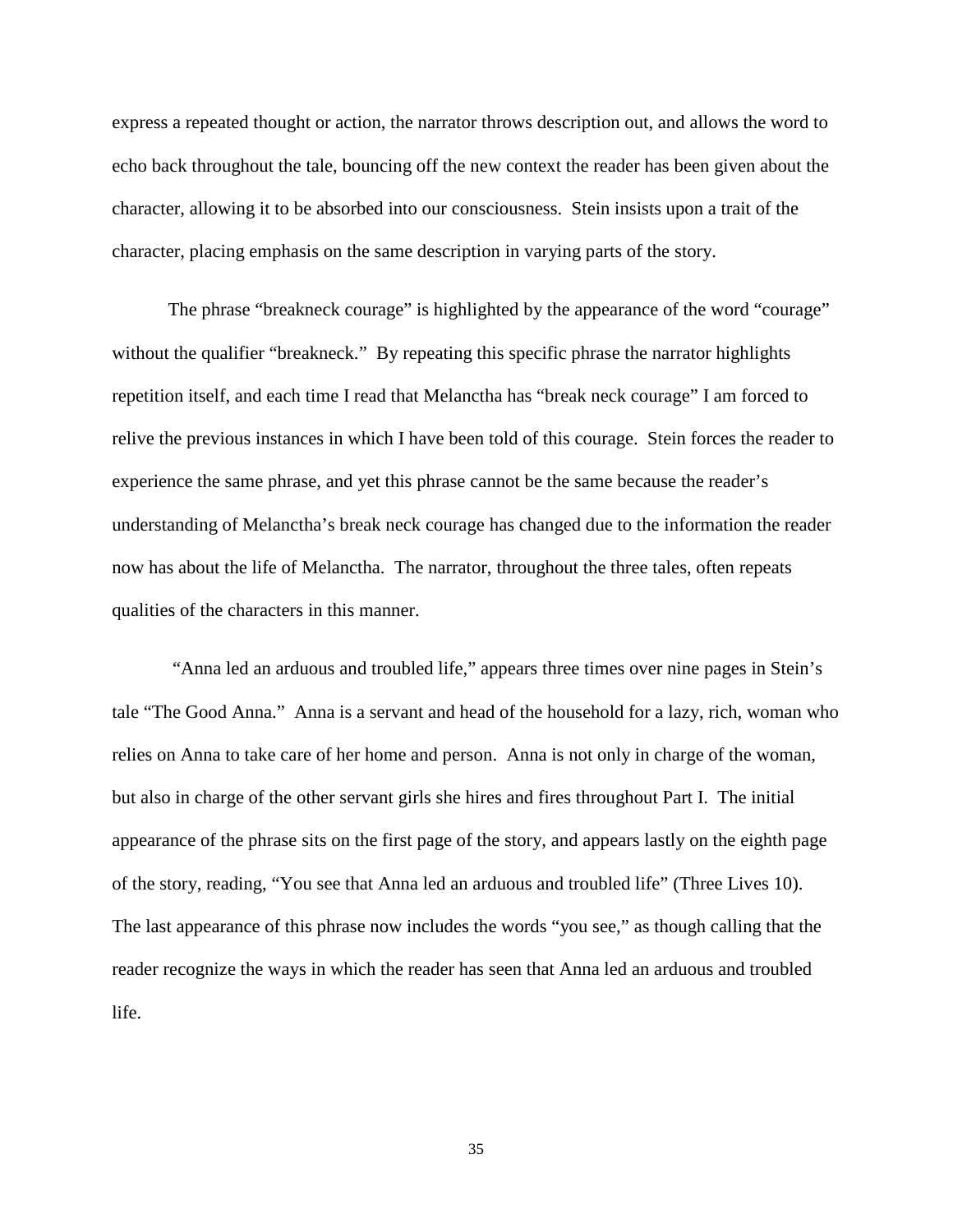By repeating the same phrase three times, the narrator forces the reader to relive the ways in which she has shown Anna's life to be troublesome. As James claims:

> What I wish to lay stress on is this, *that no state once gone can recur and be identical with what it was before*. Now we are seeing, now hearing; now reasoning, now willing; now recollecting, now expecting; now loving, now hating; and in a hundred other ways we know our minds to be alternately engaged. (James 154)

Now I am seeing, now hearing, now recollecting the ways in which Anna has led a troubled life. Upon every reading of this phrase, I fall back to page one of the story, where the first instance of the sentence sits separated from paragraphs, directly in the middle of page one. The sentence exists already in my memory, and by bringing the sentence itself back to my present I am forced to relive my past reading of it. My present consciousness is interrupted by a past thought, but its interruption relies entirely on the repetition. The sentence already existed in my past and then present consciousness, and by forcing me to acknowledge the existence through repetition, repetition Stein is able to force awareness of the past in my present.

Much like Lena's worry takes on a new meaning each time she experiences it, with each reading of the phrase, "Anna led an arduous and troubled life," the reader experiences a new meaning from the same words. In the first instance, the reader knows nothing of Anna, thus the phrase can only be taken at face value. But as each page is turned the reader experiences the ways in which Anna's life becomes more troubled, so by the third instance of the phrase the reader brings a new meaning to the same words. Just as Lena's final worry about the poison carries with it the conversation and teasing of the girls, the reader's final reading of the phrase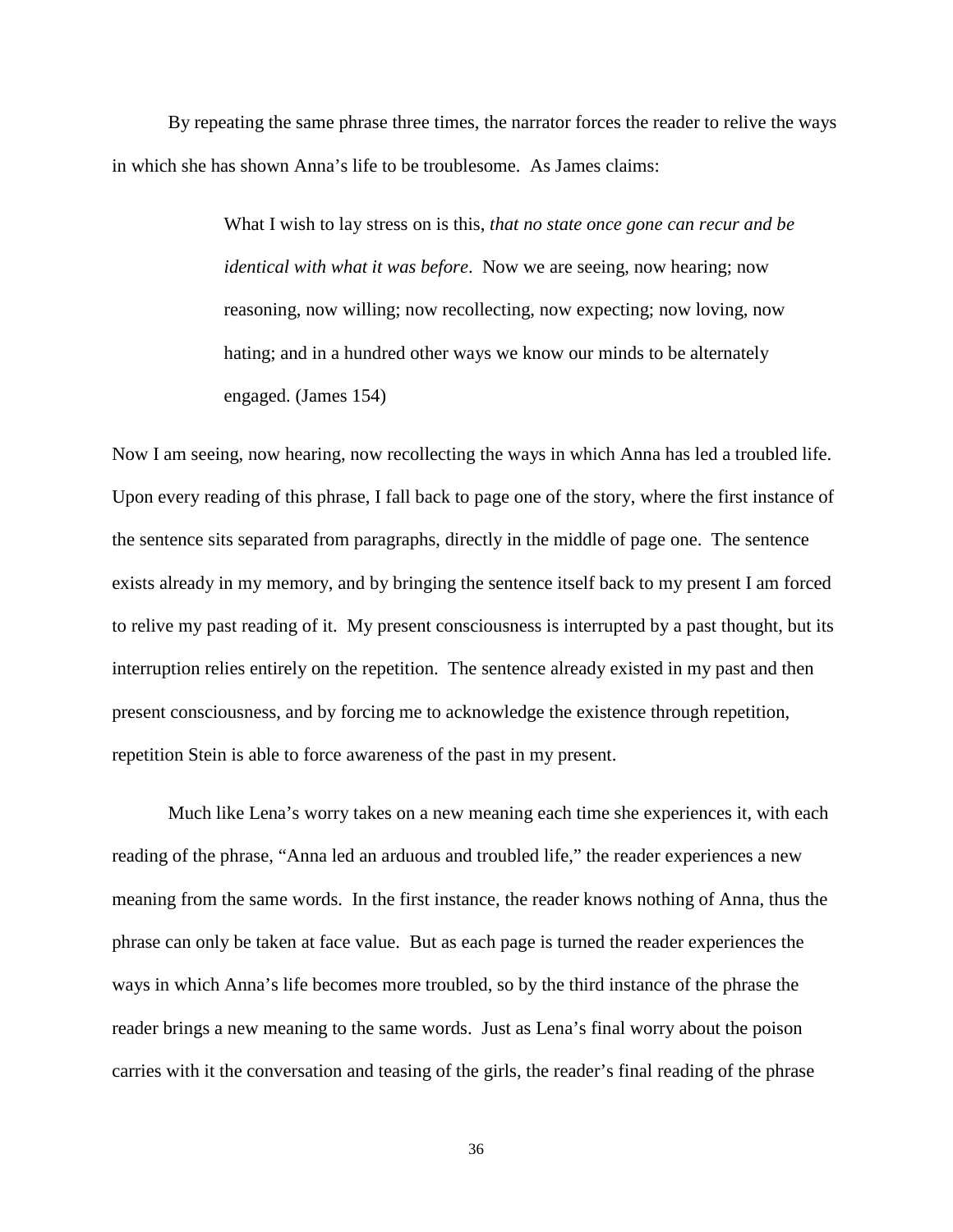has now the weight of the instances in which Anna's life has been troubled. You see, like Heraclitus's stream, the reader may never step in the same past twice.

> When the identical fact recurs, we must think of it in a fresh manner, see it under a somewhat different angle, apprehend it in different relationships from those in which it last appeared. And the thought by which we cognize it is the thought of it-in-those-relations, a thought suffused with the consciousness of all that dim context. (James 156)

The narrator also repeats the phrase "the good Anna" throughout Part I of the story. In nine pages the phrase is used eleven times, not including the title of the story. Anna, however, is not always referred to as "the good Anna." Other characters in the story call her Annie, Miss Annie, Miss Anna, or simply Anna. The narrator, at times, calls her Anna, with no qualifier, thus when the narrator makes a point of calling her the "good Anna" the reader is reminded of the times she has been called good versus the times she has been given no epithet. The title of the story is also "The Good Anna," so with each repeating of the phrase the narrator highlights the title of the work. Anna, as a servant, is juxtaposed to the other servant girls who are given their own epithets at the end of the tale: the, "cheerful Lizzies, melancholy Mollies, the rough old Katies and the stupid Sallies" (12). Following this description is the last instance of the phrase "the good Anna."

Anna being good and referred to as good is a form of poison—Stein is still poisoning the reader with repetition—but whereas the reader is able to watch Lena's physical reaction to a recurring thought, or observe Melanctha think and express the desire to kill herself, when the narrator insists upon repeating the reader is left to his or her own experience with the repetition.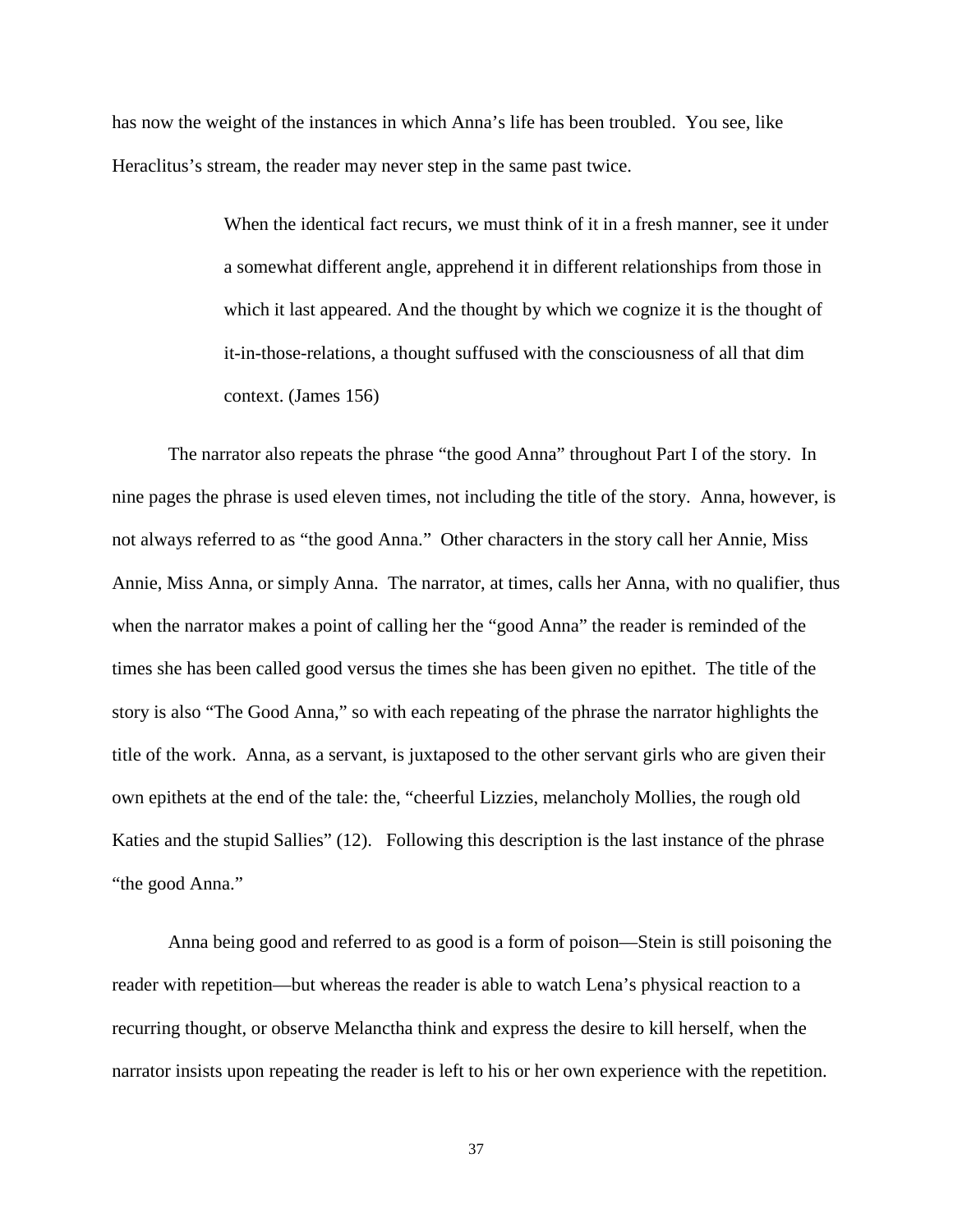I am forced to re-experience the phrase alone, rather than with a character. Stein allows these qualities of the character to reverberate throughout the story, and in doing so is able to insist upon aspects of the character that are not explicitly stated.

Anna being good is something that continues to recur in the story, regardless of Anna's acts, which seem harsh at times. She complains about the servant girls and runs a strict schedule for her mistress, but the narrator still insists that she is good. Anna being good, a trait the narrator attaches to her from past actions, is insisted in the present consciousness of the reader. As the reader, I anticipate her future actions and assume her past actions based on the qualifier that she is good. By repeating the phrase the narrator is able to insist past and future actions in the present consciousness of the reader without ever actually acknowledging many of these past and future actions. In short, the narrator is able to create context for the reader that is not explicitly stated; in other words, the reader must fill in the gaps.

These varying forms of repetition have been, for me, a confusing experience. I've attempted to place the repetition of characters and repetition of the narrator into different principles, which seems to suggest itself that all forms of repetition are not the same—interesting alone, since repetition is about sameness. That repetition requires some degree of sameness, and yet can be discussed in terms of different types of sameness, leads me to a study of repetition as a literary device, not simply in Stein, but in the reader experience as a whole.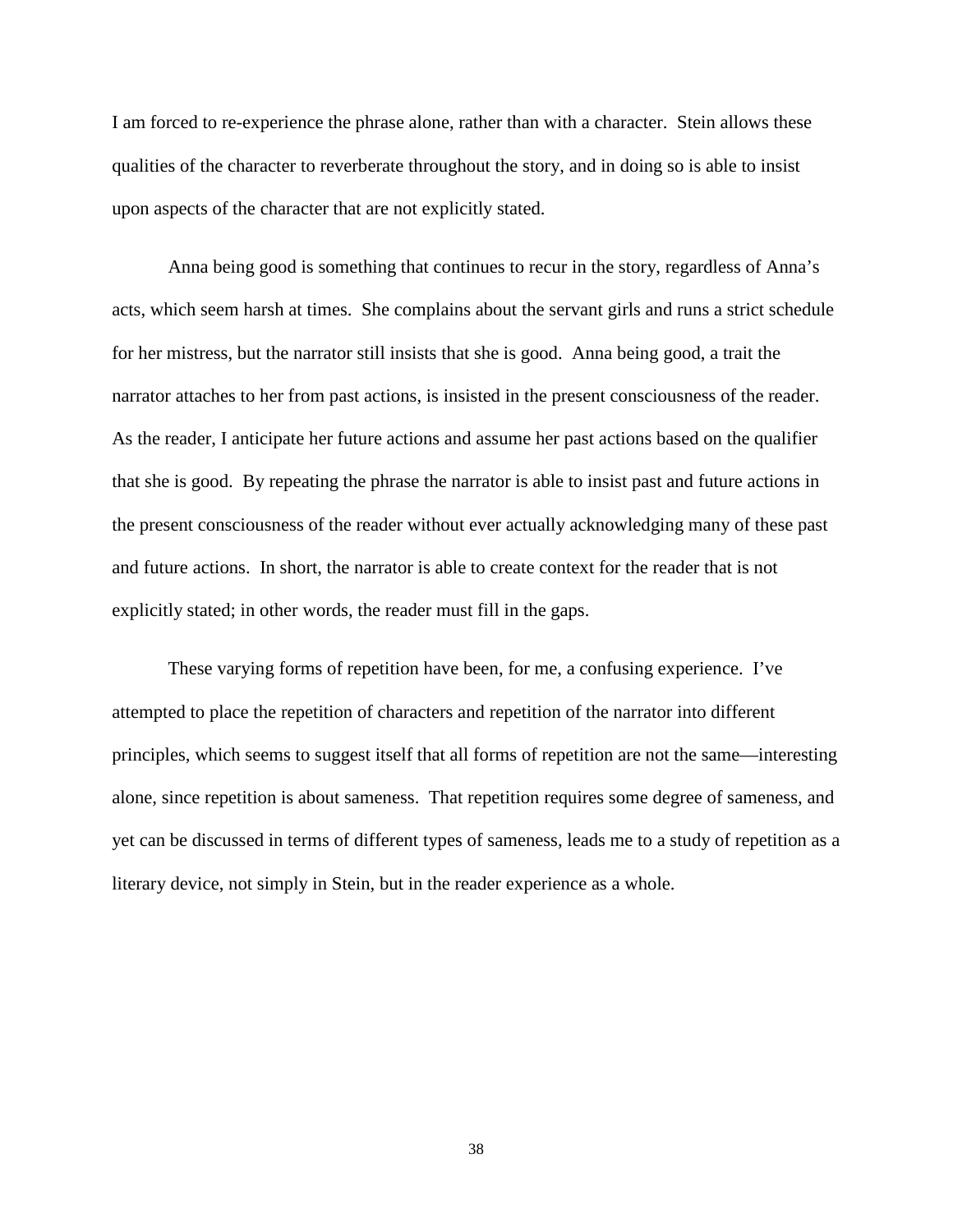#### CHAPTER 4

# Repetition

Why repeat? Why re-read? Why re-listen? The human desire to re-experience a thing already experienced must be, I have to conclude, a desire for familiarity. In attempting to decipher repetition in Stein, I find myself wanting to understand repetition. If we must bring something new to every repeated act or thought, if we accept that our stream of consciousness is ever-moving, the now constantly asserting itself, then repetition itself becomes an impossibility, because the now-ness is just that; the now-ness. And even a repeated experience must somehow contend with the now that is ever new.

I recently re-read Kurt Vonnegut's *Slaughterhouse Five,* and was struck by the repetition of the phrase "And so it goes." This phrase is inserted throughout the novel, and rather like Stein's repetition, poisons the reader upon each recurrence. Vonnegut utilizes repetition in varying ways, and I wonder if I can speak about other forms of repetition in terms of Stein's Poison Principle<sup>[6](#page-43-0)</sup>. The study of repetition in *Three Lives* proves helpful for a prompt into repetition in other reading and writing, not just of Stein, but of all texts that utilize repetition as a device. But repetition cannot operate in the same manner in all texts. Even in Stein there are varying forms of repetition. I have distinguished differences in the Poison Principle and Echo Principles, and thus repetition itself becomes pertinent, and to recognize how repetition affects a reader we must attempt to recognize how repetition operates as a device.

George B. Moore focuses his study on Stein's *The Making of Americans*, but like myself, he finds a conversation on repetition necessary to his project. "The classical position on

<span id="page-43-0"></span> <sup>6</sup> In Vonnegut's *Slapstick* it is the phrase "hi-ho."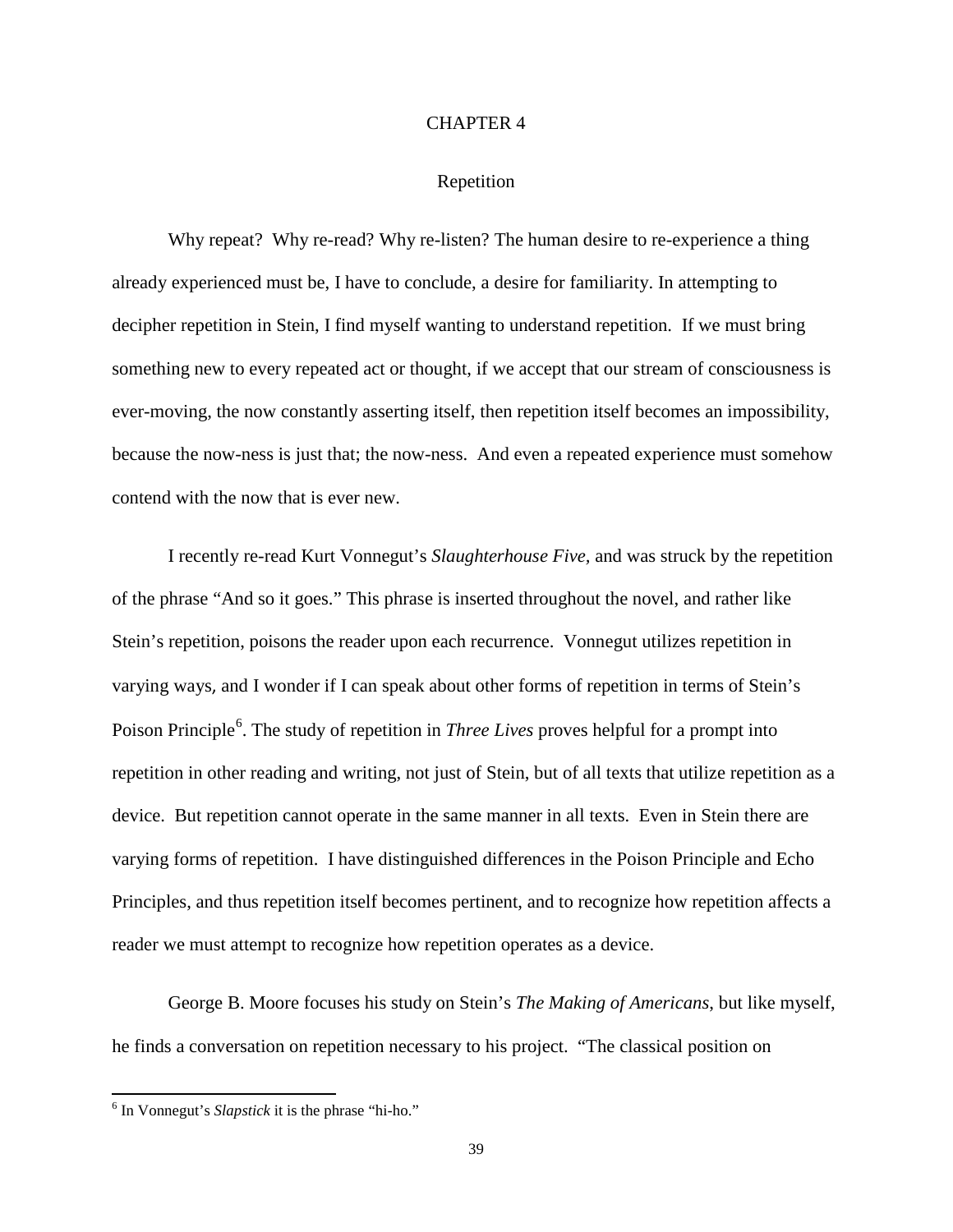repetition," Moore claims, "is that it reinforces or accumulates toward identity; the thing that repeats establishes its nature through this characteristic of repeatability" (138). Just as Stein employed the term "insistence," Jacque Derrida terms repetition "iteration" or "iterability" (Moore 138). For Derrida, "Iteration in its 'purest' form—and it is always impure—contains *in itself* the discrepancy of a difference that constitutes it as iteration" (139). Similarly, Gilles Deleuze questions the existence of repetition, claiming "If repetition is possible it is due to a miracle rather than to law […] If repetition can be found, even in nature, it is in the name of a power which affirms itself against the law, which works underneath laws, perhaps superior to laws" (Moore 140). While Moore finds these studies useful to his project of recognizing identity through repetition, I am more concerned with the pleasure and displeasure of repetition*,* with the effect that countless iterations have not only on the meaning of a text, but on the *reader* as collaborator with that text.

"It is hardly possible," Freud claims, "to persuade an adult who has very much enjoyed reading a book to re-read it immediately" (45). Freud's *Beyond the Pleasure Principle* suggests that repetition must be pleasurable, and this pleasure is why we desire repetition. Freud notes the desire for repetition during childhood—for example, hearing the same story again and again, but suggests that in adulthood, "Novelty is always the condition of enjoyment" (45).

I cannot say I have never, upon finishing a book, immediately turned back to the first page. The first time I read Hemingway's *The Sun Also Rises,* I vividly remember setting the book down, and hardly a moment later, picking it back up, and beginning again. There is scarcely a book on my shelf that has not been read at least twice. I initially attributed this rereading to my poor attention span; that to remember or to fully comprehend I must re-read, and this attempt to understand through repetition is conducive to how I've tried to understand Stein—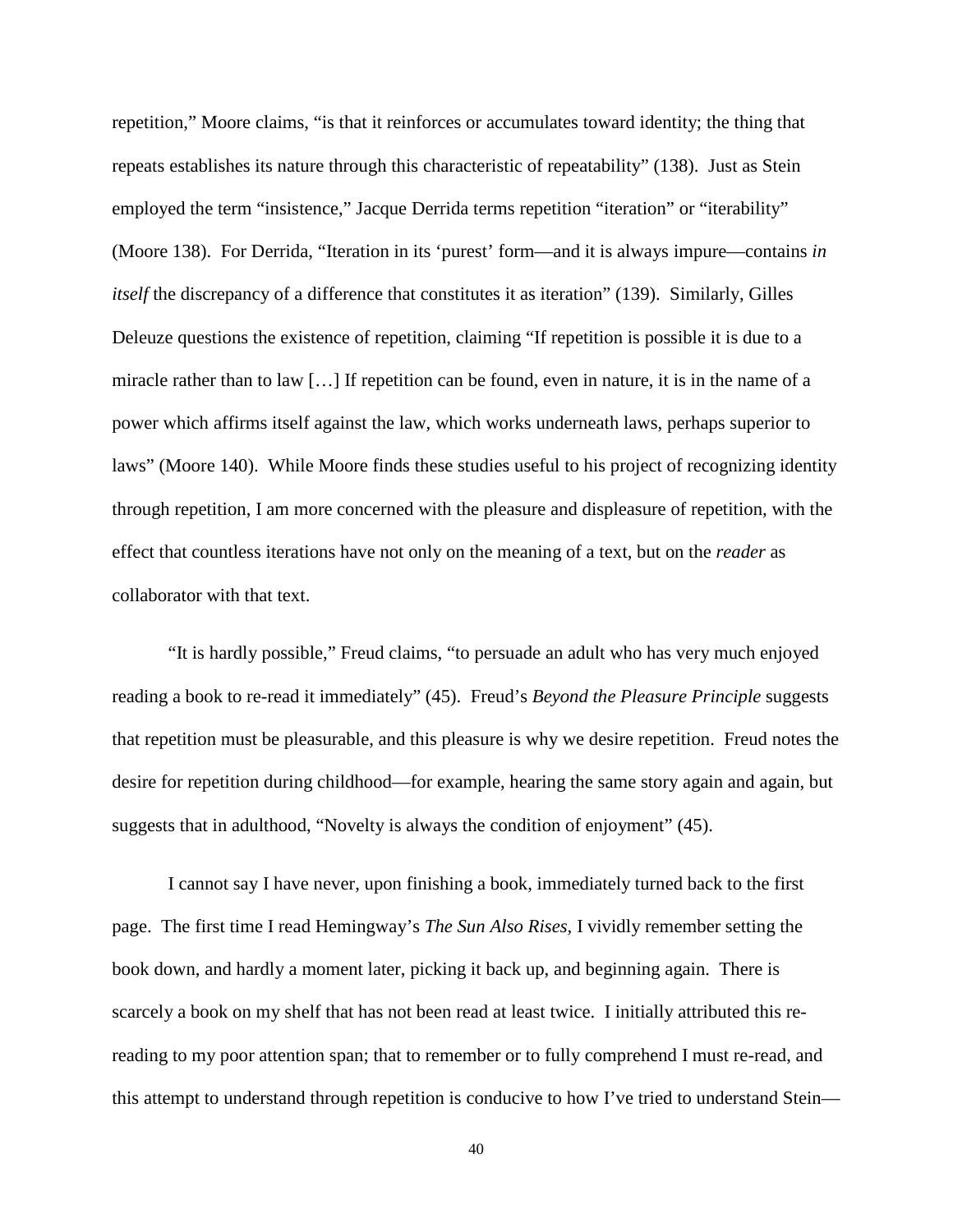that repetition, rather than render a word meaningless, must render it meaning*ful.* But the pleasure of repetition, not simply a desire for understanding, but a desire for *pleasure,* must also be a catalyst for this desire to repeat.

Repetition in literature goes beyond the localized repetition of words or phrases, but also lies in the reader's experience of re-reading, or repeating the same novel. Consciousness is ever moving, like that unstoppable stream, and the art of literature or film mimics the temporal reality of our present, but in re-reading we are able to accomplish what the physical world absolutely forbids; we are able to re-experience the past.

But as James asserts, and as the word itself entails, we are not experiencing like the first time we experienced—we are RE-experiencing, because even our approach to art must change with each re-reading, each re-telling of a story, due to our own past infringing on our experience of art. But I would argue that we do not re-read with simply the intention of gaining new knowledge. "The re-experiencing of a something identical," Freud claims, "is clearly in itself a source of pleasure" (46).

When I read *Lord of the Rings* every Christmas break, I do not make a conscious decision to have a new experience with the book because of my own ever changing present. Rather, I read this series over and over because it is comforting, because I know what will happen, because it allows me to break the ultimate rule of the human experience; the chaotic nature of life itself, the unknown, is nonexistent, because even when Gandalf falls and all looks lost, I know in the end, all will be well.

The comfort of repetition, the comfort of knowing what will come next, is why repetition is pleasurable, but this pleasure must also contend with the desire to gain knowledge, that in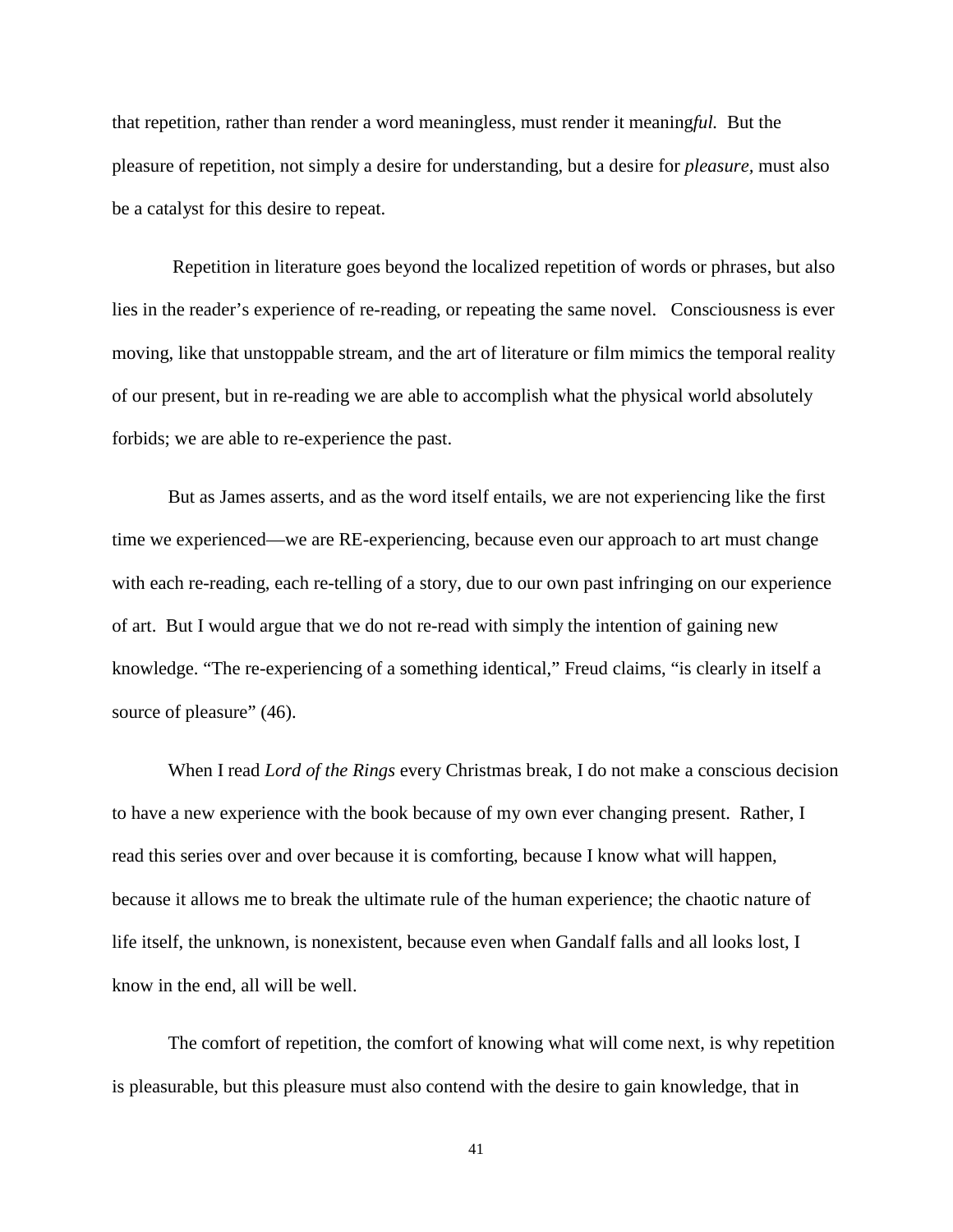repetition of a word or phrase we come to understand the meaning of it. If repetition is pleasurable because it is comforting, and if repetition is simultaneously an attempt to understand, then it follows that understanding is itself pleasurable and a comfort. Gertrude Stein's own desire to repeat words and phrases then becomes just that; her *own* desire. But Stein's use of repetition as her own desire highlights the displeasure when reading Stein, because repetition in Stein is not the comfort I seek when re-reading *Lord of the Rings.* Each time Stein repeats a phrase it is jarring, it upsets my normal flow of reading.

Part of this interruption is due to my losing interest in the text, or rather, I struggle to pay attention. It is rather like having a friend that insists upon repeating the same story again and again, and as I come across instances of repetition, I feel rather like the exasperated friend who longs to claim, "I've already *heard* that one." James claims:

> *No one can possibly attend continuously to an object that does not change.* They simply *go out;* and to keep the mind upon anything related to them requires such incessantly renewed effort that the most resolute Will ere long gives out and lets its thoughts follow the more stimulating solicitations after it has withstood them for what length of time it can. (James 217)

Reading Stein requires of me a "most resolute Will," and in her later works I often find that my will does waiver, and while I may be reading the words on the page my mind is far from the text. James asserts that we cannot attend continuously to an object that does not change, but part of my project concerns itself with highlighting in Stein the differences in what appears to be identical; that nothing may be identical due to an ever moving present. I've focused on a novel that provides characters that live in a temporal world, and in this way I may recognize the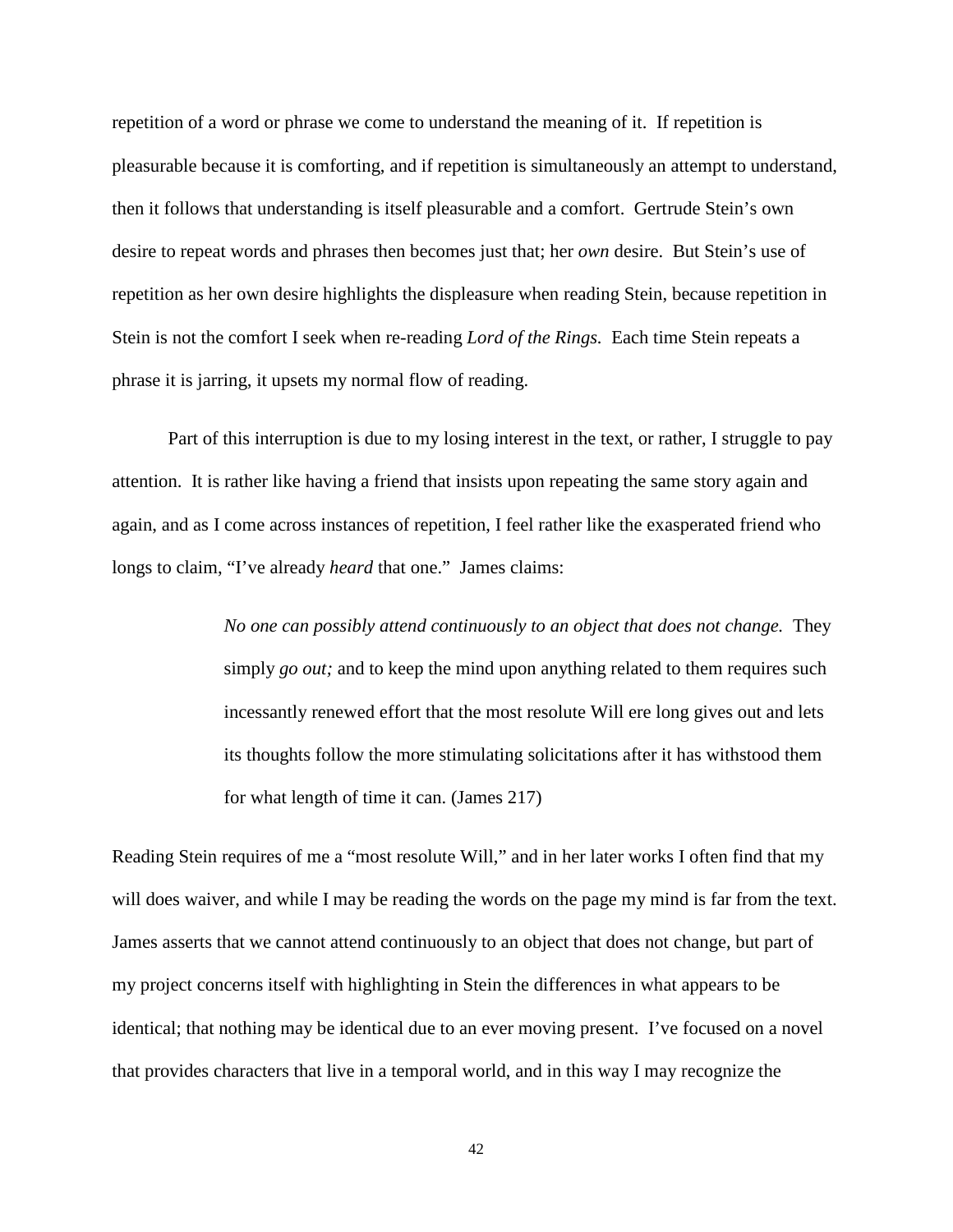differences in identical thoughts, but much of Stein's writing does not contain characters or plot. And so, my mind wanders. When reading a word again and again I begin to think about the word itself, and fill in my own context associated with that word. But while repetition is a large part of why Stein's later works are associated with displeasure, it is not due to repetition alone.

A book I particularly abhor reading is Gertrude Stein's 1931 work *How to Write.* It appears, at first glance, a nonsensical series of words, phrases, and ideas, often repeated and rarely following one another logically, but upon further inquiry the book may become, as the title suggests, a book on how to write, or rather, a book on how to write and read Stein. In the second section, titled "Sentences and Paragraphs: A Sentence is not emotional a paragraph is," Stein dissects and upsets the reader's preconceived notions of the sentence, and not merely of the sentence as a form of writing, but the sentence as a form of communication. Fragments and runons litter the chapter, words are repeated within the same sentence, and an attempt to combine these sentences for the purposes of constructing an overall meaning is, in a sense, futile, because the project itself isolates words and sentences with the intention of isolating words and sentences; the words and sentences are not meant to be combined, but are meant to exist simultaneously apart and a part of one another. Meaning, then, is found in words alone. By isolating these words and phrases Stein enables the word to become meaning*ful,* rather than meaningless. Meaning is found in form, as well as content, but as we'll see, the content of the form.

The subtitle "A Sentence is not emotional a paragraph is," says it all, as they say. A sentence is a detached thought—removed from the context of its origin, a sentence becomes or can become nothing more than what it is. When Stein writes, "A sentence should be arbitrary it should not please be better (26)," she suggests that a sentence, once removed from its context,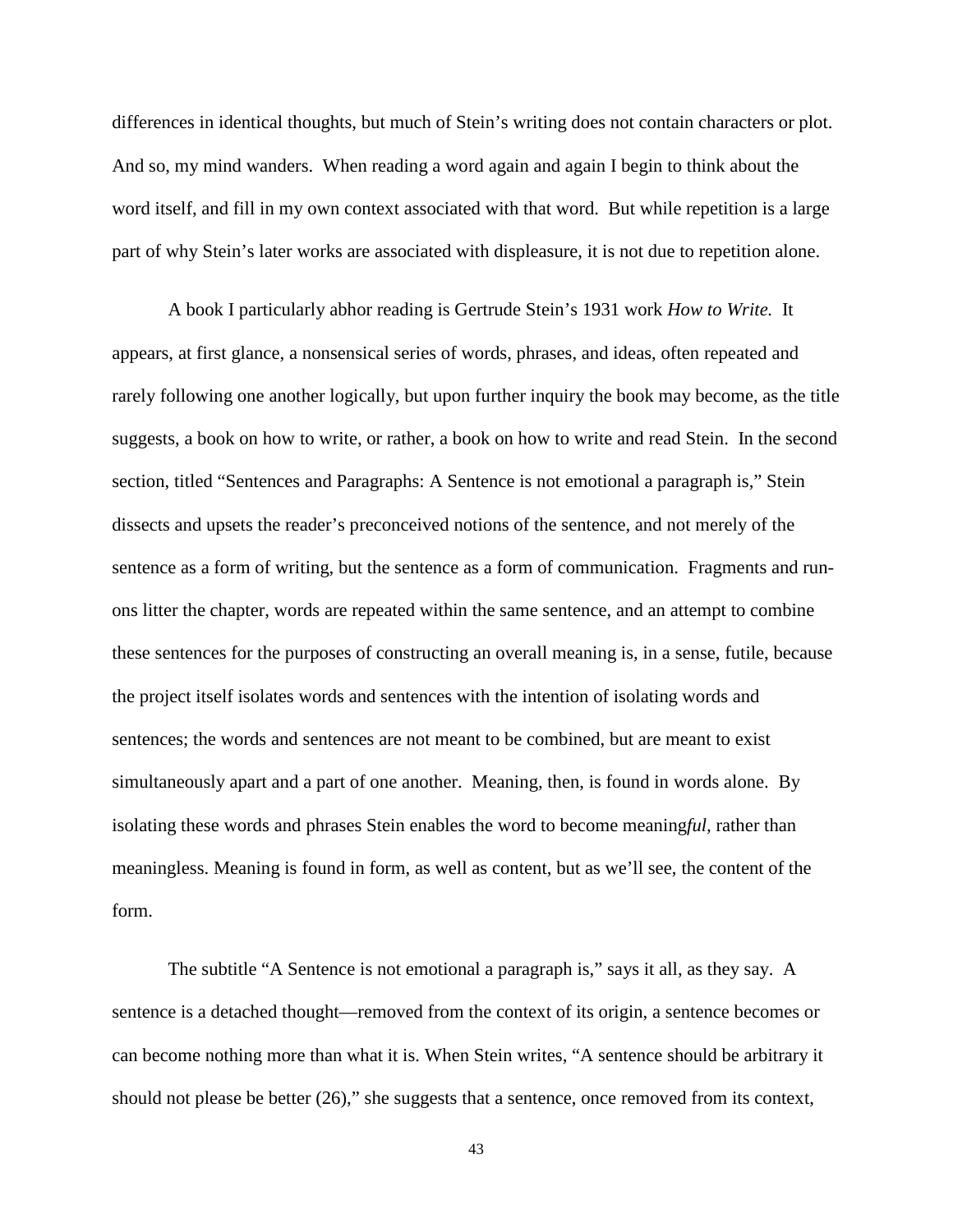can be nothing more than an "arbitrary" grouping of words. The OED defines "arbitrary" as "to be decided by one's liking; dependent upon will or pleasure; at the discretion or option of any one." Arbitrary, then, becomes an appropriate word for the sentences of Stein—written for her pleasure.

The sentence, in isolating itself from the context of the paragraph, though it appears meaningless, actually gains a greater or fuller meaning in its isolation, because the reader, rather than ruminate on the context of the sentence by comparing it to the paragraph, must attempt to experience the sentence for nothing more than what it is—much like the reader must do when forced to read the same word over and over. Stein stresses the same idea when she writes each sentence that seems out of place or lost in its surroundings.

The sentence "It is a pleasure to play with a dog" appears pointless, meaningless, and arbitrary when considering the sentences that surround it, and its seemingly random placement is meant to make it appear exactly that. The reader is left to fill in the gaps of understanding. These gaps are not simply gaps of reference, in that the reader has likely played with a dog and can recognize why one would find it pleasurable, but these gaps are also emotional, in that the memory of playing with a dog may incite in the reader a kind of joy or longing. The sentence itself is not emotional, but the missing context of the paragraph is emotional. Stein, rather than give examples of her own experience playing with a dog, simply states that it is a pleasure to play with the dog, leaving the reader to access his or her own ideas of pleasure when playing with a dog. By allowing the reader to create the context, or fill in the gaps, by accessing his or her own ideas of what playing with a dog may be, Stein, through no paragraph or context of her own, allows the reader to access a well of images and thoughts associated with the idea of playing with a dog.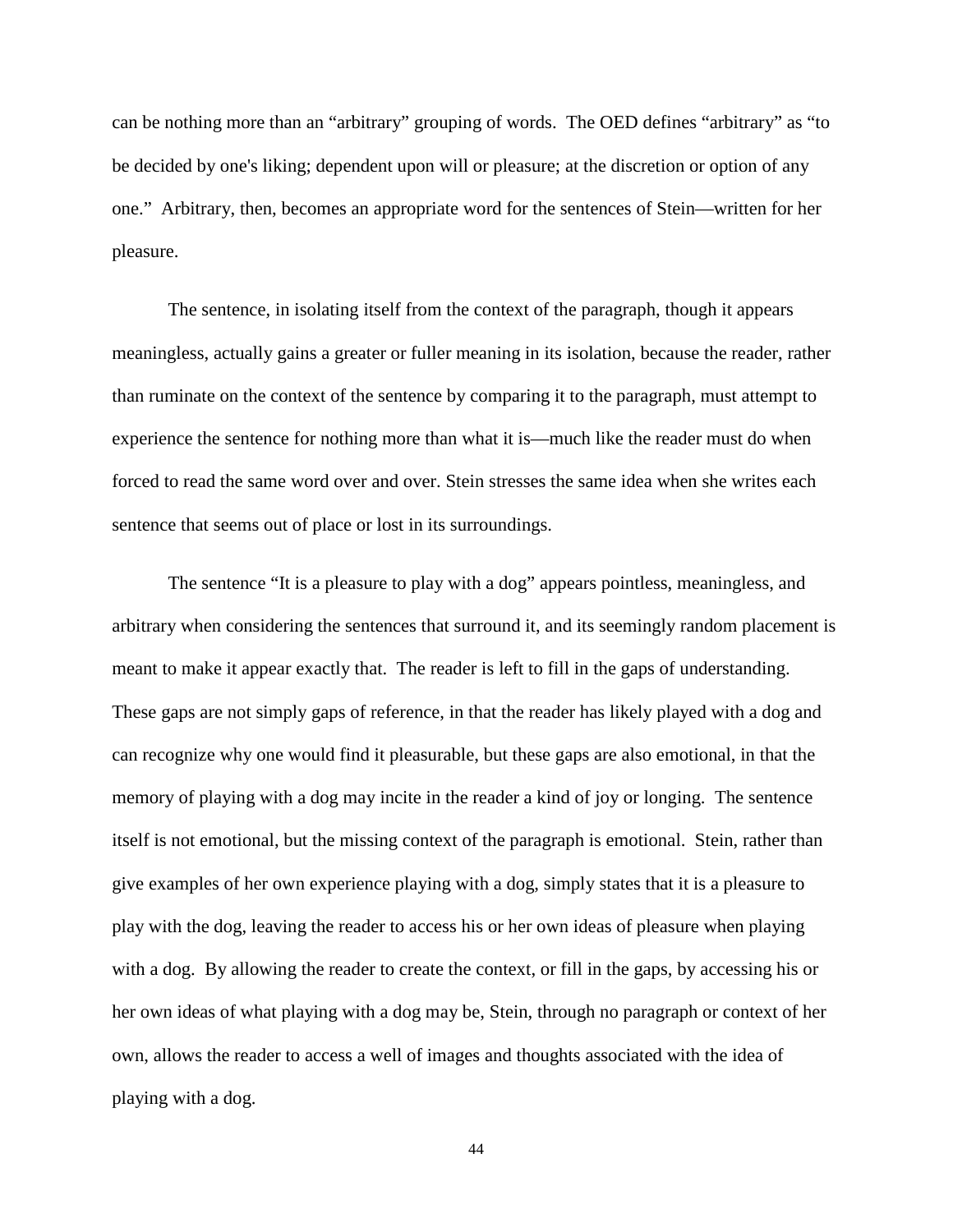Stein's love of her dog is well known, and this biographical information, though not directly related to my discussion, forces me to consider why Stein chooses the sentence "it is a pleasure to play with a dog" to sit in isolation from context. The associations I make when playing with a dog are positive, but not every reader would have this reaction. For another, the memory of playing with a dog may be unpleasant, or frightening, and in this way Stein's own emotional associations when playing with a dog may not be conducive to her reader's association. But this, it seems, is precisely the sort of collaboration required for comprehension. If we're to find meaning in Stein's work through James's stream of consciousness, then we must not look simply at the object, or simply at our experience, but at our experience with the object and so the reader's experience with Stein's sentence, though the context may differ, must contend with the object itself, the sentence, that claims the act of playing with a dog pleasurable.

Repetition is frequent throughout *How to Write*, poisoning the reader as in Stein's other works, but the difference may lie in the fact that the book itself is a guide on writing, or at least presents itself as such, and thus the repetition is at times acknowledged by Stein, and even explained, a rarity in the case of Stein. Though, as always, the explanation itself requires further explanation, and as readers we are left to fill in the gaps of meaning from our own understanding.

In the section on sentences, two instances of a word repeated consecutively in a sentence sit parallel to one another on separate pages. In the first instance Stein writes, "They made made them when they were by them. This is a sentence. It has no use in itself because made is said two times" (26). The repetition of the word "made" renders the sentence "useless," or as Stein puts it, "has no use in itself." In some sense, this is an ironic observation. The sentence, even without the repetition of "made," is difficult to comprehend. "They made them when they were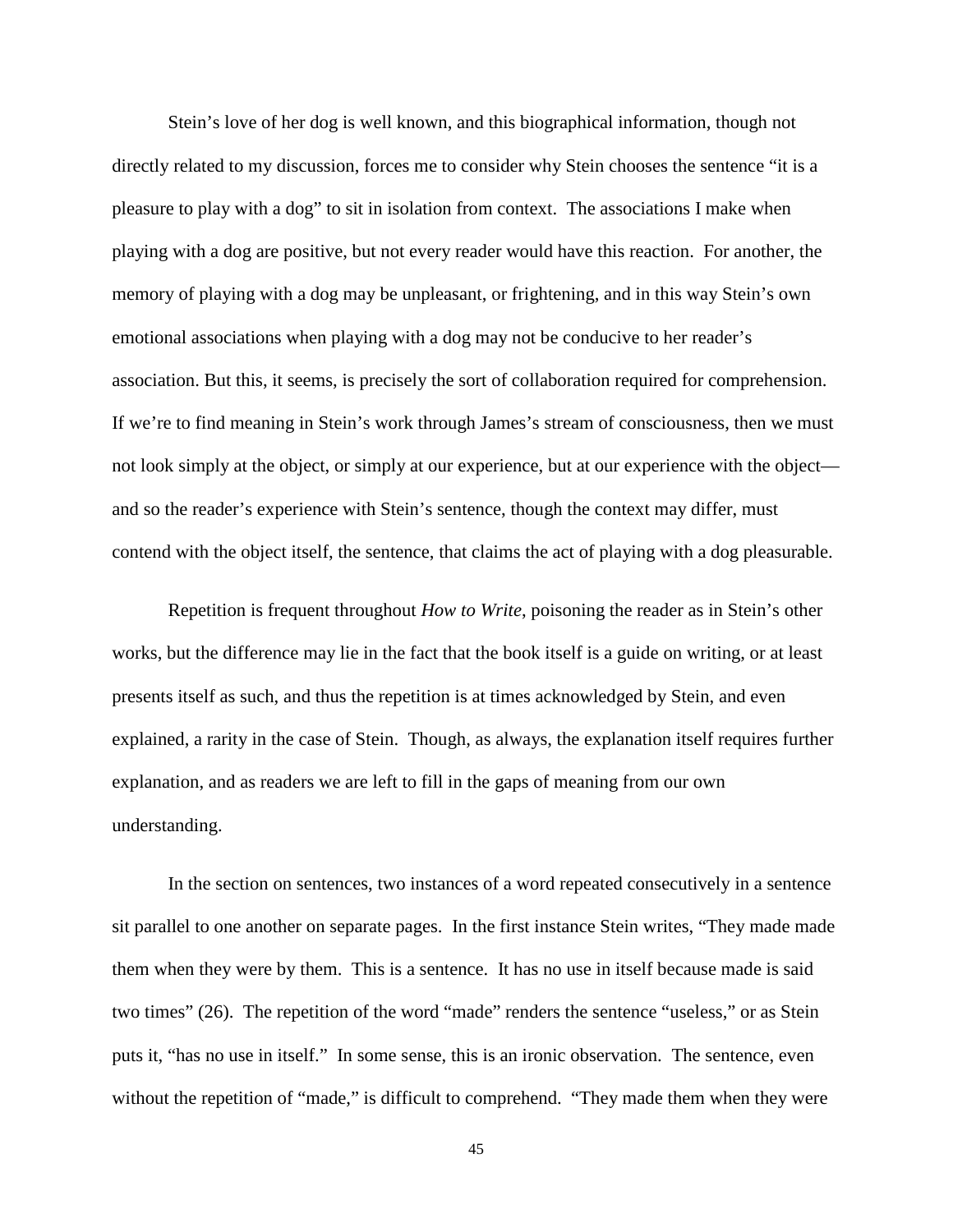by them," isolated from a paragraph, is useless without some degree of context—who is Them? They? How could "they" make "them" if they were by "them" while making "them?" We do not know if "they" are the same group of people as "them," or even who "they" or "them" may be in relation to the idea of one having "made" the other. But the difficulty in reading this sentence further perpetuates the theories previously discussed regarding Stein's insistence to isolate sentences from their context. The reader is left to fill in the gaps. The repetition of the word "made," and Stein's acknowledgment that this repetition upsets the usefulness of the sentence, not necessarily the meaning of the sentence, is what is particularly interesting to me. By acknowledging that the repetition of a word could render a sentence "useless," we begin to see why a work like *How to Write* is not seen as pleasurable.

In a novel a reader may expect a certain amount from a sentence. The reader may expect a sentence to perpetuate a plot, describe a character, provide facts, or any number of possibilities that would make the sentence "useful" to the story. Usefulness, in a sentence, then becomes its ability to carry on the story or to convey information. In this way, Stein's sentences in *How to Write* becomes useless, but as Koestenbaum claims "Why write, Stein suggests, except to please yourself?" (325). Pleasure is not typically a feeling we associate with utility. Pleasure in Stein becomes *her* pleasure, rather than the reader's pleasure, but the reader may access his or her own pleasure through Stein's pleasure. Stein purposefully upsets the reader's presuppositions concerning sentences, insisting upon the present sentence, and this is, in a sense, pleasurable, because it allows a freedom when reading Stein; it allows us to focus on what is before us, and not what came before it. For what came before it is already in our present, because it exists already in our past.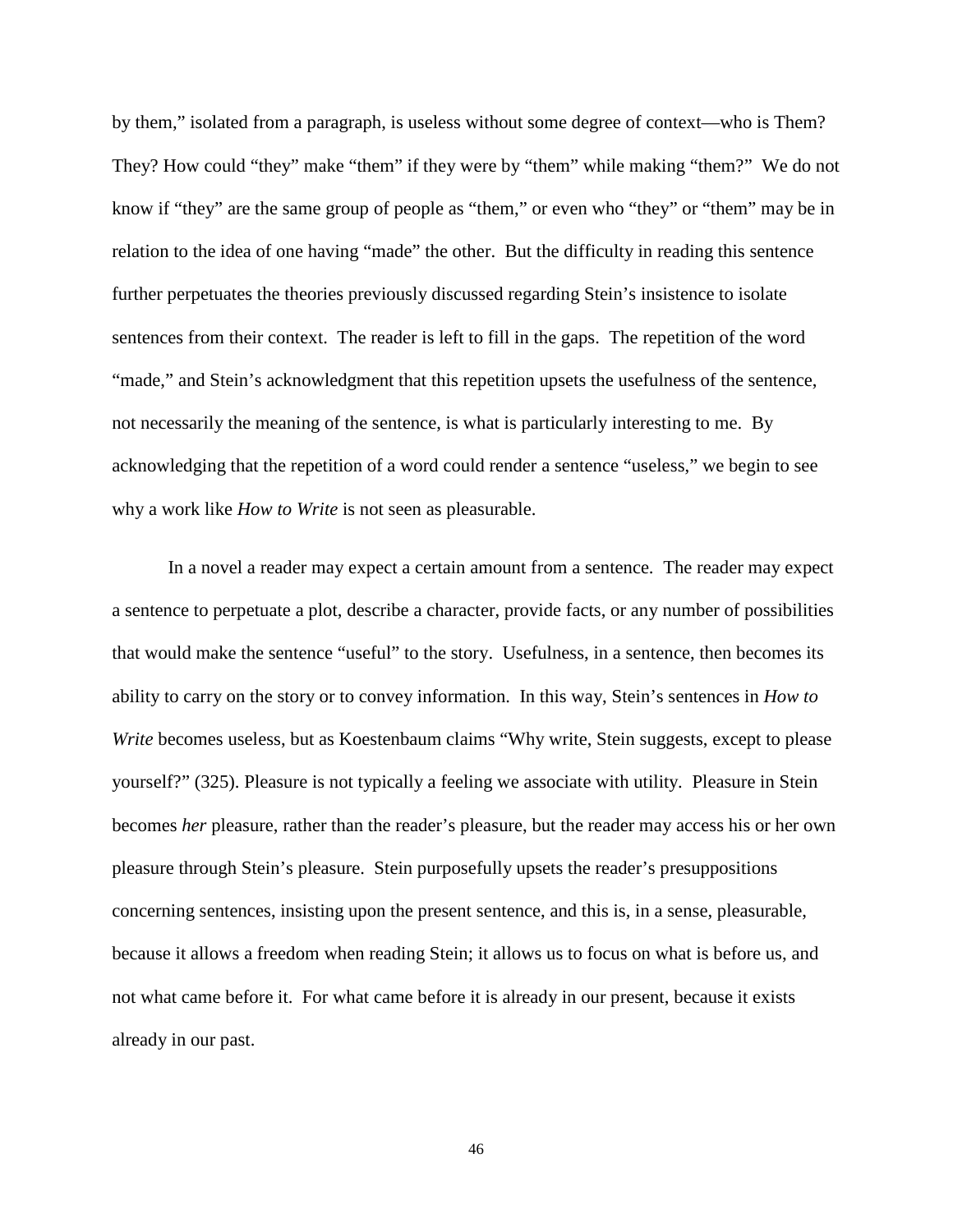Stein—by acknowledging that the repetition of the word "made" renders the sentence useless—comments on the confusion or upset caused in the reader by a repeated word—or rather, she acknowledges the reader's presuppositions concerning the sentence as a form, or what the reader has come to expect when reading a sentence. On the next page Stein writes, "She mentioned edging edging is used in having sewing surrounding something. It is very difficult to think twice" (27). For Stein then, it seems the difficulty in repetition for the reader, any reader, including herself, is not merely the act of reading a word twice, or how that repeated word upsets preconceived notions of a sentence, but rather that the repeated word forces us to think twice. Revisiting the same word, without interruption, is a different experience than revisiting the same word or phrase after having been removed from that word or phrase, if only by a few sentences. In those few sentences, we experience, as William James asserted, a new present consciousness, and with that ever-moving stream of consciousness comes the weight of new memory, new thought that we must attach to the same word, making the word itself no longer the same as it once was when we first read it, as was the case with Lena's worry.

But what then are we to make of a word repeated consecutively, that can carry no new idea or memory? When Stein claims, "It is very difficult to think twice," following the consecutive repetition of a word, we are led to believe that the difficulty in thinking twice must apply to this consecutive repetition, rather than kind of repetition previously seen through James. Repetition of the same word, however, is not a novel idea of Stein's, but a custom used by many religions: chanting, meditation, and prayer.

While J.D. Salinger does not use repetition as a device in writing, he writes about repetition in the "Franny" section of his novel *Franny and Zoey*. Franny, a young woman, explains to her boyfriend the importance of repetition in and for religion. In Christianity, she

<sup>47</sup>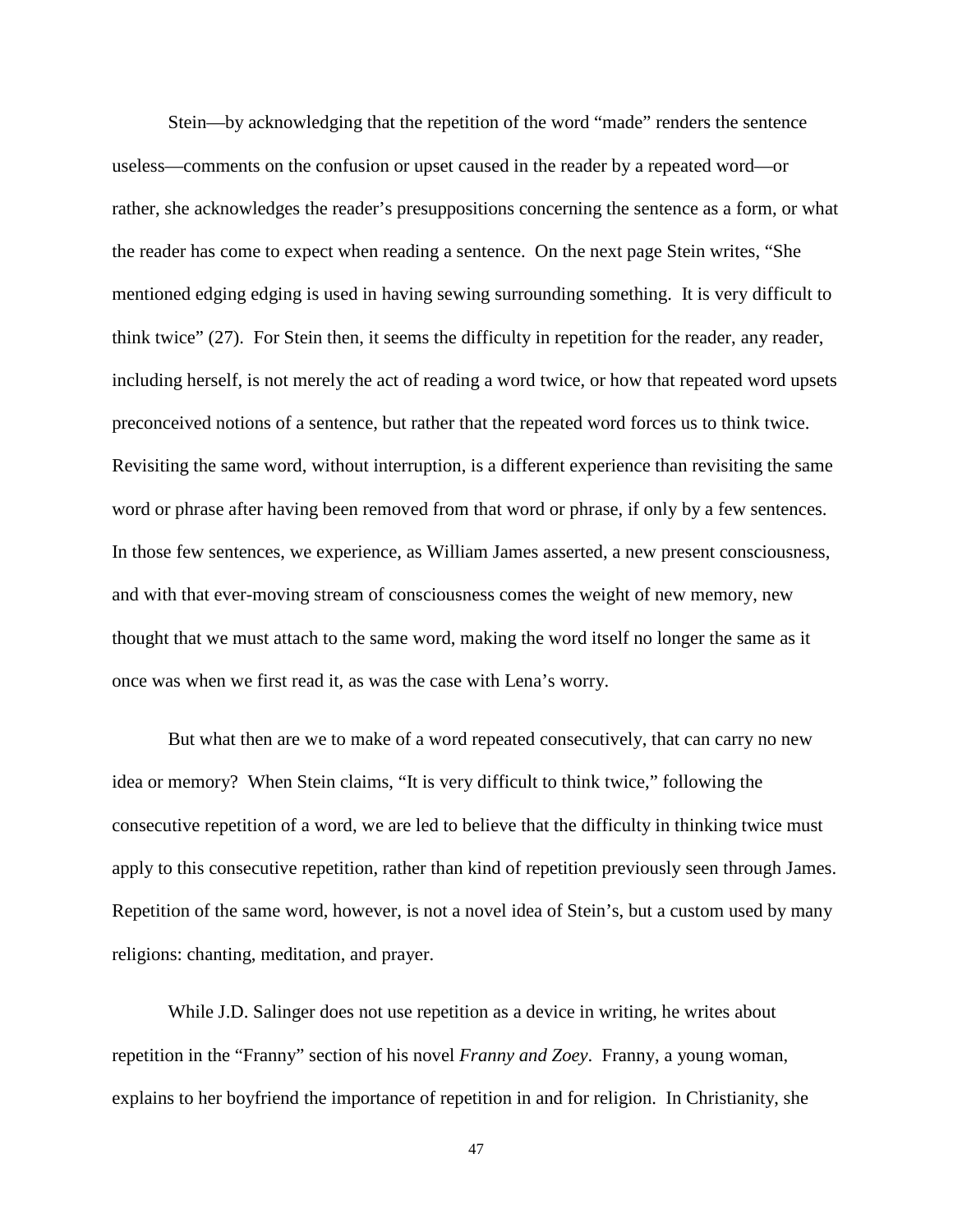explains, the prayer is "Jesus Christ, have mercy on me." In the Nembutsu sects of Buddhism, "Praises to the Buddha," and in India, she claims, it is the "Om."

> [...] if you keep saying that prayer over and over again—you only have to just do it your lips at first—then eventually what happens, the prayer becomes self-active. Something happens after a while. I don't know what, but something happens, and the words get synchronized with the person's heartbeats, and then you're actually praying without ceasing…I mean you do it to purify your whole outlook and get an absolutely new conception of what everything's about. (Salinger 37)

James defines habit as "nothing but a new pathway of discharge formed in the brain, by which certain incoming currents ever after tend to escape" (137). He goes on describe the exhaustion and misery of the human being in whom nothing is habitual—if walking, lighting a cigar, or any other mundane action were "subjects of express volitional deliberation" (146). Salinger's character Franny is taking the conscious act of prayer, which is a deliberate act, and expounding on the benefits of turning it into habit, where consciousness of the present is stalled by the repetition of the same phrase or word over and over and over again.

But is this possible? James says that:

What I wish to lay stress on is this, that *no state once gone can recur and be identical with what it was before*[…]when the identical fact recurs, we must think of it in a fresh manner, see it under a somewhat different angle, apprehend it in different relationships from those in which it last appeared. (James 154, 156)

It's not that the repetition of the word or phrase renders it meaningless; it's that when the repetition of the word or phrase begins, we make associations with it—repeating the same word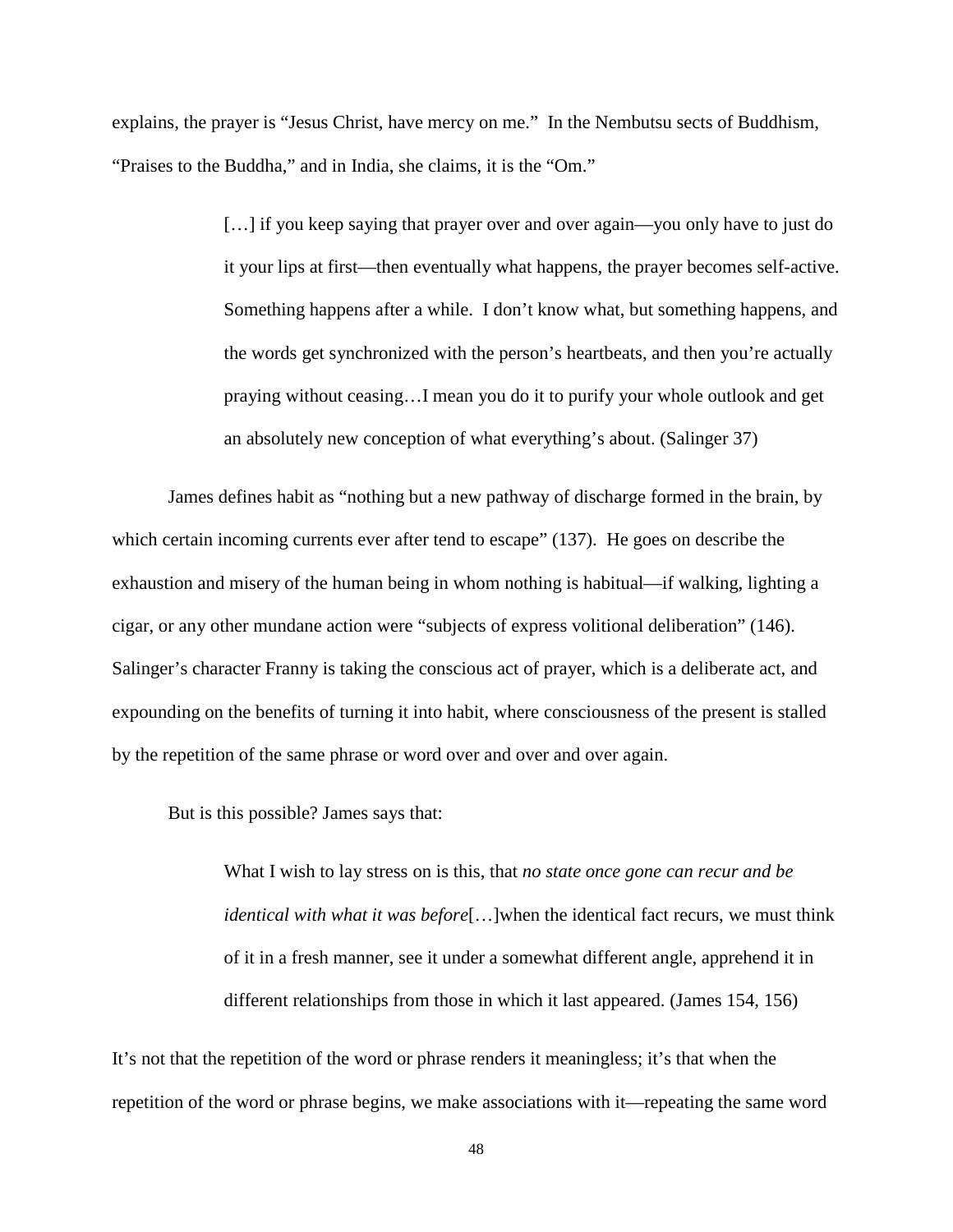consecutively, my brain forces itself to acknowledge every memory or tangential thought that is connected with the phrase or word. Eventually, however, if repeated enough times, the word or phrase would cease to take on new meaning. Not that the word would become meaningless, but it could no longer, if repeated long enough, have new meaning. The word would instead be *full*  of meaning. In this moment, and only in this moment, could I fully understand the meaning of the word, because every avenue of understanding would have been explored, would have been forced upon me, during the act of repetition.

Stein explores the meaning of the word "suffer" in the tale of "Melanctha," a character who experiences much suffering. In a passage Stein writes:

> In tender-hearted natures, those that mostly never feel strong passion, *suffering*  often comes to make them harder. When these do not know in themselves what it is to *suffer, suffering* is then very awful to them and they badly want to help everyone who ever had to *suffer,* and they have a deep reverence for anybody who knows really how to always *suffer.* But when it comes to them to really *suffer,*  they soon begin to lose their fear and wonder. Why it isn't so very much to *suffer*  when even I can bear to do it. (*Three Lives* 132, italics mine)

Although the word "suffer" is not repeated consecutively, Stein's form of writing highlights the word through repetition, but also through the unintelligibility of the phrases between. Upon reading this passage aloud, I stumble over phrases such as "these do not know in themselves" and "anybody who knows really how to always." Reading Stein is rhythmic, and I'm forced to break my normal rhythm of reading while reading this passage. Instead of the steady musical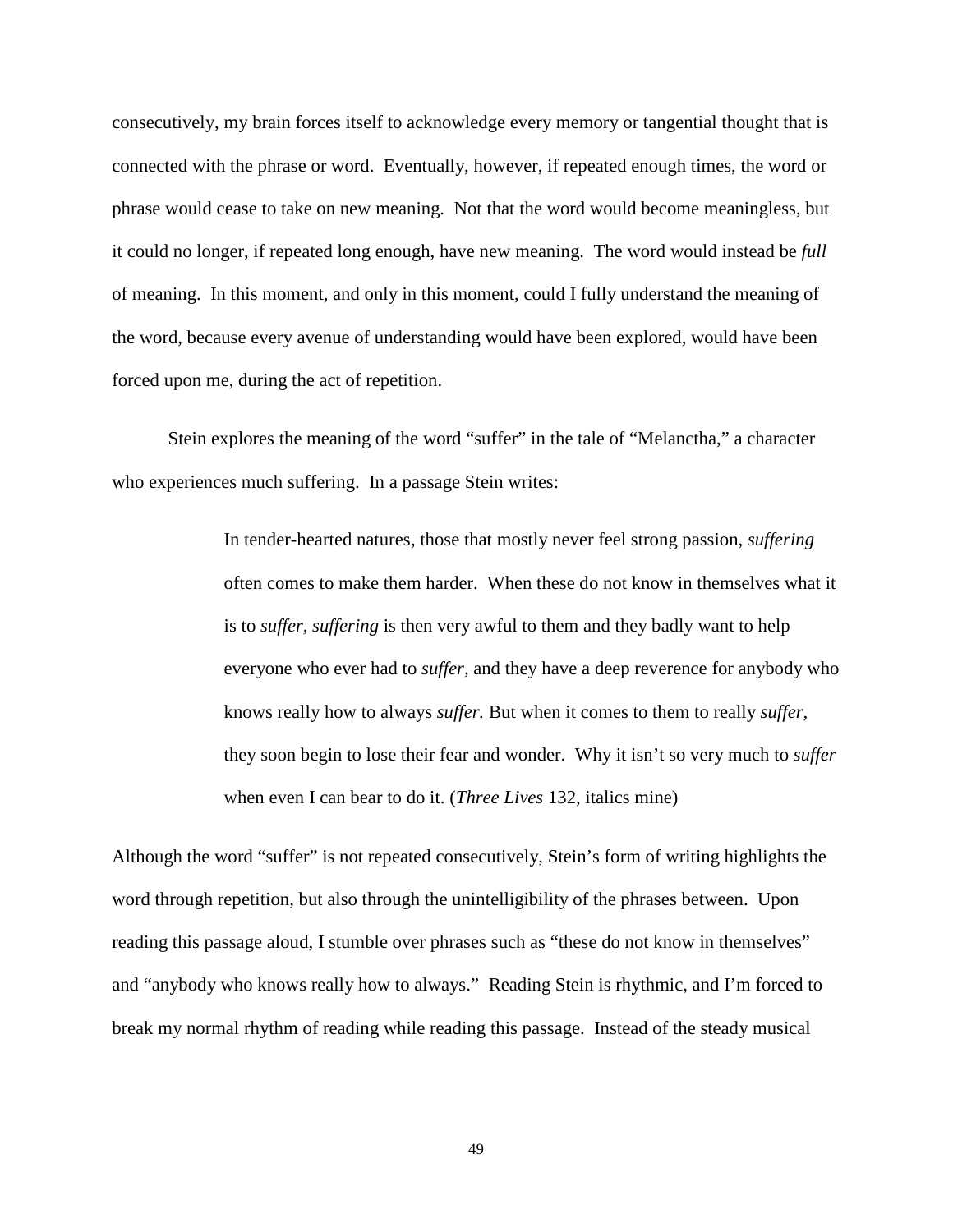flow, like drum beats, Stein forces a choppiness upon me. By repeating the word, Stein forces me to truly consider the word itself, and in child-like pleasure I am able to repeat.

But despite the theoretical pleasure one may get from repetition, we must still contend with the displeasure associated with reading Stein. Consciousness is experiential, and while we can discuss the pleasures that should or could be associated with repetition, the fact remains that by forcing her readers to re-experience in his or her own present consciousness, Stein's work causes frustration and in many, disgust. Suffering through Stein creates a problem; if the emotional reaction we have to Stein is frustration at the language, and at repetition, which creates a numbness, then we presumably, according to James, cannot fully recognize the difference between identical recurrences in our own present consciousness.

In the next section, I will re-read the previously read sections of *Three Lives,* and attempt, in a repeated reading, to deduce how my own differing emotions from one recurrence to another help me recognize the difference in the repeated thought, while also contending with the frustration and numbness caused by repetition. If Koestenbaum is right to claim that we must think only of the sentence being read, and Stein claims that a sentence is not emotional, but a paragraph is, reading repetition in Stein and attempting to catalogue an emotional response creates a conundrum.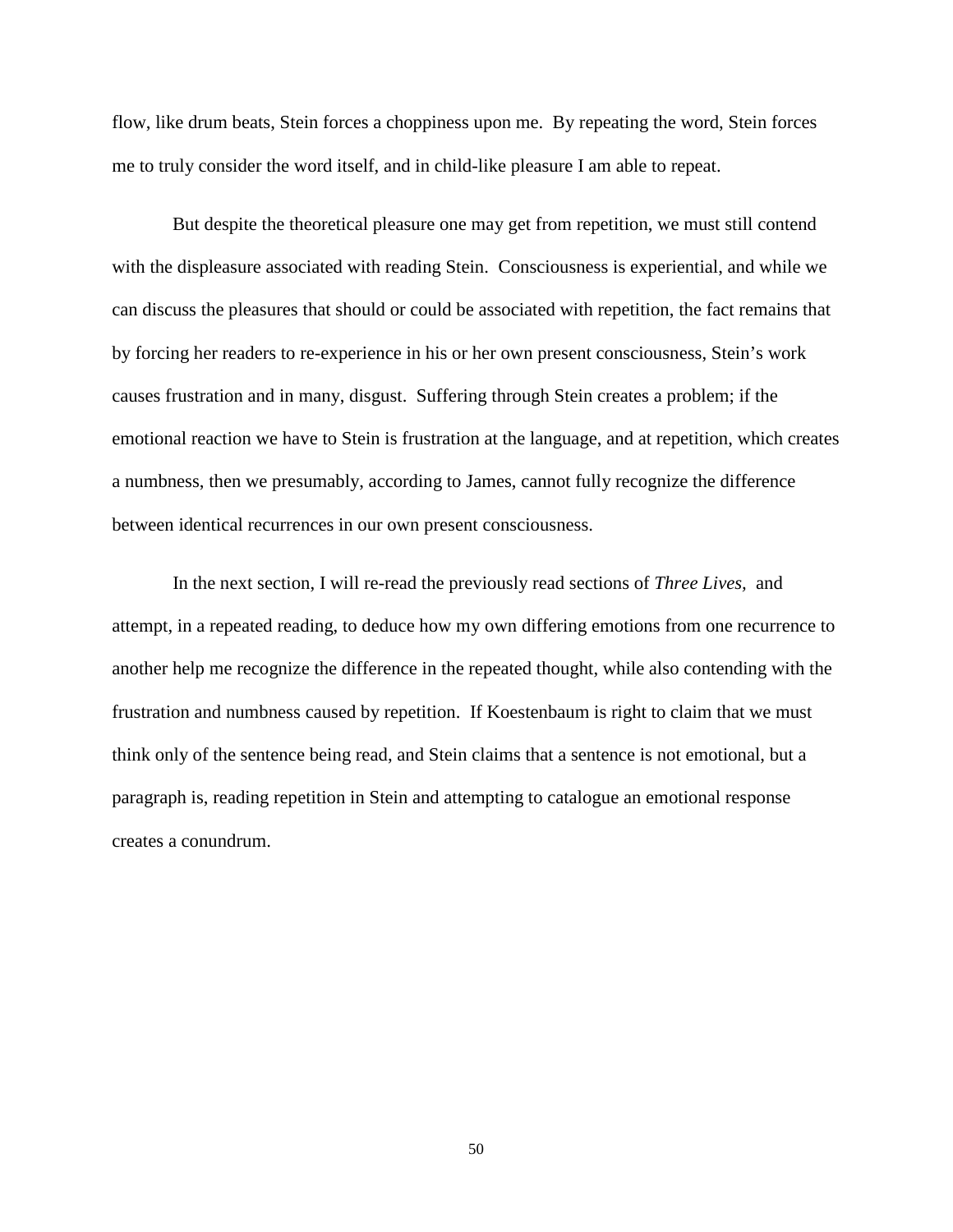#### CHAPTER 5

# Emotion

My inspiration to elucidate Stein through an emotional reading is motivated by James's assertion that our difference of emotion is how we may best recognize that a recurrence must be approached as something new. While the difference may lie in our past experiences, our ability to recognize the change is through emotional reactions, reactions that James claims are contingent on a physical response. My argument is as follows:

In Chapter 1, I showed that Gertrude Stein's use of repetition forces the reader to physically experience William James's stream of consciousness, which states that no recurring thought, though seemingly identical, may be identical due to a continuous present constantly changing from past experience. Now I consider that William James states that this change may be best recognized by a person's difference of emotion. And I conclude that we, as readers, may best recognize how Gertrude Stein forces the reader to physically experience William James's assertion that identical recurrences cannot be the same by our different emotional reactions to each recurring phrase or instance.

Karin Cope describes her initial reaction to Stein's *Three Lives* as "almost immediately, I was horrified. And then infuriated" (8). Cope was in her first year at university, and like many of Stein's readers, including myself, *Three Lives* was her introduction to Stein. Cope recalls telling her friend that *Three Lives* was "the stupidest thing I had ever read!" (8), and I cannot say that my initial reaction was much different. I recall telling a friend that Stein read like a story I had written in grade school, but, like Cope, as I continued to read, I found myself engulfed in the rhythm of Stein. For Cope, admitting that the piece had engaged her took a year or two; for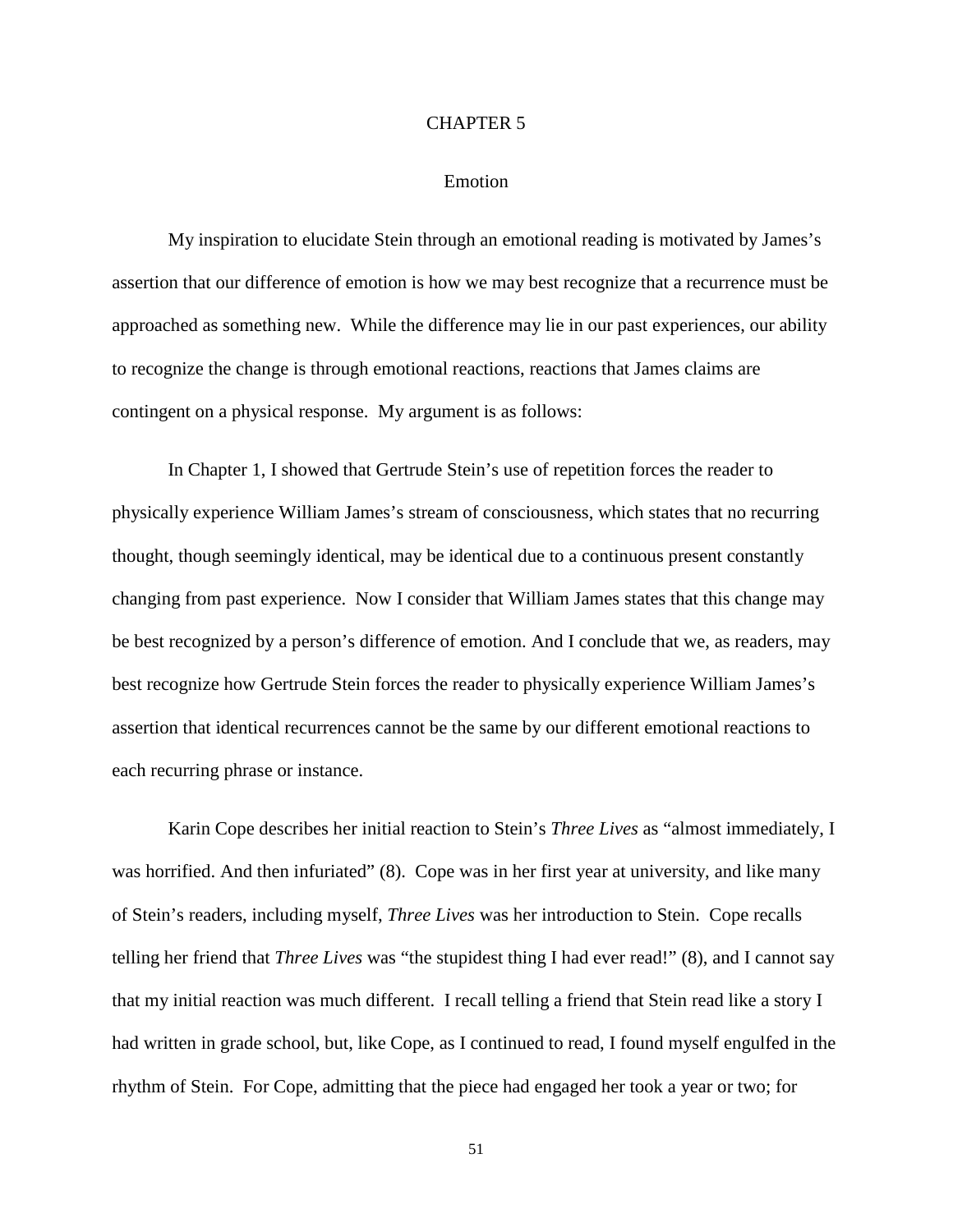myself, by the time I had finished *Three Lives* I was telling my professor that Stein read like a story I had written in grade school and it was incredible.

While I came to love *Three Lives*, I cannot say the same for Stein works like *Lucy Church Amiably* and certainly not *How to Write*. My experience with *Three Lives*, and the attempt to interpret repetition through James's stream of consciousness, brings me to a discussion of emotion. I have yet to find the critic that describes Stein as emotional writing. Moore grants that Stein is concerned with the emotions, but to see the writing itself as emotional requires that we contend with the numbing quality of repetition. James claims that:

> The difference of sensibility is shown best by the difference of our emotion about things from one age to another, or when we are in different organic moods. What was bright and exciting becomes weary, flat, and unprofitable. (James 156)

In her book *Deeper than Reason*, Jenefer Robinson claims that we, as readers, make not just causal inferences—such as when a character appears in a different setting out of breath we may infer that he or she ran there—but that we also fill in emotional gaps, and that this emotional response alerts us to important information about character and plot that is also not explicitly stated in the text (120).

"Nothing else," Robinson claims, "can do the job that emotions do. Without appropriate emotional responses, some novels simply *cannot* be adequately understood" (107). Robinson uses *Macbeth* to illustrate the ways in which an emotional reaction may help the reader to fully comprehend a text. She claims that repulsion for Macbeth and his actions helps the reader to recognize Macbeth as a "man who has put himself outside the norm of human conduct, denied his humanity, and isolated himself from the rest of mankind" (112). Our emotional reaction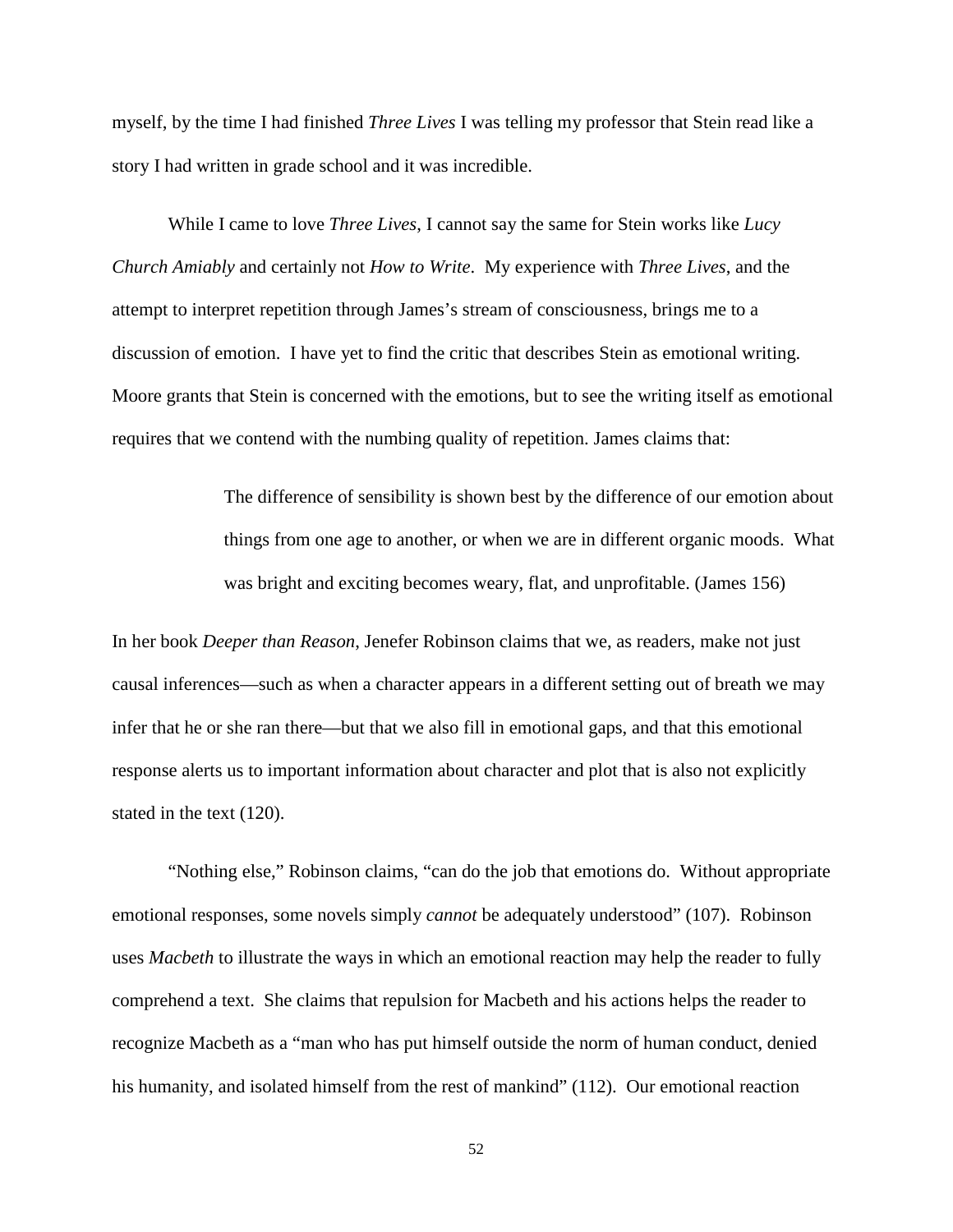gives us a deeper understanding, alerting readers to the fact that Macbeth has violated a value system that is important to us. By filling in the emotional gaps we can more accurately decipher Macbeth's character.

We hear the same note over and over again, and as James asserts, the change, or "difference of sensibility" seems to rely on our emotional response to what appears to be the same thing, and this emotional response is contingent on our past consciousness being everpresent in our present consciousness—in short, filling in the emotional gaps with the past. We are, as James claims, carrying the weight of memory, so each experience must be affected by all previous memories. We could not feel repulsion for Macbeth without some context of our own, and just as we may recognize the differences in identical phrases through the different emotions of the characters, we may recognize these differences by our own emotional response to the text.

I previously argued that Stein's writing creates a physical experience of James's stream of consciousness for both the character and the reader, but this physicality, for James, is reliant on emotional response, a response James claims must manifest itself physically. In this section, I will attempt to explicate how Stein's *Three Lives*, as a text that forces the reader to physically experience William James's stream of consciousness through repetition, can be understood by filling in the emotional gaps of the reader.

It is first necessary to outline James's theory of emotion, frequently cited by philosophers like Noel Carroll and Robinson that work in the aesthetic branch of philosophical argument. James claims that "the feeling, in the coarser emotions, results from the bodily expression" (352). Rather than cry as a result of feeling sad, James claims we cry and this physical response alerts us to the fact that we are sad. While Carroll and Robinson both disagree with the order of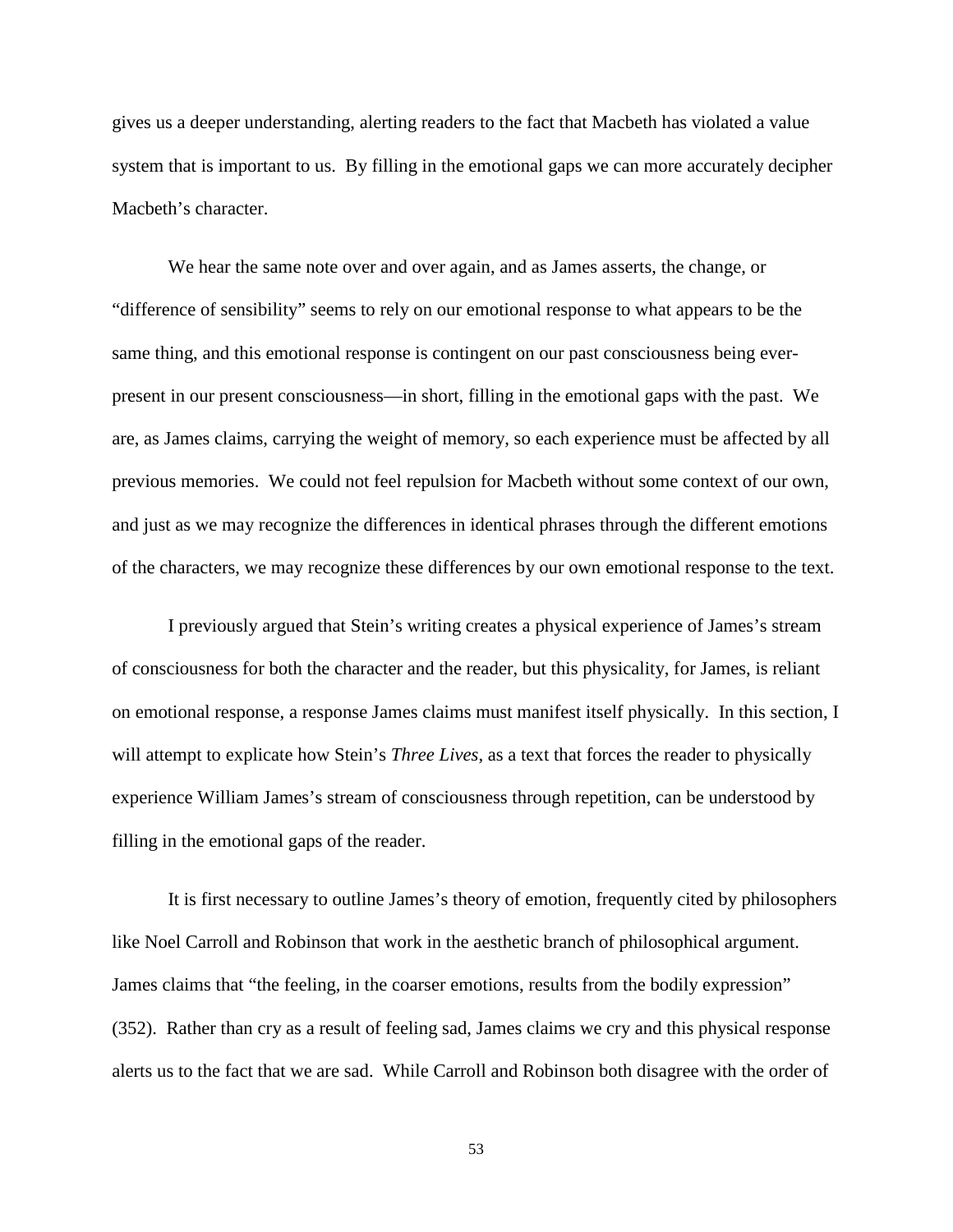James's theory, they still grant that a physical response is somehow part of the emotional experience. Whether the physical reaction occurs before or after the cognitive processes of our brain classify something as an "emotion," however, is not necessarily relevant to this project. Simply that physical reaction is part of the emotional experience is my concern.

James claims that works of art may "arouse intense emotion; and whenever they do so, the experience is completely covered by the terms of our theory [which] requires that incoming currents be the basis of emotion" (359). In short, art acts as the object to which we are emotionally responding. When dealing in the realms of emotional reaction to literature, however, I must acknowledge some problems.

As Jenefer Robinson notes in the first section of *Deeper than Reason*, "For thousands of years people have assumed that there is some special deep connection between emotion and the arts" (1). In Western thought the arts and emotion have been linked since Plato's *Republic*, which claimed poetry influences people by appealing to their emotions, and Robinson's project concerns itself with the nature of this emotional response, taking for granted that a connection exists. Of literature and its connection with emotion, Robinson defends reader-response theory, claiming that for particular realistic novels, plays, and films, one must have an emotional response to fully understand the work itself.

I am inclined to believe Robinson, not only because of my own experience with various texts, but also because literature, an art form that explores questions of the human experience with such intimacy, cannot, I believe, escape "emotions," arguably the most confusing and least understood aspect of the human experience. My own project seems to support some form of reader-response theory, since my concerns primarily deal with how Gertrude Stein's use of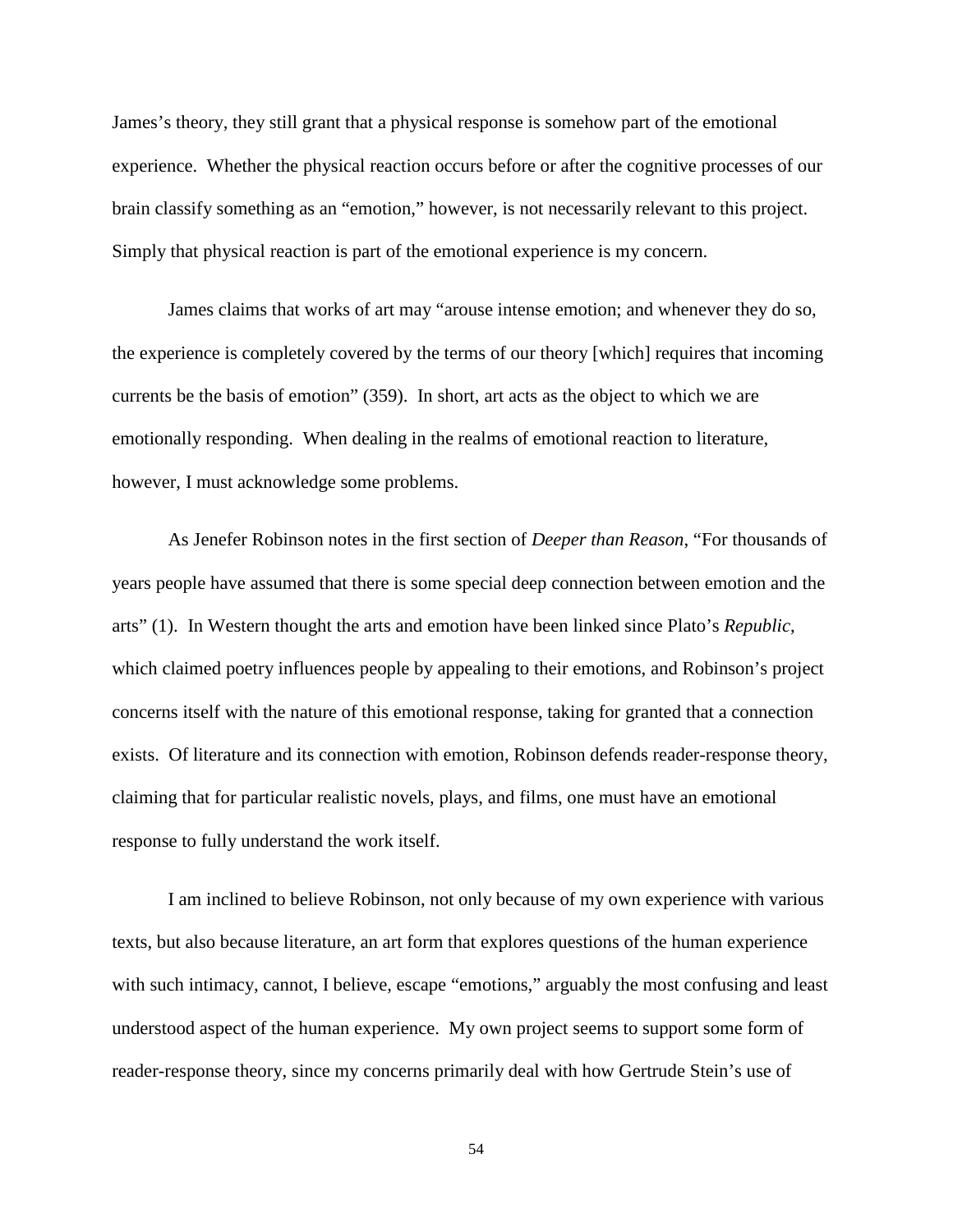repetition affects the reader, but like Robinson I am troubled by this sort of work. Of the idiosyncrasy of each person's individual response, James claimed "And if we wish to feel that idiosyncrasy, we must produce the thought as it was uttered, which every word fringed and the whole sentence bathed in that original halo of obscure relations, which, like an horizon, then spread about its meaning" (Simon 234). To catalogue some degree of meaning based on my own reading is to isolate the text from another reader, and yet my own reading, my own emotional response, is the only response to which I truly have access<sup>[7](#page-59-0)</sup>. A response to Gertrude Stein typically one of frustration or even disgust—has been well catalogued by various critics, and while I do not have a detailed analysis of another reader's emotional response while reading Stein, I have my own, which I find reflects the sentiments of other readers.

My concerns then are as follows:

- 1) James claims emotional reaction is the best way to understand or recognize the difference between identical thoughts or instances in a continuous present.
- 2) Robinson claims that readers must fill in emotional gaps as well as causal and inference gaps to fully understand a text.
- 3) Stein's use of repetition frequently causes feelings of frustration or dislike, often creating a feeling of numbness in the reader.

How then, as a reader, am I to make sense of Gertrude Stein's use of repetition in *Three Lives* as a project that forces me to experience the theories of William James through repetition if

<span id="page-59-0"></span><sup>&</sup>lt;sup>7</sup> Simon claims that "no writer influenced by James came closest to creating this halo of obscure relations as well as his student Gertrude Stein."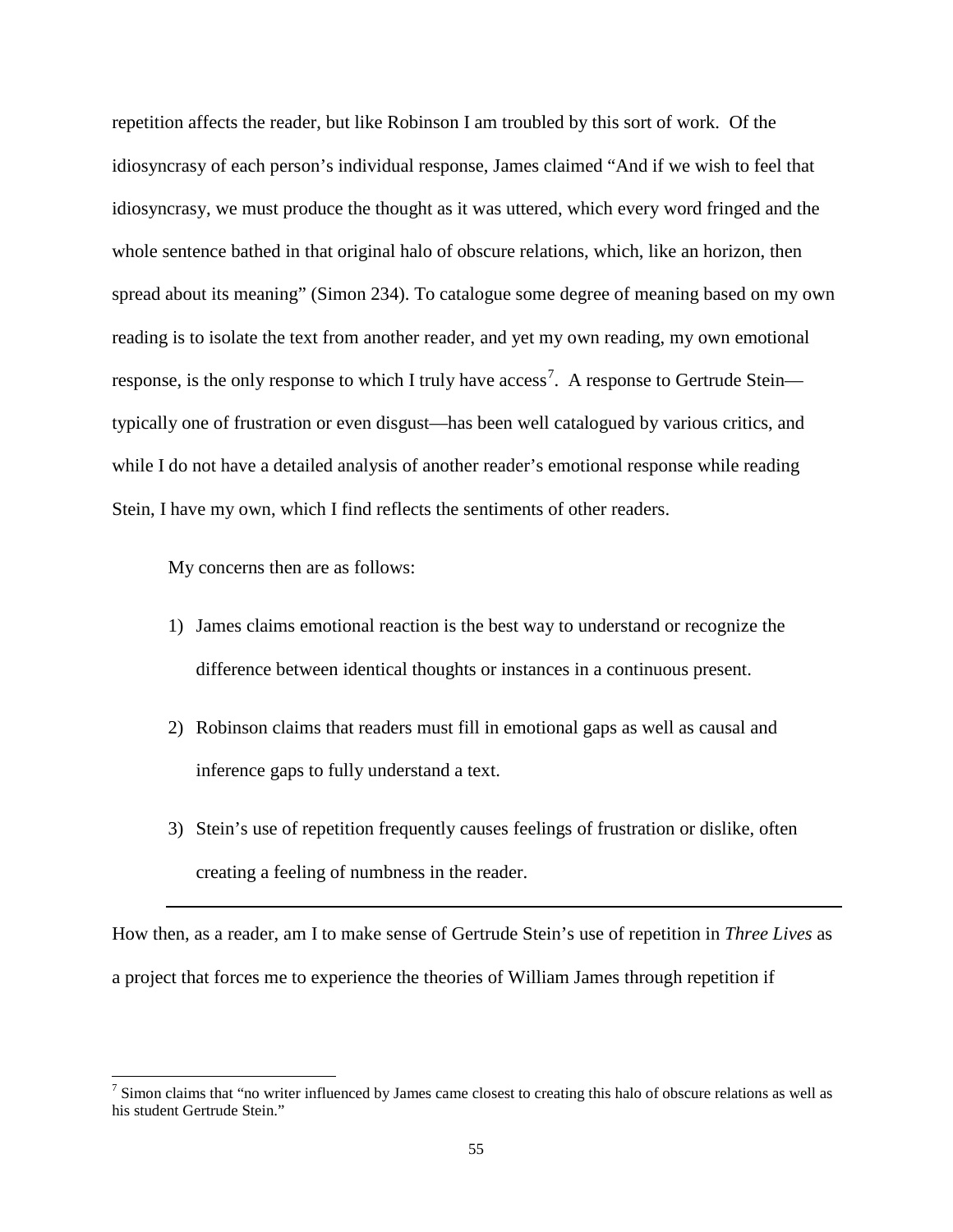repetition itself causes a numbness of emotion in the reader, or even frustration not at the characters, but at the use of repetition?

It is important to note that Robinson concedes that not all novels require this kind of emotional response to be fully understood, but *Three Lives,* as a novel that explores the kind of realist sentiments Robinson suggests requires an emotional reading, is, I will argue, one such novel. Robinson cites detective fiction, with stock characters, as an example of a type of literature that does not require any kind of emotional involvement, but this, to me, is a particularly problematic choice, since a genre such as detective fiction, with stock characters and stock plots, is itself a kind of repetition (137). I've already explored the ways in which repetition may be pleasurable, and suggested that this pleasure lies in knowing what will happen next. Genres of fiction that employ the same plot lines over and over, like detective fiction, are popular to a vast number of readers. I propose that this popularity is inspired in part by the same desire I have to re-read; readers may read *different* books and yet experience the same kind of comfort I enjoy while re-reading the same book.

This seemingly arbitrary example outlines my general problem when discussing repetition as emotional. My problem is that repetition itself renders a text un-emotional; thus, Robinson's assertion that detective fiction, a genre that is a kind of repetition, as un-emotional, further supports my theory. But if I wish to see Stein's work as emotional I must overcome or at least come to terms with the reader reaction to repetition as un-emotional. Before delving into an emotional reading of Stein, however, I will briefly note the problems with cataloguing an emotional response to art in the same vein as an emotional response to reality.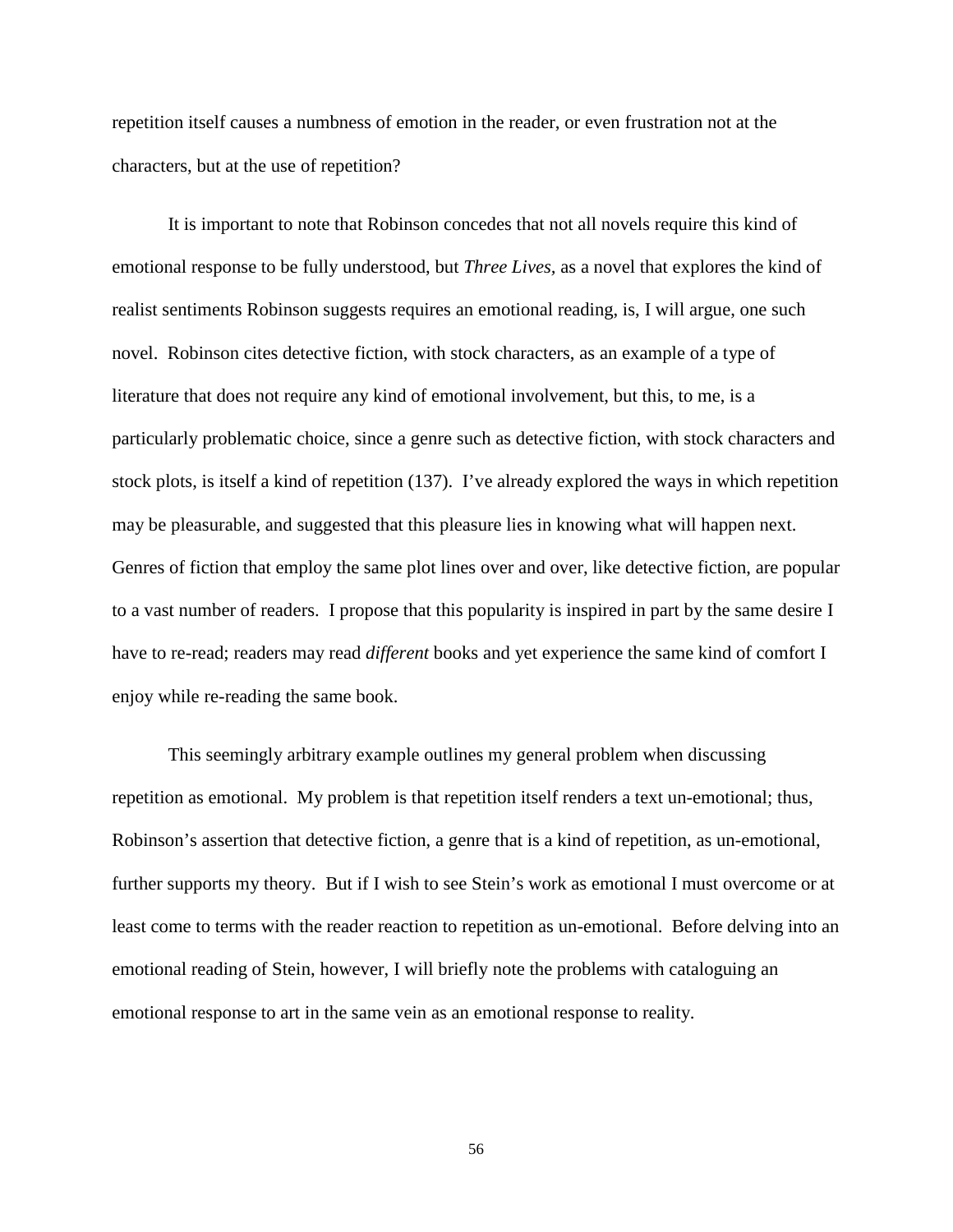For the purposes of this project, I will take for granted that emotional reactions to literature are similar to emotional reactions to real life situations, but it is worthwhile to note that these reactions are not identical. In an essay titled "Fearing Fictions," Kendall Walton claims that "Physical interaction is possible only with what actually exists"  $(234)^8$  $(234)^8$ . Walton uses the following example to illustrate an emotional reaction to fiction: a man is watching a horror film and feels fear of a slime monster; he later claims that he was "terrified," but acknowledges that he does not nor did he ever believe that he was in danger. Walton claims the man, to feel fear, is playing a kind of "make believe" game with himself to feel this fear (239). Similarly, Robinson proposes that:

> We respond emotionally to literature as we do to life; we feel anxious, bewildered, relieved, amused, sympathetic and so on just as we do in real life. But there is an important difference between our emotional responses to life and to literature. In life we do not know what is coming next or whether things will work out; we cannot control our environment, and we cannot predict what is going to happen to us. (Robinson 219)

Robinson goes on to say that part of the pleasure in reading literature is the feeling that we have somehow coped with a piece of reality through our emotional response to something that is not actually reality. In my emotional re-reading of Stein I will accept that I am, as Walton suggests, playing a kind of make-believe game with myself to feel emotionally for the characters or situation, and that, like Robinson suggests, my emotional reaction is similar to or nearly the same as the reaction I have to reality. But when reading Stein there are two levels of emotion to

<span id="page-61-0"></span> <sup>8</sup> This essay appears in an anthology of essays titled *Philosophy of Film and Motion Pictures,* edited by Noel Carroll and Jinhee Choi.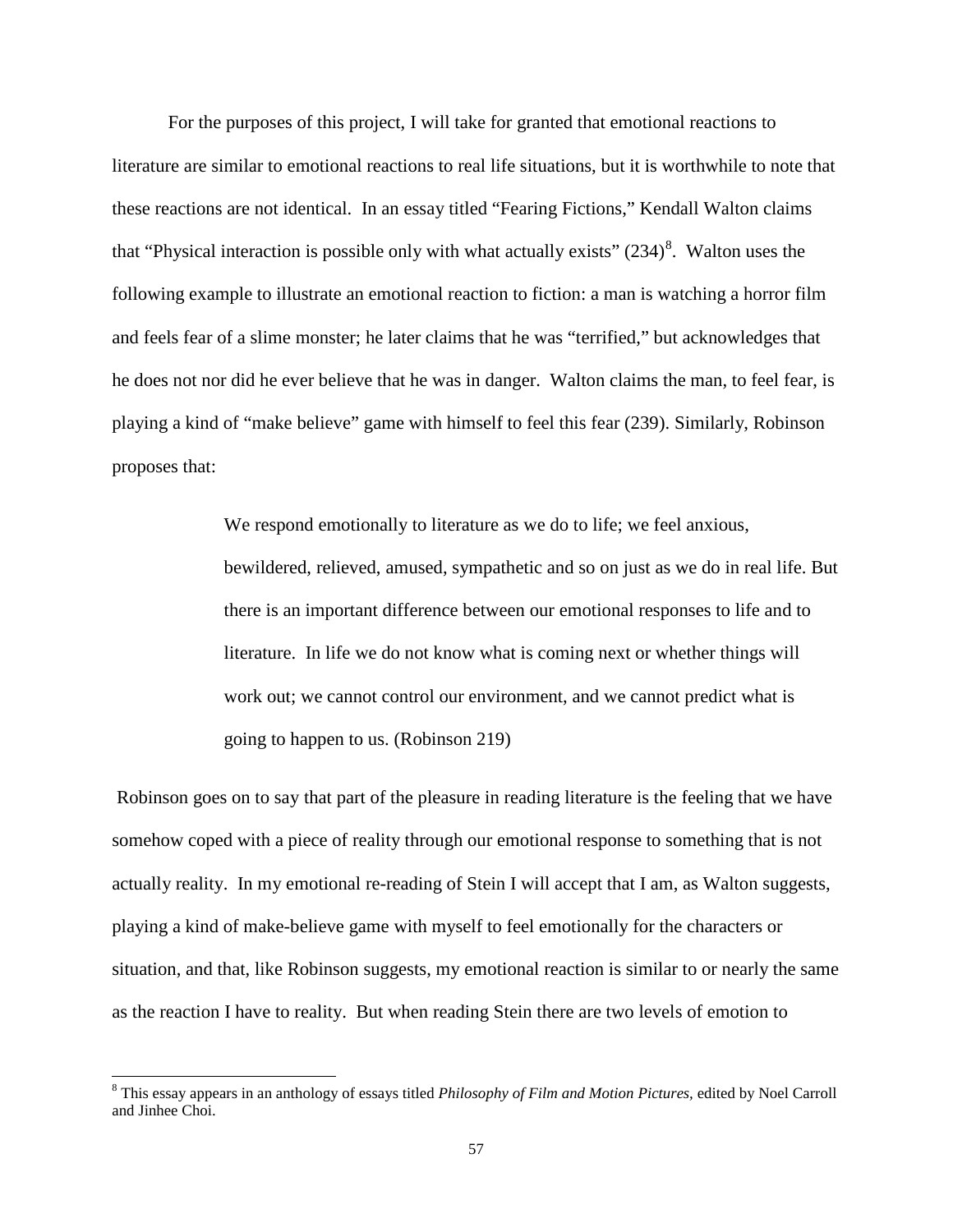contend with; 1) the emotional reaction I have to the characters and story, and 2) the emotional reaction I have to experiencing repetition.

The primary problem with reading Stein appears to be that the emotion readers feel is primarily frustration, not at the content of the novel, but rather at the way in which the story is being told. Karin Cope catalogues some reader reactions to Stein, and they are largely negative. One response to Stein's *Portrait of Mabel Dodge,* claims "After a hundred lines of this I wish to scream, I wish to burn the book, I am in agony…Someone has applied an egg-beater to my brain" (144). Similarly another reader claims:

> Of course Miss Toklas says, 'Miss Stein always says what she means, etc.,' but it doesn't mean much and neither Miss Stein nor Miss Toklas can give these assertions a mystic significance. It is the arrested-development though of a grown person, repeating again and again, as does a child. (Copeland 48)

Annoyance then, or even agony it seems, is how some respond to Stein, and though works like *How to Write* require a different kind of patience, one that does not need characters and a story to continue reading, *Three Lives* still contains the kind of egg-beater to the brain repetition that has a tendency to render a text un-readable.

William James claims that:

If we fancy some strong emotion, and then try to abstract from our consciousness of it all the feeling of its bodily symptoms, we find we have nothing left behind[…]stopping the expression of the emotion often makes it worse. The funniness becomes quite excruciating when we are forbidden by the situation to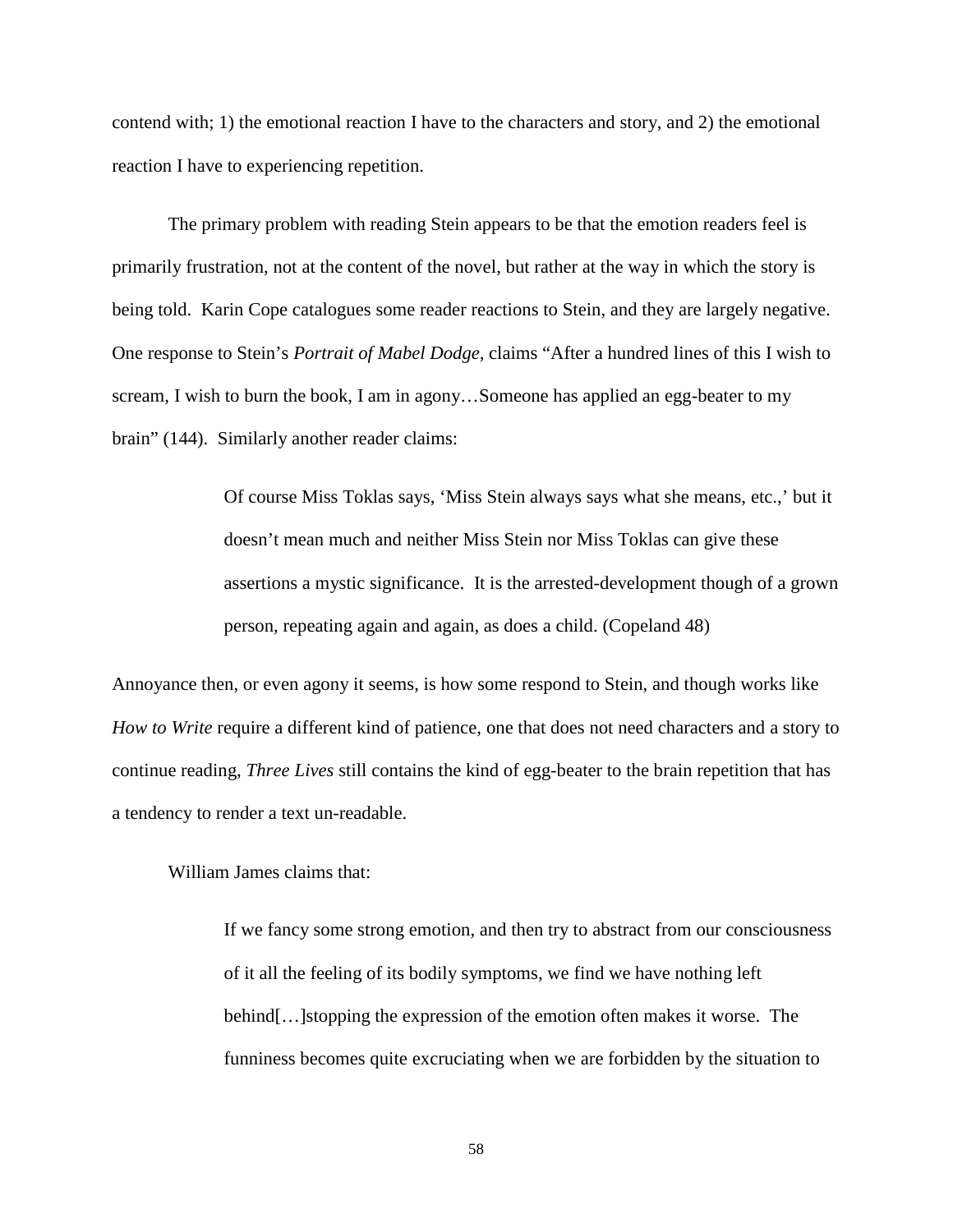laugh, and anger pent in by fear turns into tenfold hate. Expressing either emotion feely, however, gives relief. (James 355, 359)

Just as Jefferson Campbell relieves his confusion by rubbing his head, I relieve my frustration at reading a word over and over in various ways. I shake my head; I raise my eyebrows; I put down the book; I sigh. I experience all these physical reactions in an attempt to alleviate my frustration with Stein, and in my re-reading of *Three Lives* I attempt to give way to my emotional reactions to the character with the same physicality. In trying to discover if my difference of feeling of emotion to the text is the best way to recognize how identical recurrences are not the same, I allow myself to look concerned, to appear sad, to laugh, to express my reactions physically, and in this way I am able to catalogue my responses, and understand the difference in recurrences.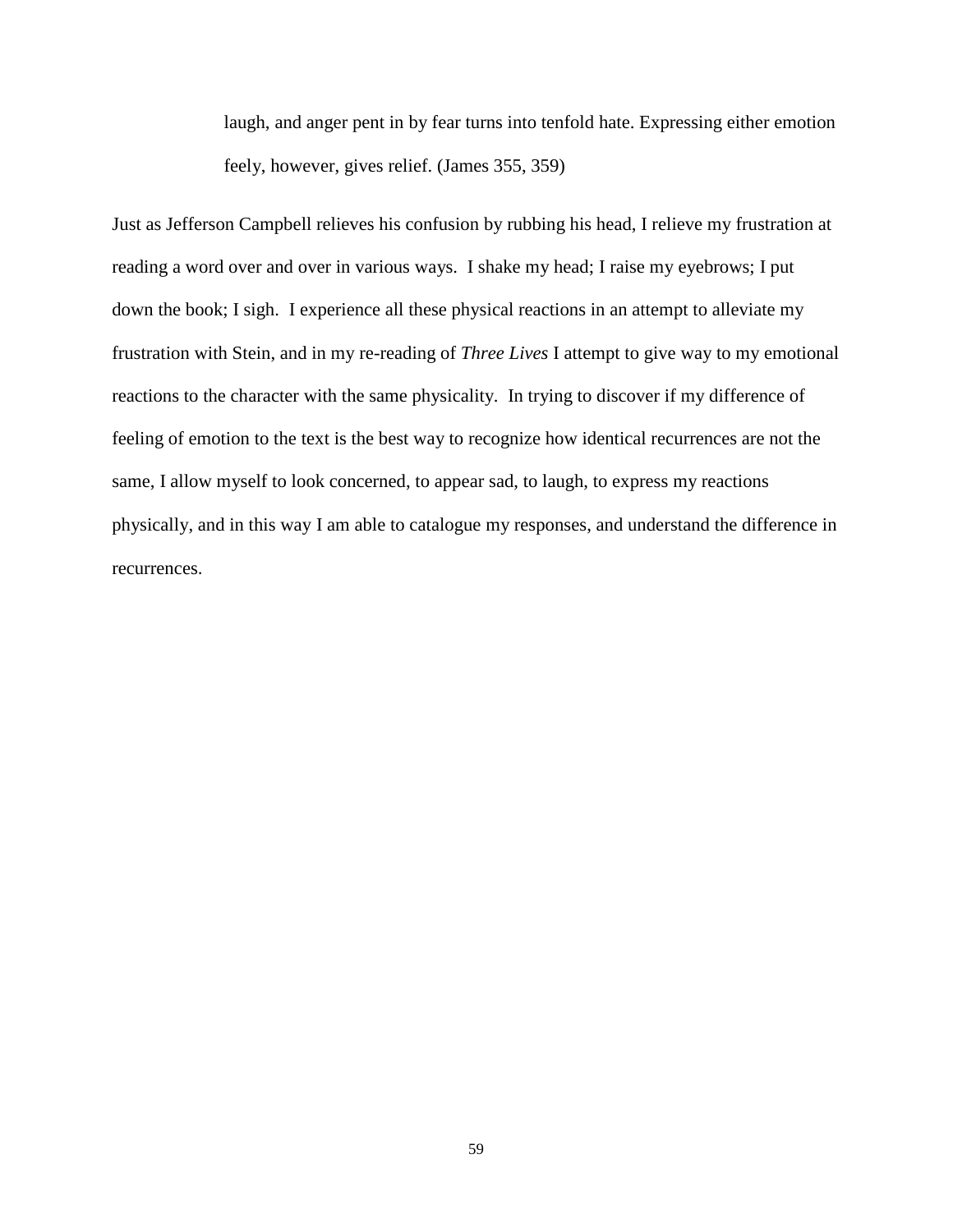# CHAPTER 6

# An Emotional Re-Reading of *Three Lives*:

I do not have an emotional reaction to the qualifier of "good" in the "The Good Anna" and I do not have an emotional reaction to the description of Melanctha's "break neck courage." The particular kind of the poison I receive from the repetition of the narrator—the Echo Principle—renders me numb, and though in my previous analysis of these instances I was able, through tedious and painstaking work, to see the Echo Principle through the lens of William James's theory of consciousness, I find when I read that I only find a difference by looking for that difference, asserting again and again that there must be a difference. The differences in these identical recurrences are only forced upon me when I force them upon myself. The physical experience of James's theory of consciousness has little to no emotional effect on me, thus the only way I am able to catalogue the differences in these instances of repetition are through acknowledging the fact that the story itself has progressed, that I have new knowledge of the ways in which Anna is "good" and Melanctha has "break neck courage." James claims that the best way to discern the difference between two seemingly identical thoughts is through our changing emotions from one thing to another, and while I find that I do not have an emotional reaction to Echo Principle, I do have an emotional reaction to the character's repetition—the Poison Principle—which seems to suggest that when I, as the reader, participate in repetition with the *character*, my emotional reaction enables me to grasp a fuller understanding and recognize differences in identical thought.

As Lena experiences worry about the poison and repeatedly rubs her finger on her dress, I find that I do pity her, and experience some form of the worry myself. For one, the phrase "the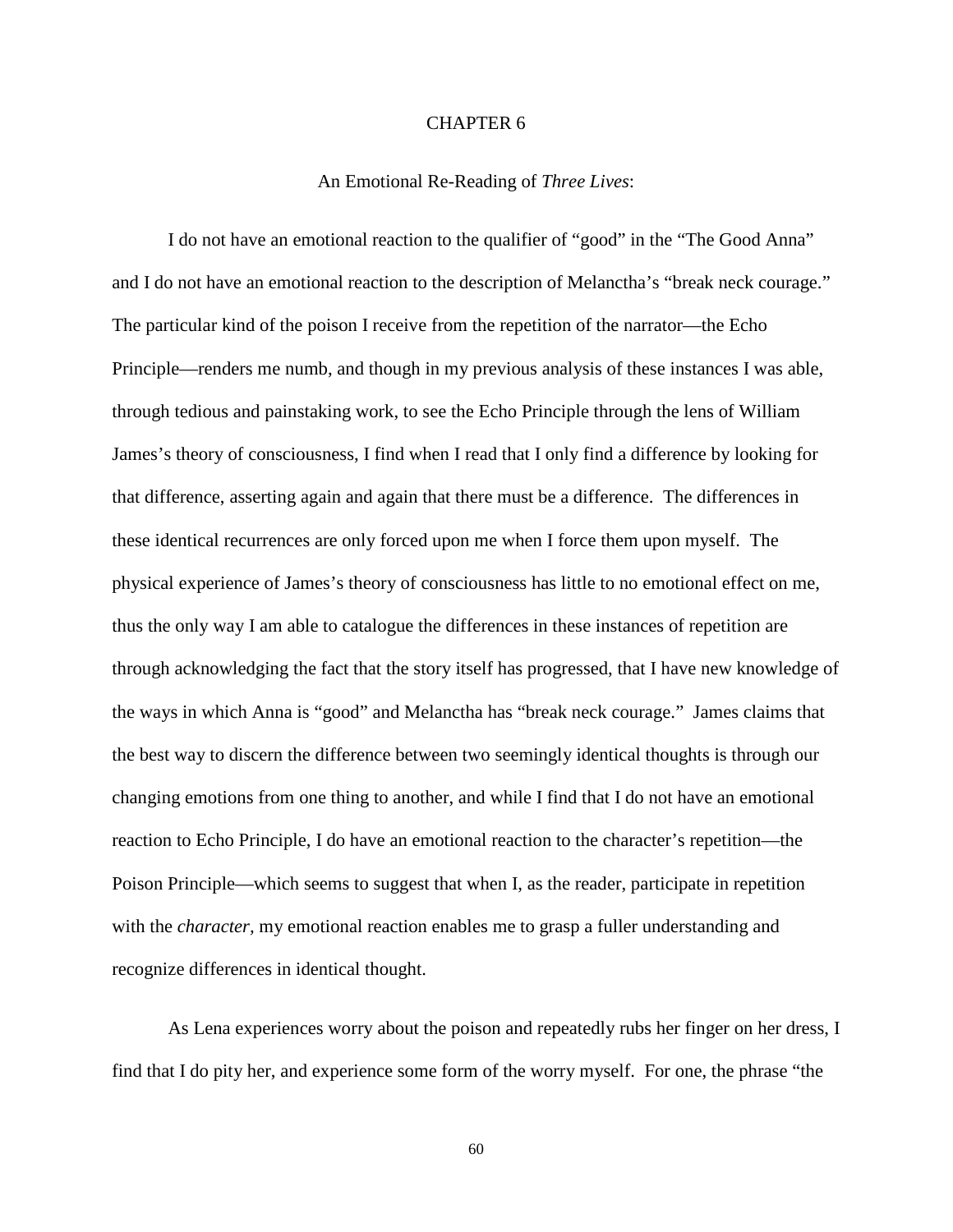other girls did tease her" creates a situation in which I draw upon my own experiences and am therefore able to better empathize with Lena's position. Wayne Koestenbaum, in his book *Humiliation*, describes a situation in which he was insulted by a teacher (63). "I'll wager" Koestenbaum claims, "that most human beings on earth—those of us who are not enlightened and may never become enlightened—hear such phrases, such humiliating refrains, every day, as the background music to our lives" (63). As James claims, the memory of an insult is often worse; it poisons our mind. For myself, I, like Koestenbaum, hear a litany of insults, teasings, and disparaging remarks in my daily life, and the memory of those moments is sometimes so strong, so embarrassing, that I often react again, shaking my head or placing my hands on my face. Just as Lena rubs her finger on the dress, I re-experience the moment again and again not simply through thought, but through physical action.

So as I read about Lena's experience, I am moved emotionally. I feel for Lena, I furrow my brow in concern, and I am reminded of my own experiences. Each time Lena worries, my worry increases, because I can empathize with her concern. I am most moved when Lena expresses her final worry, after the girls have gone, because this, to me, is the worst part of shame; that we continue to experience it. In this moment, I feel anger on behalf of Lena. I shake my head in frustration not at Stein, but at the girls who have forced this kind of experience upon Lena.

I find that I also have an emotional reaction to Melanctha's "blue." In the first two instances, they are merely phrases. Though I do feel some form of pity, they feel an exaggeration. I do not know Melanctha, and while I sympathize with her being blue and wanting to kill herself, I do not react in a physical manner; it is simply a character trait of Melanctha's. The last two instances, however, carry much more weight. I now feel that I know Melanctha,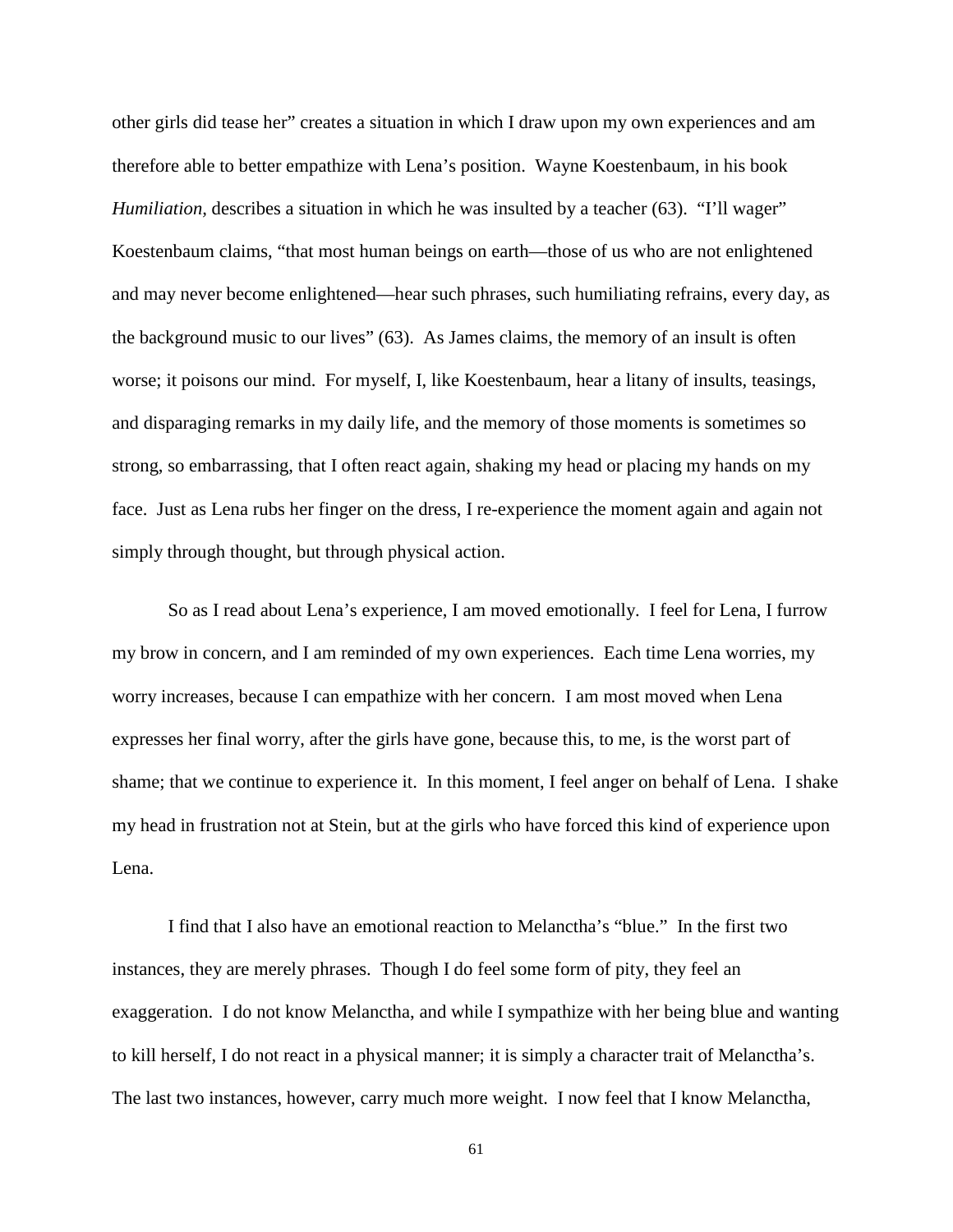and her failed relationships with Jefferson and Jem Richardson add only to this initial feeling of blue. Melanctha's thought sounds less like an idle, melodramatic threat, and more like a genuine feeling. In the third instance, I feel sad. I bring my hand to my mouth in an act of concern and sympathy, and in the last instance, I feel sadder, because I know that poor Melanctha, who wanted only understanding but found only trouble, is near the end.

Interestingly enough, I am reminded of William James's little sister, Alice James. Alice James expressed a desire to kill herself, and upon finding out that she was terminally ill wrote "To him who waits, all things come! My aspirations may have been eccentric, but I cannot complain now, that they have not been brilliantly fulfilled" (206). Alice felt relief that her mental pain had finally manifested itself into a physical condition, and I wonder if Melanctha is a case of much the same. Though I am sad when Melanctha dies from illness, I wonder if she does not feel relief, wanting all her life to kill herself because she was so blue.

There is a difference between the repetition experienced by the characters and the repetition insisted upon by the narrator—it is interesting that I have an emotional reaction to Lena's poison and Melanctha's blue, but I do not have an emotional reaction to the content of the qualifier good in Anna. This forces me to conclude that the Poison Principle is how we may best recognize James through Stein and Stein through James. While the Echo Principle may still help us decipher repetition as a means of exploring consciousness, because I do not have an emotional response to qualifiers, the character's repetition, rather than the narrator, becomes the easiest means by which I can *recognize* the differences.

The character's experiences bring to mind my own experiences, or the experiences of others, and by bringing this knowledge to the text I am able to better interpret the text itself.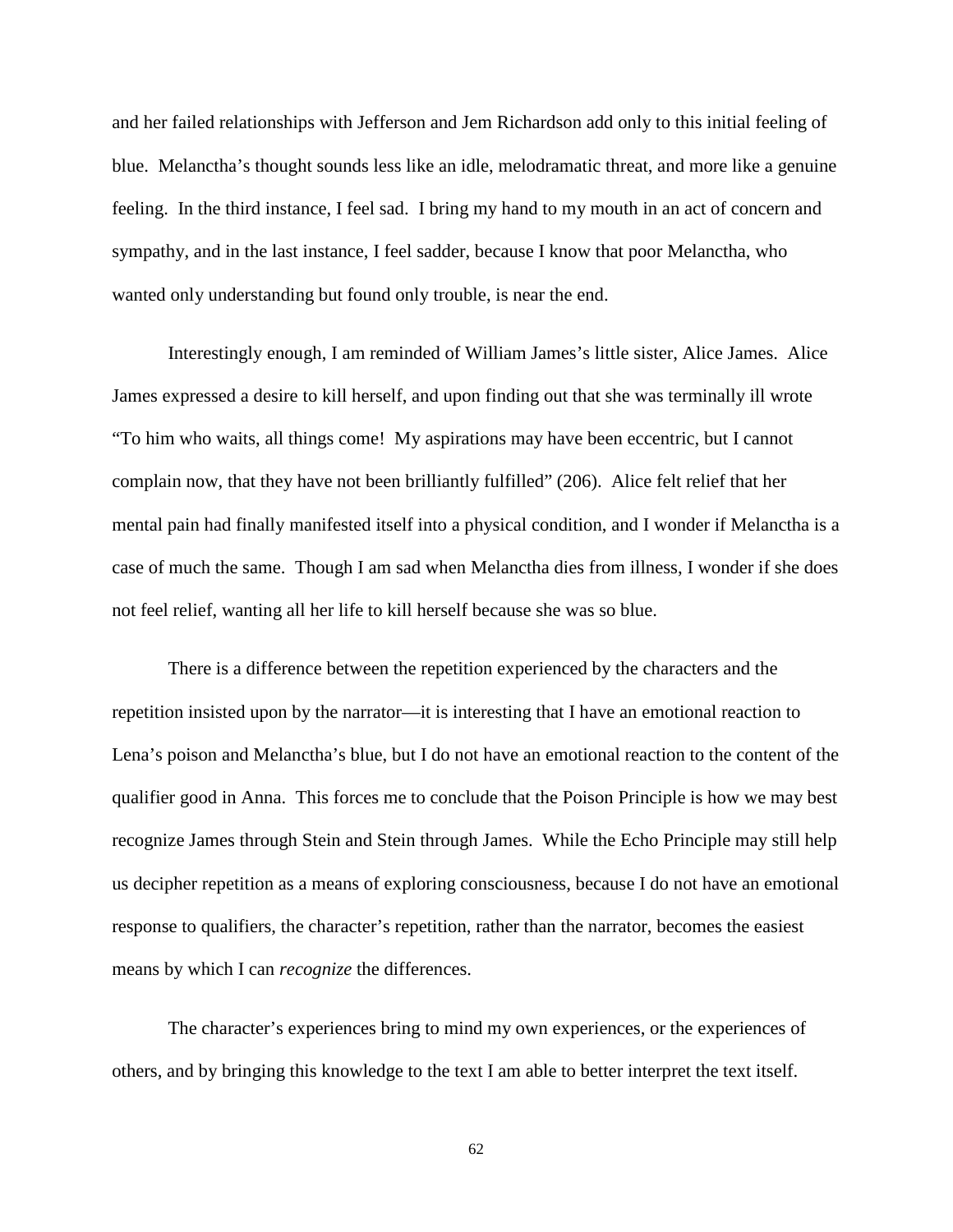Robinson claims this, and I concur. If I had never been teased, I could not fully comprehend Lena's predicament, and by accessing Alice James as a source, I'm able to better understand Melanctha's character.

My emotional attachment to the characters enables me to have an emotional reaction, even to the repetition of phrases, which may render a kind of numbness in the reader, and though I previously suggested that numbness in itself created a problem for my reading, I wish to suggest that frustration at the form may still operate as a means of recognizing the difference.

James claims that our difference of emotion from one age to another is how we may best recognize the difference in identical recurrences, and the increasing frustration, the cumulative poisoning of Steinian repetition, that may, I grant, render a kind of numbness, is still proof itself of James's assertion. I grow more frustrated, more exasperated with Stein, and that my frustration increases acts as a proof that when I read the last instance of a recurrence, it is far different from the first time I read the word. In other words:

> What I wish to lay stress on is this, that *no state once gone can recur and be identical with what it was before*. Now we are seeing, now hearing; now reasoning, now willing; now recollecting, now expecting; now loving, now hating; and in a hundred other ways we know our minds to be alternately engaged. (James 154)

Or in other words:

When the identical fact recurs, we must think of it in a fresh manner, see it under a somewhat different angle, apprehend it in different relationships from those in which it last appeared. And the thought by which we cognize it is the thought of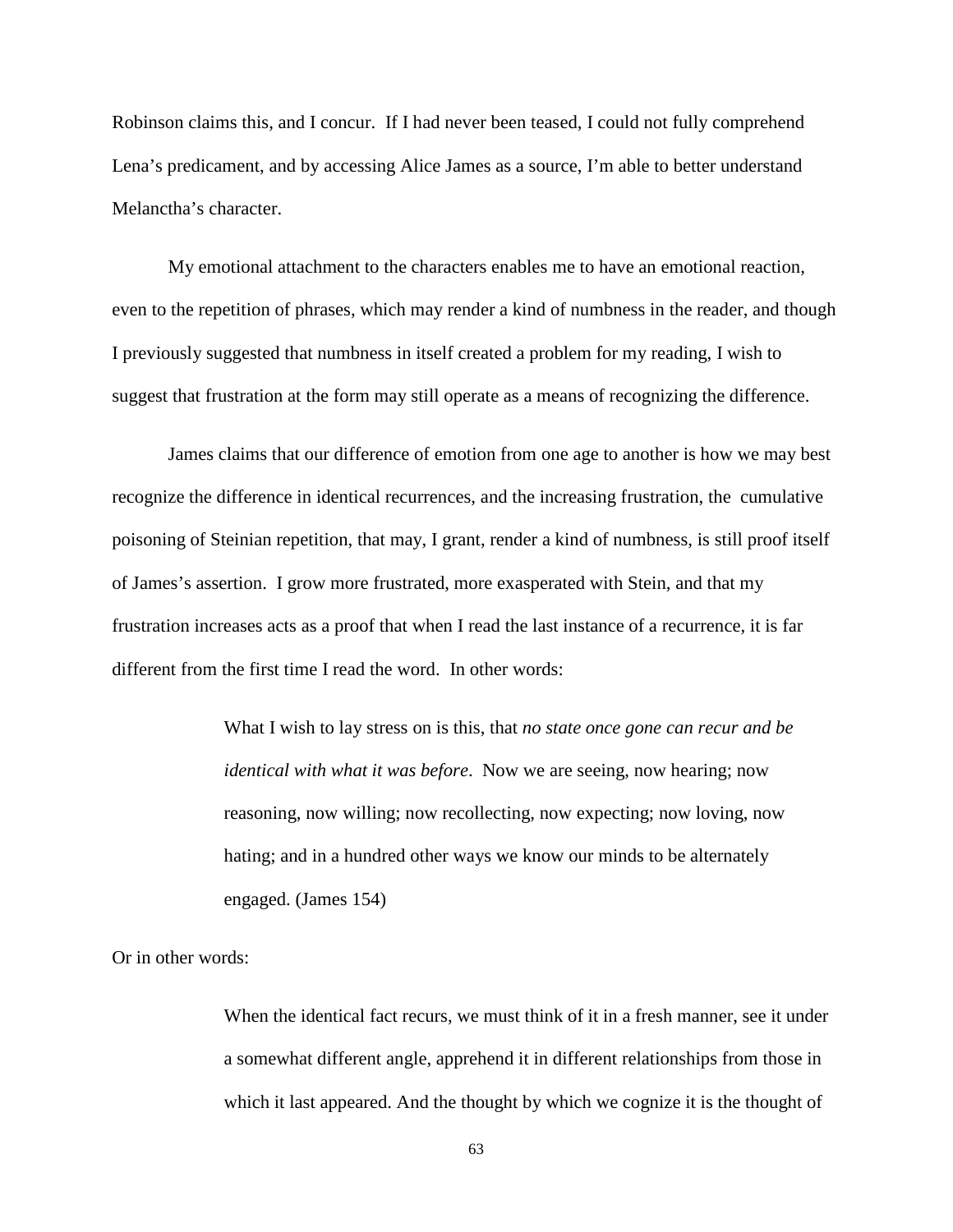it-in-those-relations, a thought suffused with the consciousness of all that dim context. (James 156)

Or in other words:

The difference of sensibility is shown best by the difference of our emotion about things from one age to another, or when we are in different organic moods. What was bright and exciting becomes weary, flat, and unprofitable. (156)

Even in the time you have read *this* work and in the time I have re-read sections of *Three Lives,* a continuous present requires that each approach will be new; that each approach now carries the experience of all previous approaches and must therefore change, and this change of emotion to an identical recurrence is itself the best way to recognize a continuous present.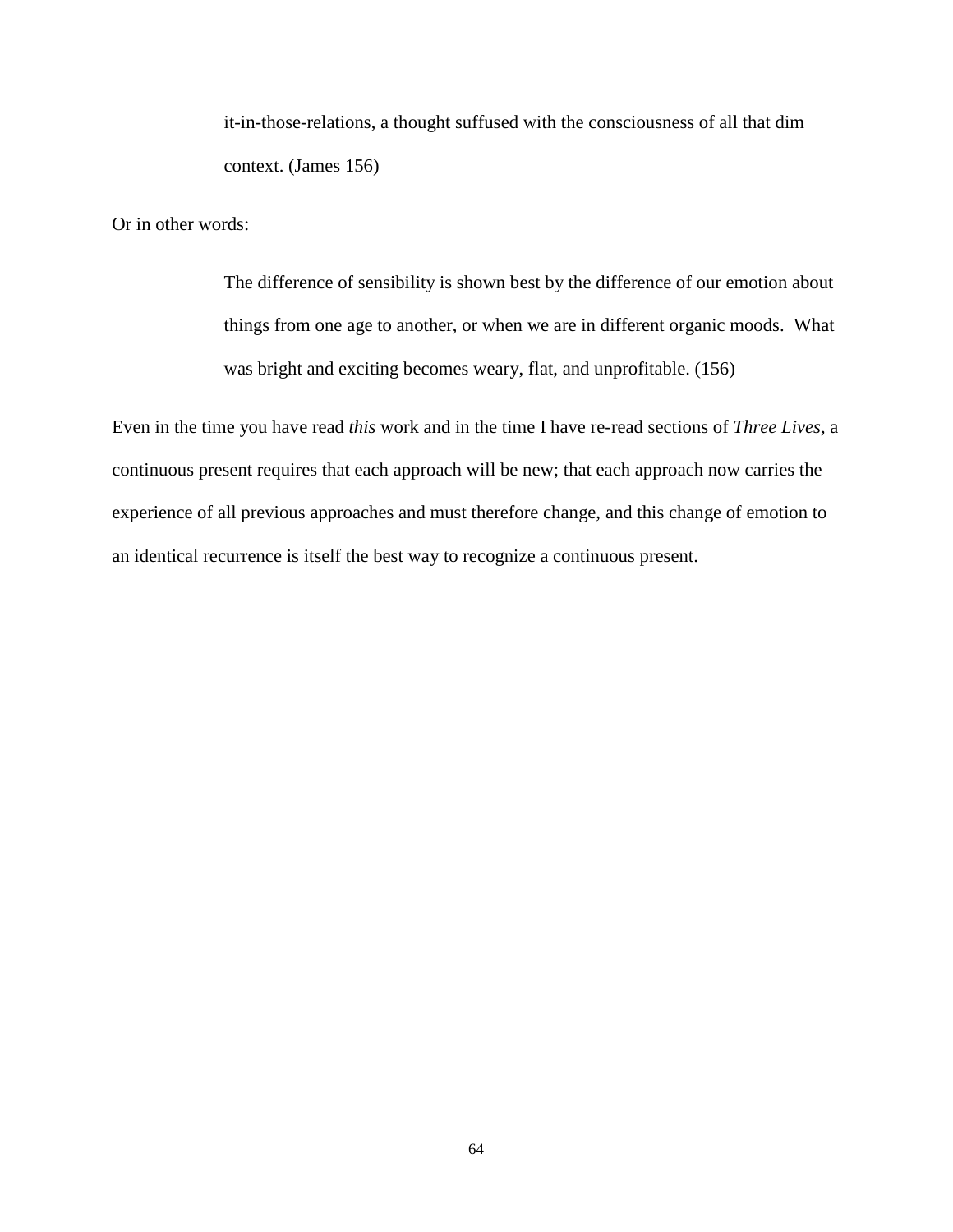# **CONCLUSION**

Wayne Koestenbaum claims of reading Stein, that:

You won't ever have time to read all of Stein (there will always be more manuscripts, more letters), she will forever exceed you grasp, resist enclosure, and permit you, therefore, to reserve and foil your own grasping readerly gestures. Reading Stein is always reading in a void, reading the void, reading to avoid—to avoid plot, significance, work, pain, and the past. (311)

I echo Koestenbaum's sentiments, emphatically, in that I feel a lifetime of study would still render Stein a mystery to me. Koestenbaum's assertion that "reading Stein is always reading in a void, reading the void, reading to avoid—to avoid plot, significance, work, pain, and the past" is, as I've noted, a kind of Steinian repetition, and just as Karin Cope felt it necessary to begin her work with a Steinian poem and Koestenbaum found the best description to be the repetition of the word "void," I have found that repetition was necessary to my project; that to understand Stein's writing I had to adopt a bit of Stein's style as well. I've repeated passages, phrases, and words to assist in my analysis of repetition in Stein. I have suggested there is possibly no other writer whose criticism encourages, and for many requires, that the criticism itself reflect the style of the writer, and this, to me, speaks to Stein's importance in the canon; that her work is so unique, so complex, that it inspires criticism that reflects the style.

This project alone has suggested to me that even a lifetime of study of repetition in Stein would not be enough to explore the varying aspects of this in her books. I merely explored two kinds of repetition, but I cannot help but feel there are many more principles to name, and many different ways to understand them. The Poison Principle is how I most clearly understand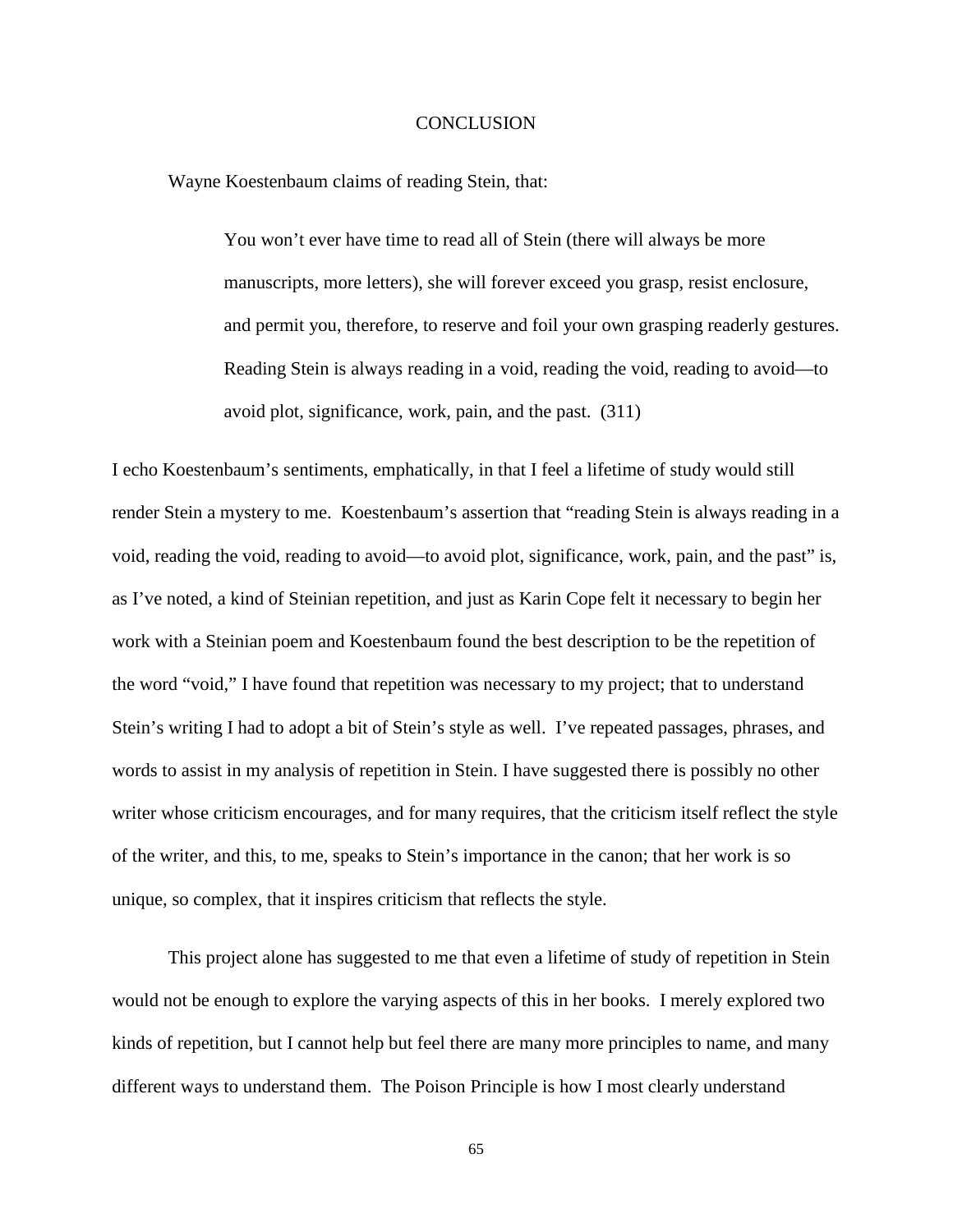Gertrude Stein through William James, and William James through Gertrude Stein, but what of the, yet to be termed, Suffer Principle? Is William James the best way for me to figure out the particulars of the language between the word "suffer" in the passage from Melanctha? What of the Principle Principle, where Stein repeats a word directly after a word?

Reading Stein is acknowledging the present, again and again, and each present must change with each reading. With a writer who acknowledges and explores issues of consciousness, there could never be enough to say, because consciousness, like Heraclitus's stream, is ever moving, ever changing, ever growing, and so my reading of Stein is ever moving, ever changing, ever growing, just as my reading of any work is ever moving, ever changing, ever growing. Stein forces the reader to re-experience within her text, thus re-experiencing the text itself will always render new results.

Maybe DJ Spooky saw something similar in Stein, because the presentation recognizes Stein as an experience—that we are not meant to be passive consumers when reading Stein, we are meant to collaborate with her. As I listen again to the accompaniment of Stein reading with those repetitive beats, I find myself entranced by the repetition and the rhythm. And when Stein tells me to "now actively repeat it all, now actively repeat it all, now actively repeat it all," despite the frustration and despite the confusion, I find myself replying, "Okay, okay, okay."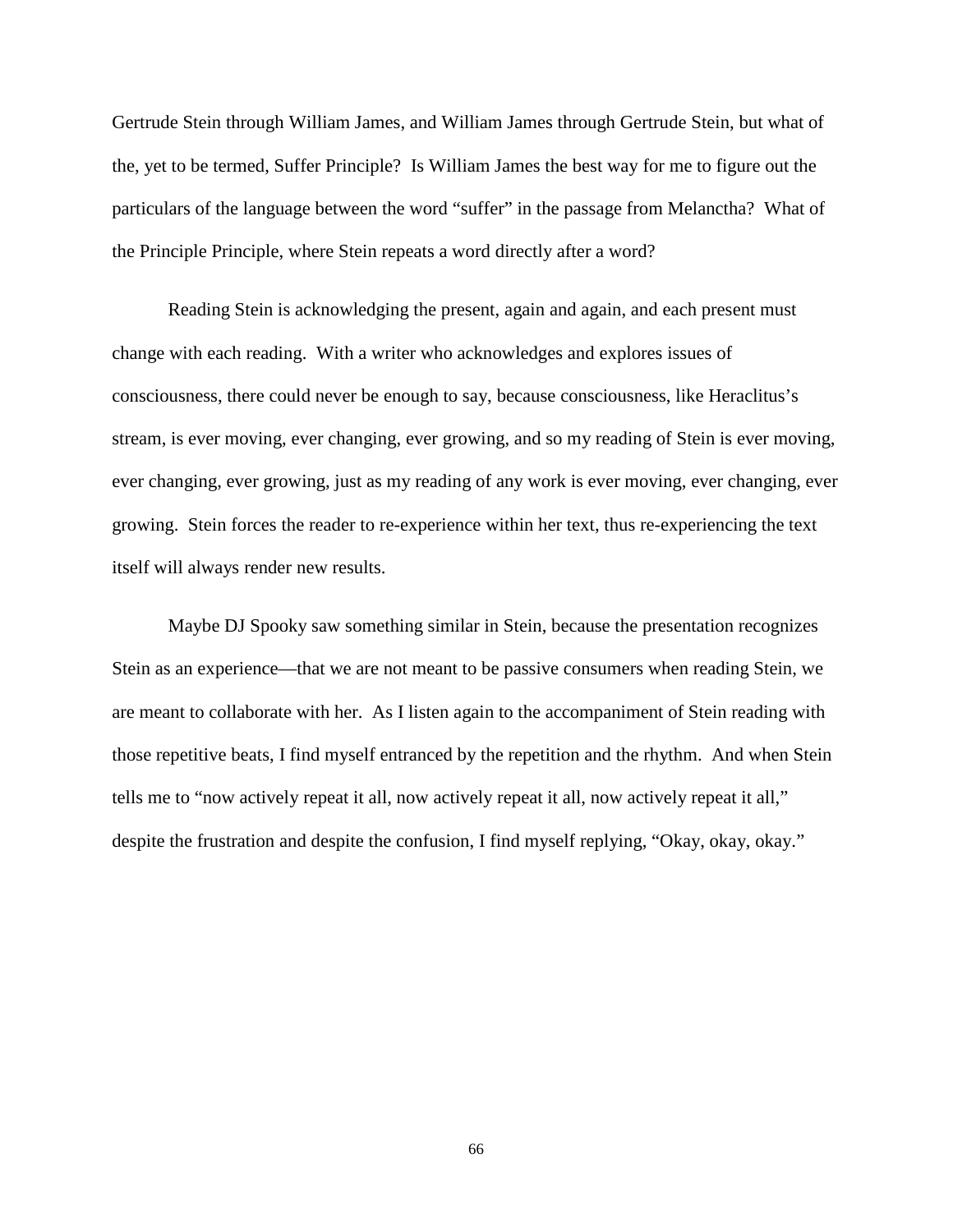# WORKS CITED

Allen, Gay Wilson. *William James; a Biography*. New York: Viking, 1967. Print.

Cope, Karin. *Passionate Collaborations: Learning to Live with Gertrude Stein*. Victoria, BC: ELS Editions, 2005. Print.

Copeland, Carolyn F. *Language & Time & Gertrude Stein*. University of Iowa Press, 1976. Print.

Deleuze, Gilles. *Difference and Repetition*. New York: Columbia UP, 1994. Print.

Derrida, Jacques. *Limited Inc*. Evanston, IL: Northwestern UP, 1988. Print.

- DJ Spooky. "Zeta Reticulli/If I Told Him,A Completed Portrait of Picasso." Zeta Reticulli\_If I Told Him, A Completed Portrait of Picasso - DJ Spooky - Rhythm Science.wmv. 2004. YouTube. YouTube, 05 Oct. 2010. Web. Fall 2011.
- Dydo, Ulla E. "How to Read Gertrude Stein: The Manuscript of 'Stanzas in Meditation'. Text. Indiana University Press. Vol 1, pg. 271-303. 1981.

---.Rice, William. *Language That Rises 1923-1943*, Evanston, Illinois. Northwestern University Press, 2003.

- Eagleson, Harvey. "Gertrude Stein: Method in Madness." The Sewanee Review. The Johns Hopkins University Press. Vol. 44, No. 2, 1936.
- Ford, Sara J. *Gertrude Stein and Wallace Stevens: The Performance of Modern Consciousness*. New York: Routledge, 2002. Print.
- Freud, Sigmund, James Strachey, and Gregory Zilboorg. *Beyond the Pleasure Principle*. New York: Norton, 1975. Print.
- Giesenkirchen, Michaela. "Adding up William and Henry: The Psychodynamic of the *Q.E.D.*" *American Literary Realism.* University of Illinois Press. Vol. 43, No. 2. 2011
- James, Alice, and Leon Edel. *The Diary of Alice James: Ed. with an Introd. by Leon Edel*. London, 1965. Print.

James, William. *Writings, 1878-1899*. New York, NY: Library of America, 1992. Print.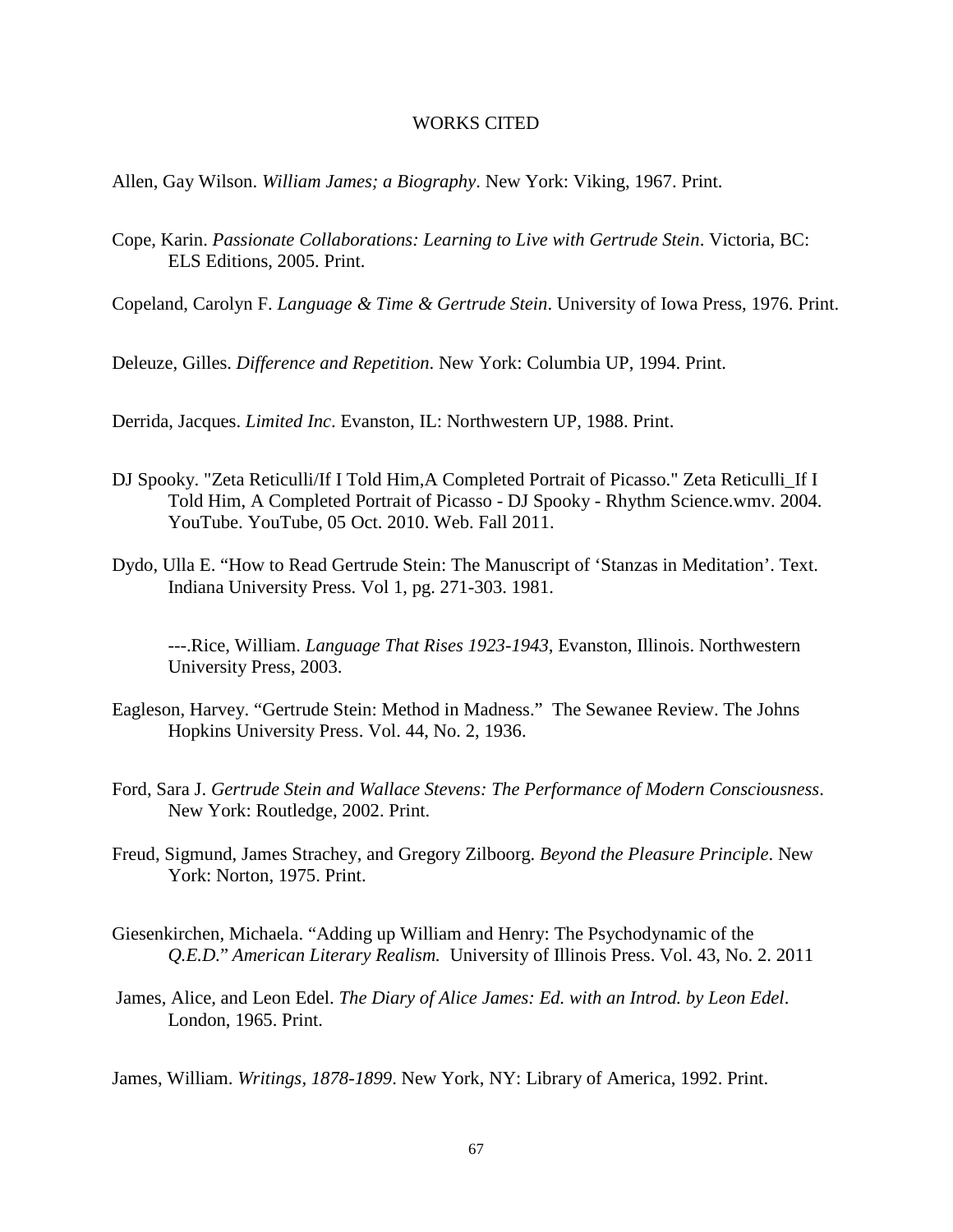---and Bruce Kuklick. *Writings, 1902-1910*. New York, NY: Literary Classics of the United States, 1987. Print.

- Mellow, James R. *Charmed Circle: Gertrude Stein & Company*. New York: Praeger, 1974. Print.
- Miller, Rosalind S. *Gertrude Stein: Form and Intelligibility*; Containing the Radcliffe Themes. New York: Exposition Press, 1949. Print.
- Moore, George B. *Gertrude Stein's The Making of Americans: Repetition and the Emergence of Modernism*. New York: Peter Lang, 1998. Print.
- Richardson, Robert D. *William James: In the Maelstrom of American Modernism : A Biography*. Boston: Houghton Mifflin, 2006. Print.
- Robinson, Jenefer. *Deeper than Reason: Emotion and Its Role in Literature, Music, and Art*. Oxford: Clarendon, 2005. Print.
- Rogers, W.G. *Gertrude Stein is Gertrude Stein is Gertrude Stein: Her Life and Work.* New York: Thomas Y. Crowell Company, 1973. Print.
- Salinger, J. D. *Franny and Zooey*. Boston: Little Brown and Company, 1961. Print.
- Said, Edward W. *On Late Style: Music and Literature Against the Grain.* London: Bloomsbury Publishing Plc, 2006. Print.
- Shoenbach, Lisa. "Peaceful and Exciting: Habit, Shock, and Gertrude Stein's Pragmatic Modernism." Modernism/modernity. Johns Hopkins University Press. Vol. 11, No. 2, 2004.
- Simon, Linda. *Genuine Reality: A Life of William James*. Chicago, IL: University of Chicago, 1999. Print.
- Steiner, Wendy. *Exact Resemblance to Exact Resemblance: The Literary Portraiture of Gertrude Stein*. New Haven [u.a.: Yale UP, 1979. Print.
- Stein, Gertrude. *The Autobiography of Alice Toklas*. New York: Vintage, 1990. Print.

---.Ann Charters. *Three Lives.* Harmondsworth: Penguin, 1990. Print.

---.*How to Write*. New York: Dover Publications, 1975. Print.